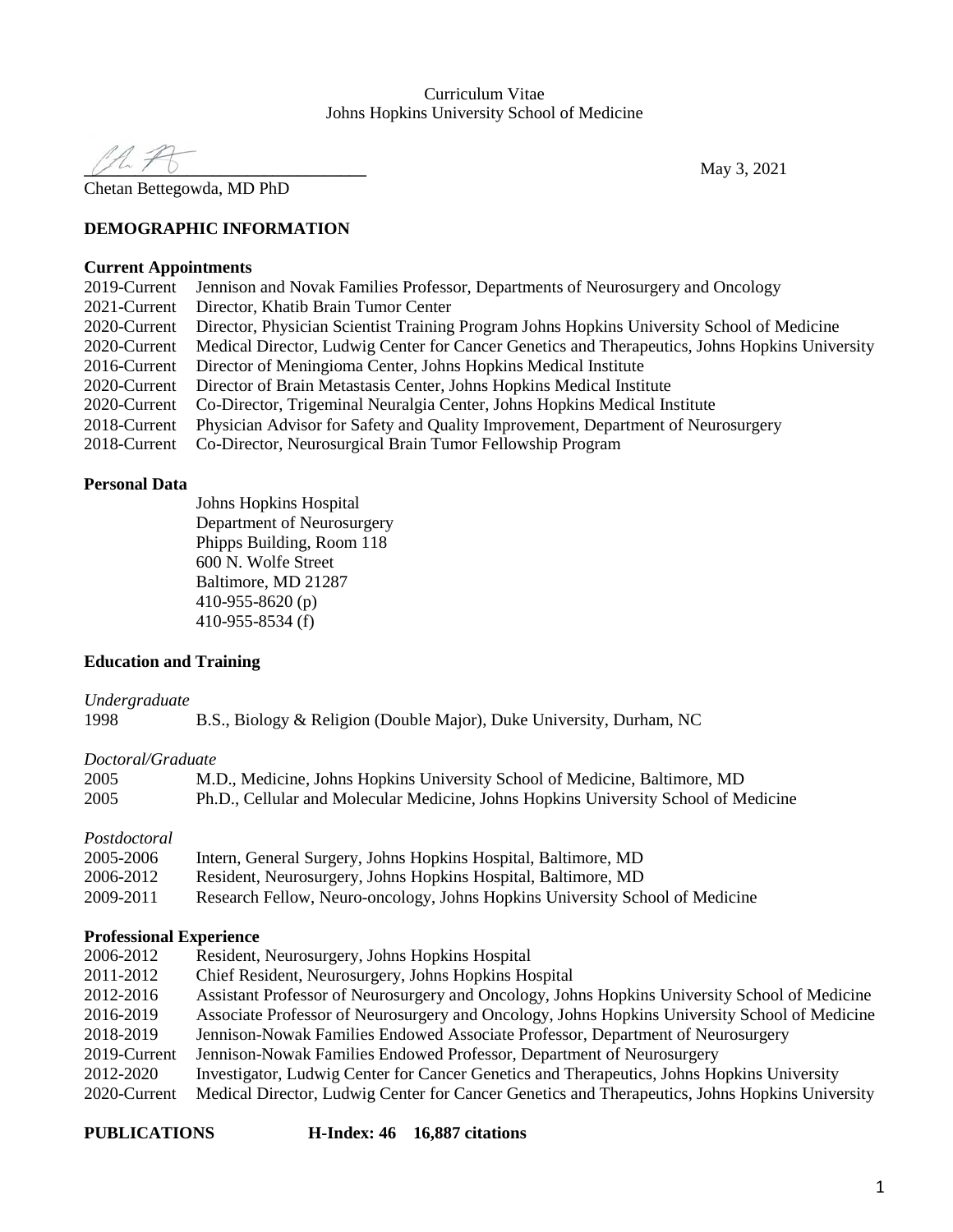### **Original Research [OR]**

- 1. Levin ED, **Bettegowda C**, Weaver T, Christopher NC. Nicotine-dizocilpine interactions and working and reference memory performance of rats in the radial-arm maze. *Pharmacol Biochem Behav*. 1998 Nov;61(3):335-40.
- 2. Levin ED, **Bettegowda C**, Blosser J, Gordon J. AR-R17779, and alpha7 nicotinic agonist, improves learning and memory in rats. *Behav Pharmacol*. 1999 Nov;10(6-7):675-80.
- 3. Dang LH, **Bettegowda C**, Huso DL, Kinzler KW, Vogelstein B. Combination bacteriolytic therapy for the treatment of experimental tumors. *PNAS.* 2001 Dec 18; 98(26):15155-60.
- 4. Traverso G, **Bettegowda C**, Kraus J, Speicher MR, Kinzler KW, Vogelstein B, Lengauer C. Hyperrecombination and genetic instability in BLM-deficient epithelial cells. *Cancer Res*. 2003 Dec 15;63(24):8578-81.
- 5. **Bettegowda C**, Dang LH, Abreams R, Huso DL, Dillehay L, Cheong I, Agrawal N, Borzillary S, McCaffery JM, Watson EL, Lin KS, Bunz F, Baidoo K, Pomper MG, Kinzler KW, Vogelstein B, Zhou S. Overcoming the hypoxic barrier to radiation therapy with anaerobic bacteria. *PNAS.* 2003 Dec 9;100(25):15083-8.
- 6. Dang LH\* , **Bettegowda C\*** , Agrawal N, Cheong I, Huso D, Frost P, Loganzo F, Greenberger L, Barkoczy J, Pettit GR, Smith AB 3rd, Gurulingappa H, Khan S, Parmigiani G, Kinzler KW, Zhou S, Vogelstein B. Targeting vascular and avascular compartments of tumors with *C. novyi-NT* and Anti-Microtubule Agents. *Cancer Biol Ther*. 2004 Mar;3(3):326-37. (cover article, co-first authors)
- 7. Agrawal N, **Bettegowda C**, Cheong I, Geschwind JF, Drake CG, Hipkiss EL, Tatsumi M, Dang LH, Diaz LA Jr, Pomper M, Abusedera M, Wahl RL, Kinzler KW, Zhou S, Huso DL, Vogelstein B. Bacteriolytic therapy can generate a potent immune response against experimental tumors. *PNAS.* 2004 Oct 19;101(42):15172-7.
- 8. **Bettegowda C**, Foss CA, Cheong I, Wang Y, Diaz L, Agrawal N, Fox J, Dick J, Dang LH, Zhou S, Kinzler KW, Vogelstein B, Pomper MG. Imaging bacterial infections with radiolabeled 1-(2'-deoxy-2'-fluro-beta-D-arabinofuranosyl)-5-iodouracil. *PNAS.* 2005 Jan 25;102(4):1145-50.
- 9. **Bettegowda C**, Foss CA, Cheong I, Wang Y, Diaz L, Agrawal N, Fox J, Dick J, Dang LH, Zhou S, Kinzler KW, Vogelstein B, Pomper MG. Imaging bacteriolytic therapy with I-125 FIAU. *PNAS.* 2005 Jan. 25; 102
- 10. Diaz LA Jr, Cheong I, Foss CA, Zhang X, Peters BA, Agrawal N, **Bettegowda C**, Karim B, Liu G, Khan K, Huang X, Kohli M, Dang LH, Hwang P, Vogelstein A, Garrett-Mayer E, Kobrin B, Pomper M, Zhou S, Kinzler KW, Vogelstein B, Huso DL. Pharmacologic and toxicologic evaluation of C. novyi-NT spores. *Toxicol Sci*. 2005 Dec;88(2):562-75.
- 11. **Bettegowda C**, Huang X, Lin J, Cheong I, Kohli M, Szabo SA, Zhang X, Diaz LA Jr, Velculescu VE, Parmigiani G, Kinzler KW, Vogelstein B, Zhou S. The genome and transcriptomes of the anti-tumor agent Clostridium novyi-NT. *Nat Biotechnol.* 2006 Dec;24(12):1573-80.
- 12. Cheong I, Huang X, **Bettegowda C**, Diaz LA Jr, Kinzler KW, Zhou S, Vogelstein B. A bacterial protein enhances the release and efficacy of liposomal cancer drugs. *Science*. 2006 Nov 24;314(5803):1308-11.
- 13. Plomp M, McCaffery JM, Cheong I, Huang X, **Bettegowda C**, Kinzler KW, Zhou S, Vogelstein B, Malkin AJ. Spore coat architecture of Clostridium novyi NT spores. *J Bacteriol.* 2007 Sep;189(17):6457-68.
- 14. Diaz LA Jr, Foss CA, Thornton K, Nimmagadda S, Endres CJ, Uzuner O, Seyler TM, Ulrich SD, Conway J, **Bettegowda C**, Agrawal N, Cheong I, Zhang X, Ladenson PW, Vogelstein BN, Mont MA, Zhou S, Kinzler KW, Vogelstein B, Pomper MG. Imaging of Musculoskeletal Bacterial Infections by [I] FIAU-PET/CT. *PLoS ONE*. 2007 Oct 10;2(10):e1007.
- 15. Farrag TY, Agrawal N, Sheth S, **Bettegowda C**, Ewertz M, Kim M, Tufano RP. Algorithm for safe and effective reoperative thyroid bed surgery for recurrent/persistent papillary thyroid carcinoma. *Head Neck.*  2007 Dec;29(12):1069-74.
- 16. Mehta V, **Bettegowda C**, Ahmadi SA, Berenberg P, Thomale UW, Haberl EJ, Jallo GI, Ahn E. Spinal Cord Tethering following Myelomeningocele Repair. *J Neurosurg Pediatr*. 2010 Nov;6(5):498-505.
- 17. Mehta V, **Bettegowda C**, Jallo GI, Ahn E. The Evolution of Surgical Management for Craniosynostosis. *Neurosurg Focus.* 2010 Dec;29(6):E5.
- 18. Parsons DW, Li M, Zhang X, Jones S, Leary RJ, Lin JC, Boca SM, Carter H, Samayoa J, **Bettegowda C**, Gallia GL, Jallo GI, Binder ZA, Nikolsky Y, Hartigan J, Smith DR, Gerhard DS, Fults DW, Vandenberg S, Berger MS, Marie SK, Shinjo SM, Clara C, Phillips PC, Minturn JE, Biegel JA, Judkins AR, Resnick AC, Storm PB, Curran T, He Y, Rasheed BA, Friedman HS, Keir ST, McLendon R, Northcott PA, Taylor MD, Burger PC, Riggins GJ, Karchin R, Parmigiani G, Bigner DD, Yan H, Papadopoulos N, Vogelstein B,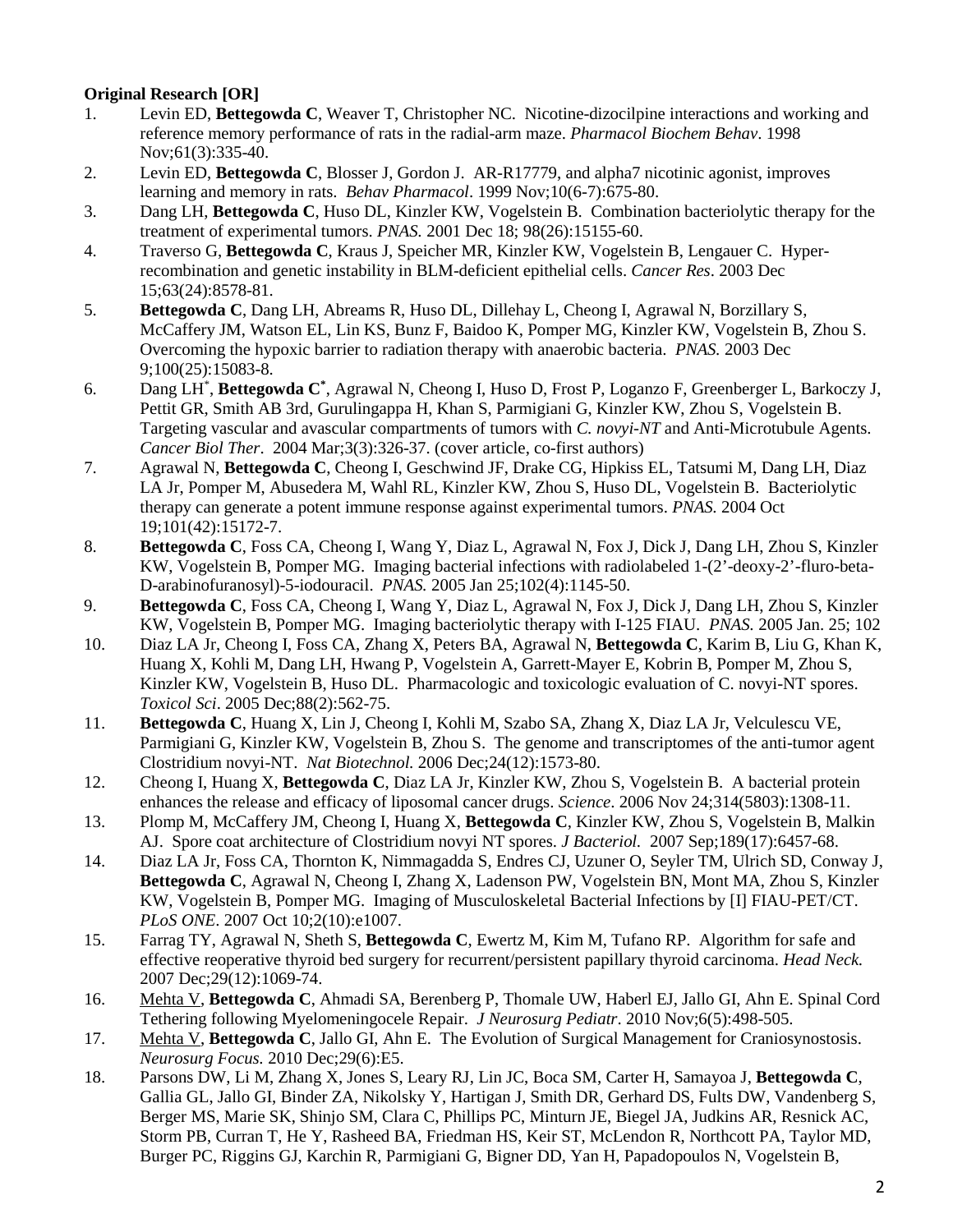Kinzler KW, Velculescu VE. The Genetic Landscape of the Childhood Cancer Medulloblastoma. *Science*. 2011 Jan 28;331(6016):435-9.

- 19. Mehta V, **Bettegowda C**, Amin A, El-Gassim M, Jallo GI, Ahn E. Impact of tethered cord release on symptoms of Chiari II malformation in children born with a myelomeningocele. *Childs Nerv Syst*. 2011 Jun;27(6):975-8.
- 20. Heaphy CM, de Wilde RF, Jiao Y, Klein AP, Edil BH, Shi C, **Bettegowda C**, Rodriguez FJ, Eberhart CG, Hebbar S, Offerhaus GJ, McLendon R, Rasheed BA, He Y, Yan H, Bigner DD, Oba-Shinjo SM, Marie SK, Riggins GJ, Kinzler KW, Vogelstein B, Hruban RH, Maitra A, Papadopoulos N, Meeker AK. Altered Telomeres in Tumors with *ATRX* and *DAXX* Mutations *Science*. 2011 Jul 22;333(6041):425
- 21. Agrawal N\*, Frederick MJ\*, Pickering CR\*, **Bettegowda C**\*, Chang K, Li RJ, Fakhry C, Xie TX, Zhang J, Wang J, Zhang N, El-Naggar AK, Jasser SA, Weinstein JN, Treviño L, Drummond JA, Muzny DM, Wu Y, Wood LD, Hruban RH, Westra WH, Koch WM, Califano JA, Gibbs RA, Sidransky D, Vogelstein B, Velculescu VE, Papadopoulos N, Wheeler DA, Kinzler KW, Myers JN. Exome Sequencing of Head and Neck Squamous Cell Carcinomas Reveals Inactivating Mutations in *NOTCH1. Science*. 2011 Aug 26;333(6046):1154-7 (co-first author)
- 22. **Bettegowda C**, Agrawal N, Jiao Y, Sausen M, Wood LD, Hruban RH, Rodriguez FJ, Cahill DP, McLendon R, Riggins G, Velculescu VE, Oba-Shinjo SM, Marie SK, Vogelstein B, Bigner D, Yan H, Papadopoulos N, Kinzler KW. Mutations in CIC and FUBP1 Contribute to Human Oligodendroglioma. *Science*. 2011 Sep 9;333(6048):1453-5.
- 23. Ononiwu C, Mehta V, **Bettegowda C**, Jallo G. Pediatric Spinal Glioblastoma Multiforme: Current Treatment Strategies and Possible Predictors of Survival. *Childs Nerv System.* 2012 May;28(5):715-20.
- 24. Wolf A, Batra S, Bortoletto S, **Bettegowda C,** Amendola B, Blach L, Kleinberg L, Rigamonti D. Stereotactic radiosurgery of colorectal carcinoma brain metastasis: a multi-institutional experience. (2012); *Cureus.* 4(5) e: 46.
- 25. Wolf A, Stall B, Batra S, Bortoletto S, **Bettegowda C,** Coy CR, Amendola B, Blach L, Kleinberg L, Rigamonti D. Gamma knife radiosurgery for melanoma brain metastases. (2012); *Cureus.* 4(5) e: 4
- 26. Wolf A, Redmond JK, Bortoletto S**,** Batra S, **Bettegowda C,** Amendola B, Blach L, Kleinberg L, Rigamonti D. Gamma knife radiosurgery for breast cancer metastases to the brain: outcomes and prognostic factors from a large prospectively collected database. (2012); *Cureus.* 4(5): e: 43.
- 27. Wolf A, Batra S, Bortoletto S, **Bettegowda C,** Amendola B, Blach L, Kleinberg L, Rigamonti D. Stereotactic radiosurgery for the treatment of brain metastases from non-small cell lung carcinoma: a multiinstitutional experience. (2012); *Cureus.* 4 (4) e: 41.
- 28. Jiao Y, Killela PJ, Reitman ZJ, Rasheed AB, Heaphy CM, de Wilde RF, Rodriguez FJ, Rosemberg S, Oba-Shinjo SM, Marie SK, **Bettegowda C**, Agrawal N, Lipp E, Pirozzi C, Lopez G, He Y, Friedman H, Friedman AH, Riggins GJ, Holdhoff M, Burger P, McLendon R, Bigner DD, Vogelstein BK, Meeker AK, Kinzler KW, Papadopoulos N, Diaz LA, Yan H. Frequent ATRX, CIC and FUBP1 mutations refine the classification of malignant gliomas. *Oncotarget*. 2012 Jul:3(7):709-22.
- 29. Husain H, Savage W, Grossman S, Ye X, Burger P, Everett, **Bettegowda C**, Diaz L, Blair C, Romans K, Holdhoff M. Pre-and Post-Operative Plasma Glial Fibrillary Acidic Protein Levels in Patients with Newly Diagnosed Gliomas. *J Neurooncol.* 2012 Aug;109(1):123-7.
- 30. Woodworth GF, See A, **Bettegowda C**, Batra S, Jallo GI, Rigamonti D. Predictors of Surgery-Free Outcome in Adult Endoscopic Third Ventriculostomy. *World Neurosurg*. 2012 Sept-Oct;78(3-4):312-7.
- 31. Jain A, Amin A, Jain P, Burger P, Jallo GI, Lim M, , **Bettegowda C**. Subependymoma: Clinical Features and Surgical Outcomes. *Neurol Res*. 2012 Sep;34(7):677-84.
- 32. Agrawal N\*, Jiao Y\*, **Bettegowda C\***, Hutfless, Wang Y, David S, Cheng Y, Twaddell W, Latt N, Shin E, Wang L, Wang LD, Ding I, Yang W, Velculescu V, Vogelstein B, Papadopoulos N, Kinzler K, Meltzer S. Comparative genomic analysis of esophageal adenocarcinoma and squamous cell carcinoma. *Cancer Discov.* 2012 Oct;2(10):899-905. (co-first author).
- 33. **Bettegowda C**, Adogwa O, Mehta V, Chaichana K, Weingart J, Carson B, Jallo GI, Ahn E. Treatment of Choroid Plexus Tumors: A Twenty Year Single Institutional Experience. *J Neuros Pediatr.* 2012 Nov;10(5):398-405.
- 34. Wolf AL, Batra S, Bortoletto P, Ruzevick, J, **Bettegowda C**, Coy S, Amendola BE, Blach L, Kleinberg L, Rigamonti D. Stereotactic Radiosurgery in Treatment of Cerebral Metastases: Histological Differences in Predictors of Survival. *Cureus.* 2013 Jan;5(1):e81.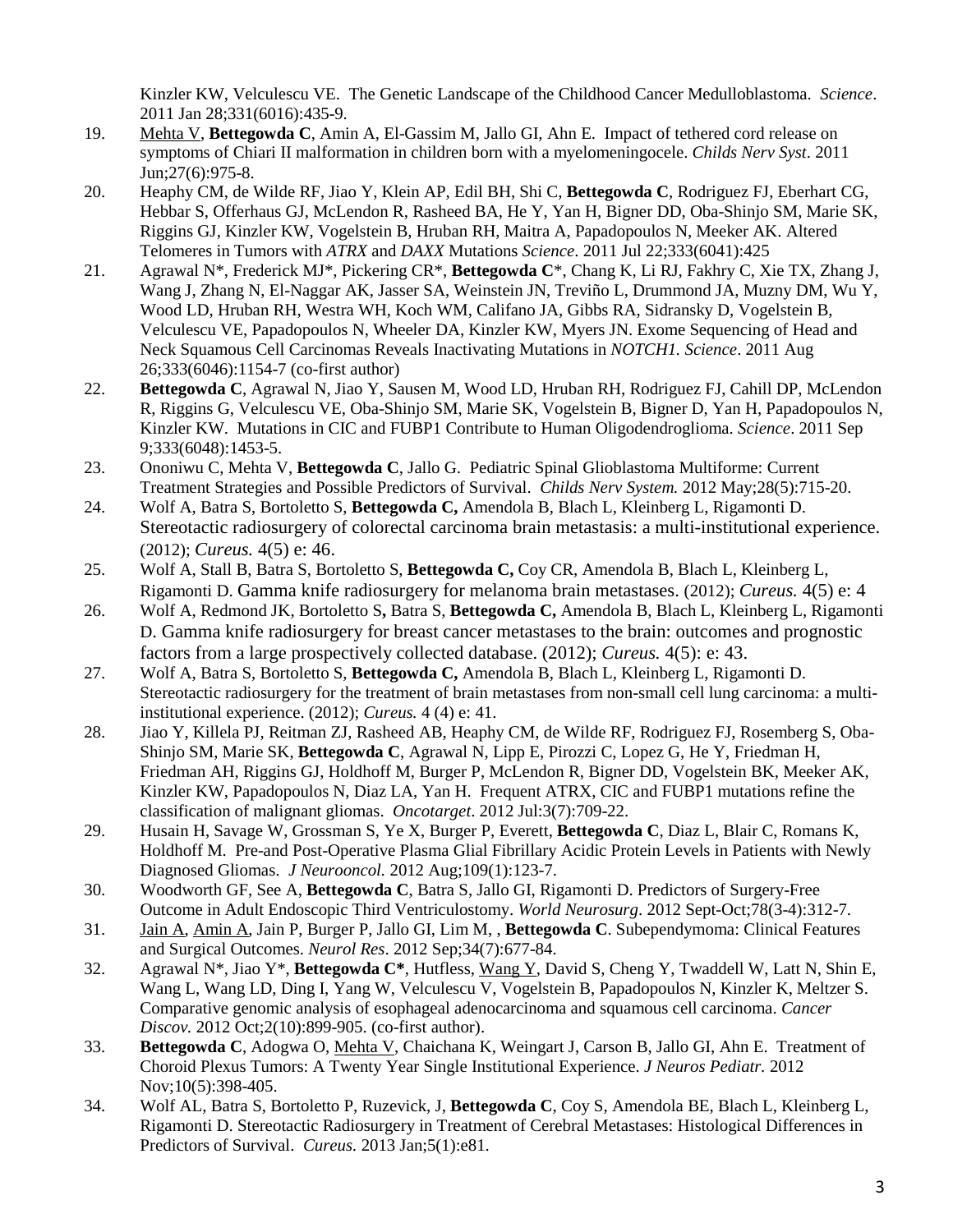- 35. Agrawal N, Jiao Y, Sausen M, Leary R, **Bettegowda C**, Roberts N, Bhan S, Ho A, Khan Z, Bishop J, Westra W, Wood L, Hruban R, Tufano R, Robinson B, Drale H, Toledo S, Toledo R, Morris L, Ghossein R, Fagin J, Chan T, Velculescu V, Vogelstein B, Kinzler K, Papadopoulos N, Nelkin B, Ball D. Exomic sequencing of medullary thyroid cancer reveals dominant and mutually exclusive oncogenic mutations in RET and RAS. *J Clin Endocr Metab*. 2013 Feb;98(2):E364-9.
- 36. Kinde I\*, **Bettegowda C\***, Wang Y\*, Wu J, Agrawal N, Shih IeM, Kurman R, Dao F, Levine DA, Giuntoli R, Roden R, Eshleman JR, Carvalho JP, Marie SK, Papadopoulos N, Kinzler KW, Vogelstein B, Diaz LA Jr. Evaluation of DNA from the Papanicolaou Test to Detect Ovarian and Endometrial Cancers. *Sci Transl Med*. 2013 Jan 9;5(167):167ra4. (co-first author).
- 37. **Bettegowda C**, Agrawal N, Jiao Y, Wang Y, Wood L, Rodriguez FJ, Hruban RH, Gallia GL, Binder ZA, Riggins CJ, Salmasi V, Riggins GJ, Reitman ZJ, Rasheed A, Keir S, Shinjo S, Marie S, McLendon R, Jallo G, Vogelstein B, Bigner D, Yan H, Kinzler KW, Papadopoulos N. Exomic Sequencing of Four Rare Central Nervous System Tumor Types. *Oncotarget.* 2013 Apr;4(4):572-83.
- 38. Killela PJ\*, Reitman ZJ\*, Jiao Y\*, **Bettegowda C**\*, Agrawal N, Diaz LA, Friedman A, Friedman H, Gallia GL, Giovanella BV, Grollman AP, He TC, He Y, Hruban RH, Jallo GI, Meeker AK, Mertens F, Netto GJ, Rasheed BA, Riggins G, Rosenquist TA, Schiffman M, Shih IM, Theodorescu D, Torbenson MS, Velculescu V, Wang TL, Wentzensen N, Wood LD, Zhang M, McLendon RE, Bigner DD, Papadopoulos N, Kinzler K, Vogelstein B, Yan H. *TERT* promoter mutations occur frequently in gliomas and in a subset of tumors derived from cells with low rates of self-renewal. *PNAS.* 2013 Apr 9;110(15):6021-6. (co-first author).
- 39. Chaichana KL, Flores M, Acharya S, Sampognaro P, **Bettegowda C**, Rigamonti D, Weingart J, Olivi A, Gallia GL, Brem H, Lim M, Quinones-Hinojosa A. Survival and Recurrence for Patients Undergoing Surgery of Skull Base Intracranial Metastases. *J Neurol Surg B Skull Base.* 2013 Aug;74(4):228-35.
- 40. Fisher CG, Goldschlager T, Boriani S, Varga PP, Fehlings MG, Bilsky MH, Dekutoski MB, Luzzati A, Williams RP, Berven S, Chou D, Reynolds JJ, Quraishi NA, Rhines LD, **Bettegowda C**, Gokaslan ZL. A novel scientific method for rare and often neglected neoplastic conditions. *Evid Based Spine Care J*. 2013 Oct;4(2):160-2.
- 41. Sui IM, Ruzevick J, Zhao Q, Connis N, Jiao Y, **Bettegowda C**, Xia X, Burger PC, Hann CL, Gallia GL. Erlotinib inhibits growth of a patient-derived chordoma xenograft. *PLoS One*. 2013 Nov 15;8(11):378895.
- 42. Goodwin CR, Yang JX, **Bettegowda C**, Hwang B, James C, Biser A, Raza S, Bender M, Carson B, Lee JY, Lim M. Glycerol rhitzotomy via a retrosigmoid approach as an alternative treatment for trigeminal neuralgia. *Clin Neurol Neurosurg*. 2013 Dec;115(12):2454-6.
- 43. Chaichana KL, Gadkaree S, Rao K, Link T, Rigamonti D, Purtell M, Browner I, Weingart J, Olivi A, Gallia G, **Bettegowda C**, Brem H, Lim M, Quinones-Hinojosa A. Patients undergoing surgery of intracranial metastases have different outcomes based on their primary pathology. *Neurol Res*. 2013 Dec;35(10):1059- 69.
- 44. Liu G, **Bettegowda C**, Qiao Y, Staedtke V, Chan KW, Bai R, Li Y, Riggins GJ, Kinzler KW, Bulte JW, McMahon MT, Gilad AA, Vogelstein B, Zhou S, van Zijl PC. Noninvasive imaging of infection after treatment with tumor-homing bacteria using chemical exchange saturation transfer (CEST) MRI. *Magn Reson Med*. 2013 Dec;70(6):1690-8.
- 45. Chaichana KL, Rao K, Gadkaree S, Dangelmajer S, **Bettegowda C**, Rigamonti D, Weingart J, Olivi A, Gallia GL, Brem H, Lim M, Quinones-Hinojosa A. Factors associated with survival and recurrence for patients undergoing surgery of cerebellar metastases. *Neurol Res*. 2014 Jan;36(1):13-25.
- 46. **Bettegowda C**\*, Sausen M\*, Leary RJ\*, Kinde I\*, Wang Y, Agrawal N, Bartlett BR, Wang H, Luber B, Alani RM, Antonarakis ES, Azad NS, Bardelli A, Brem H, Cameron JL, Lee CC, Fecher LA, Gallia GL, Gibbs P, Le D, Giuntoli RL, Goggins M, Hogarty MD, Holdhoff M, Hong SM, Jiao Y, Juhl HH, Kim JJ, Siravegna G, Laheru DA, Lauricella C, Lim M, Lipson EJ, Marie SK, Netto GJ, Oliner KS, Olivi A, Olsson L, Riggins GJ, Sartore-Bianchi A, Schmidt K, Shih lM, Oba-Shinjo SM, Siena S, Theodorescu D, Tie J, Harkins TT, Veronese S, Wang TL, Weingart JD, Wolfgang CL, Wood LD, Xing D, Hruban RH, Wu J, Allen PJ, Schmidt CM, Choti MA, Velculescu VE, Kinzler KW, Vogelstein B, Papadopoulos N, Diaz LA Jr. Detection of circulating tumor DNA in early- and late- stage human malignancies. *Sci Transl Med*. 2014 Feb 19;6(224):224ra24.
- 47. Chaichana KL, Acharya S, Flores M, Wijesekera O, Rigamonti D, Weingart JD, Olivi A, **Bettegowda C**, Gallia GL, Brem H, Lim M, Quinones-Hinojosa A. Identifying better surgical candidates among RPA class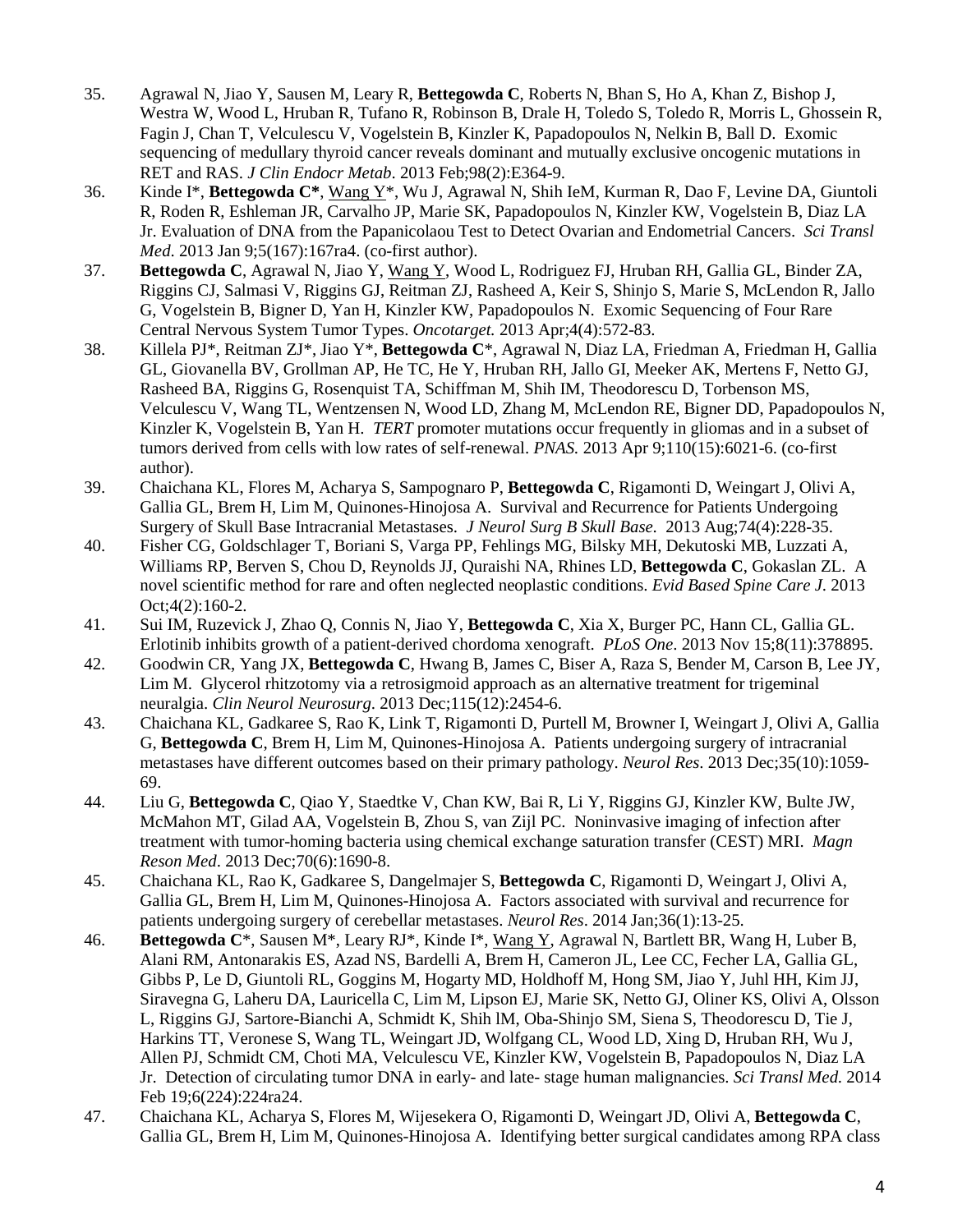2 patients who underwent surgery for intracranial metastases. *World Neurosurg*. 2014 Jul-Aug;82(1- 2):e267-75.

- 48. Tung D, DeCrescenzo G, Welsch D, Cheung PH, **Bettegowda C**, Saha S. [Evaluation of 1-\(2-deoxy-2](http://www.ncbi.nlm.nih.gov/pubmed/25085723) [fluoro-1-D-arabinofuranosyl\)-5-iodouracil \(FIAU\) as an ex vivo bacterial detection agent.](http://www.ncbi.nlm.nih.gov/pubmed/25085723) *World J Microbiol Biotechnol.* 2014 Aug 2.
- 49. Roberts NJ, Zhang L, Janku F, Collins A, Bai RY, Staedtke V, Rusk AW, Tung D, Miller M, Roix J, Khanna KV, Murthy R, Benjamin RS, Helgason T, Szvalb AD, Bird JE, Roy-Chowdhuri S, Zhang HH, Qiao Y, Karim B, McDaniel J, Elpiner A, Sahora A, Lachowicz J, Phillips B, Turner A, Klein MK, Post G, Diaz LA Jr, Riggins GJ, Papadopoulos N, Kinzler KW, Vogelstein B, **Bettegowda C**, Huso DL, Varterasian M, Saha S, Zhou S. Intratumoral injection of Clostridium novyi-NT spores induces antitumor responses. *Sci Transl Med*. 2014 Aug 13;6(249):249ra111.
- 50. Fisher CG, Goldschlager T, Boriani S, Varga PP, Rhines LD, Fehlings MG, Luzzati A, Dekutoski MB, Reynolds JJ, Chou D, Berven SH, Williams RP, Quraishi NA, **Bettegowda C**, Gokaslan ZL. [An evidence](http://www.ncbi.nlm.nih.gov/pubmed/25192373)[based medicine model for rare and often neglected neoplastic conditions.](http://www.ncbi.nlm.nih.gov/pubmed/25192373) *J Neurosurg Spine*. 2014 Sep 5.
- 51. Boriani S, Lo SF, Puvanesarajah V, Fisher CG, Varga PP, Rhines LD, Germscheid NM, Luzzati A, Chou D, Reynolds JJ, Williams RP, Zadnik P, Groves M, Sciubba DM, **Bettegowda C**, Gokaslan ZL; AOSpine Knowledge Forum Tumor. Aneurysmal Bone Cysts of the Spine: Treatment Options and Considerations. *J Neurooncol*. 2014 Oct;120(1):171-8.
- 52. Lange RP, Everett A, Dulloor P, Korley FK, **Bettegowda C**, Blair C, Grossman SA, Holdhoff M. Evaluation of Eight Plasma Proteins as Candidate Blood-Based Biomarkers for Malignant Gliomas. *Cancer Invest*. 2014 Oct;32(8):423-9.
- 53. Zhang M, Wang Y, Jones S, Sausen M, McMahon K, Sharma R, Wang Q, Belzberg AJ, Chaichana K, Gallia GL, Gokaslan ZL, Riggins GJ, Wolinksy JP, Wood LD, Montgomery EA, Hruban RH, Kinzler KW, Papadopoulos N, Vogelstein B, **Bettegowda C.** [Somatic mutations of SUZ12 in malignant peripheral nerve](http://www.ncbi.nlm.nih.gov/pubmed/25305755)  [sheath tumors.](http://www.ncbi.nlm.nih.gov/pubmed/25305755) *Nat Genet*. 2014 Nov;46(11):1170-2.
- 54. Williams R, Williams R, Sowman B, Boriani S, Varga PP, Luzzati A, Gokaslan ZL, Fehlings MG, Fisher, CG, Dekutoski MB, Rhines LD, Reynolds J, **Bettegowda C**, Kawahara N, Quariashi NA. Spinal osteoid osteoma: a multicentre retrospective cohort study comparison of results with appendicular osteoid osteoma. *Spine J.* 2015 Mar;15(3):401-408.
- 55. Sciubba DM, Macki M, Bydon M, Germscheid NM, Wolinsky JP, Boriani S, **Bettegowda C**, Chou D, Luzzati A, Reynolds JJ, Szövérfi Z, Zadnik P, Rhines LD, Gokaslan ZL, Fisher CG, Varga PP. Long-term outcomes in primary spinal osteochondroma: a multicenter study of 27 patients. *J Neurosurg Spine*. 2015 Jun;22(6):583-8.
- 56. Goldstein CL, Varga PP, Gokaslan ZL, Boriani S, Luzzati A, Rhines L, Fisher CG, Chou D, Williams RP, Dekutoski MB, Quraishi NA, **Bettegowda C**, Kawahara N, Fehlings MG. Spinal hemangiomas: results of surgical management for local recurrence and mortality in a multicenter study. *Spine*. 2015 May 1;40(9)
- 57. Wang Y, Springer S, Mulvey CL, Silliman N, Schaefer J, Sausen M, James N, Rettig EM, Guo T, Pickering CR, Bishop JA, Chung CH, Califano JA, Eisele DW, Fakhry C, Gourin CG, Ha PK, Kang H, Kiess A, Koch WM, Myers JN, Quon H, Richmon JD, Sidransky D, Tufano RP, Westra WH, **Bettegowda C**, Diaz LA Jr, Papadopoulos N, Kinzler KW, Vogelstein B, Agrawal N. Detection of somatic mutations and HPV in the saliva and plasma of patients with head and neck squamous cell carcinomas. *Sci Transl Med*. 2015 Jun 24;7(293):293ra104
- 58. Puvanesarajah V, Lo SL, Aygun N, Liauw JA, Jusué-Torres I, Lina IA, Hadelsberg U, Elder BD, Bydon A, **Bettegowda C**, Sciubba DM, Wolinsky JP, Rigamonti D, Kleinberg LR, Gokaslan ZL, Witham TF, Redmond KJ, Lim M. Prognostic factors associated with pain palliation after spine stereotactic body radiation therapy. *J Neurosurg Spine*. 2015 Jul 31:1-10.
- 59. Chaichana KL, Kone L, **Bettegowda C**, Weingart JD, Olivi A, Lim M, Quinones-Hinojosa A, Gallia GL, Brem H. Risk of surgical site infection in 401 consecutive patients with glioblastoma with and without carmustine wafer implantation. Neurol Res 2015 Aug;37(8):717-26.
- 60. Wang Y, Springer S, Zhang M, McMahon KW, Kinde I, Dobbyn L, Ptak J, Brem H, Chaichana K, Gallia GL, Gokaslan ZL, Groves ML, Jallo GI, Lim M, Olivi A, Quinones-Hinojosa A, Rigamonti D, Riggins GJ, Sciubba DM, Weingart JD, Wolinsky JP, Ye X, Oba-Shinjo SM, Marie SK, Holdhoff M, Agrawal N, Diaz LA Jr, Papadopoulos N, Kinzler KW, Vogelstein B, **Bettegowda C**. Detection of tumor-derived DNA in cerebrospinal fluid of patients with primary tumors of the brain and spinal cord. *PNAS*. 2015 Aug 4;112(31):9704-9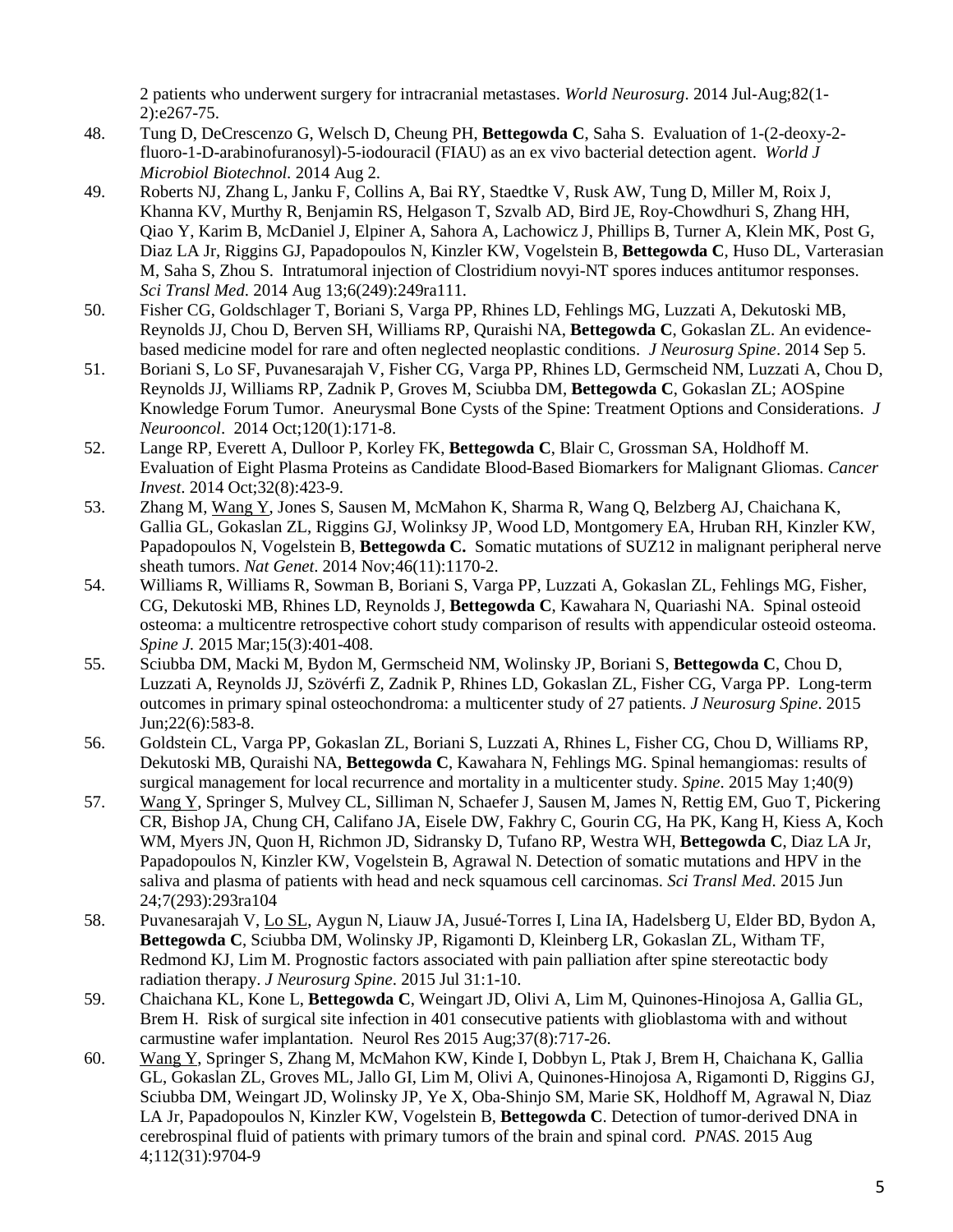- 61. Liu A, Sankey EW, **Bettegowda C**, Burger PC, Jallo GI, Groves ML. Poor prognosis despite aggressive treatment in adults with intramedullary spinal cord glioblastoma. *J Clin Neurosci*. 2015 Oct;22(10):1627-31.
- 62. Li R, Faden DL, Fakhry C, Langelier C, Jiao Y, Wang Y, Wilkerson MD, Pedamallu CS, Old M, Lang J, Loyo M, Ahn SM, Tan M, Gooi Z, Chan J, Richmon J, Wood LD, Hruban RH, Bishop J, Westra WH, Chung CH, Califano J, Gourin CG, **Bettegowda C**, Meyerson M, Papadopoulos N, Kinzler KW, Vogelstein B, DeRisi JL, Koch WM, Agrawal N. Clinical, Genomic and Metagenomic Characterization of Oral Tongue Squamous Cell Carcinoma in Patients Who Do Not Smoke. *Head Neck*. 2015 Nov;37(11):1642-9.
- 63. Eseonu CI, Goodwin CR, Zhou X, Theodros D, Bender MT, Mathios D, **Bettegowda C**, Lim M. Reduced CSF leak in complete calvarial reconstructions of microvascular decompression craniectomies using calcium phosphate cement. *J Neurosurg*. 2015 Dec;123(6):1476-9.
- 64. Binder ZA, Wilson KM, Salmasi V, Orr BA, Eberhart CG, Siu IM, Lim M, Weingart JD, Quinones-Hinojosa A, **Bettegowda C**, Kassam AB, Olivi A, Brem H, Riggins GJ, Gallia GL. Establishment and Biological Characterization of a Panel of Glioblastoma Multiforme (GBM) and GBM Variant Oncosphere Cell Lines. *[PLoS One](http://www.ncbi.nlm.nih.gov/pubmed/27028405)*. 2016 Mar 30;11(3);e0150271.
- 65. Fehlings MG, Nater A, Zamorano JJ, Tetreault LA, Varga PP, Gokaslan ZL, Boriani S, Fisher CG, Rhines L, **Bettegowda C**, Kawahara N, Chou D. [Risk Factors for Recurrence of Surgically Treated Conventional](http://www.ncbi.nlm.nih.gov/pubmed/26555828)  [Spinal Schwannomas: Analysis of 169 Patients from a Multicenter International Database.](http://www.ncbi.nlm.nih.gov/pubmed/26555828) *Spine*. 2016 Mar; 41(5): 390-8.
- 66. Liu A, Jain A, Sankey EW, Jallo GI, **Bettegowda C.** Sporadic intramedullary hemangioblastoma of the spine: a single institutional review of 21 cases. *Neurol Res*. 2016 Mar;38(3):205-9.
- 67. Fisher CG, Versteeg AL, Dea N, Boriani S, Varga PP, Dekutoski MB, Luzzati A, Gokaslan ZL, Williams RP, Reynolds JJ, Fehlings MG, Germscheid NM, **Bettegowda C**, Rhines LD. Surgical management of spinal chondrosarcomas. *Spine* 2016 Apr;41(8):678-85
- 68. Goodwin CR, Woodard CL, Zhou X, Pan J, Olivi A, Xia S, **Bettegowda C**, Sciubba DM, Pevsner J, Zhu H, Laterra J. Microarray-Based Phospho-Proteomic Profiling of Complex Biological Systems. *[Transl](http://www.ncbi.nlm.nih.gov/pubmed/27084428)  [Oncol](http://www.ncbi.nlm.nih.gov/pubmed/27084428)*. 2016 Apr;9(2):124-9
- 69. Gokaslan ZL, Zadnik PL, Sciubba DM, Germscheid N, Goodwin CR, Wolinsky JP, **Bettegowda C**, Groves ML, Luzzati A, Rhines LD, Fisher CG, Varga PP, Dekutoski MB, Clarke MJ, Fehlings MG, Quraishi NA, Chou D, Reynolds JJ, Williams RP, Kawahara N, Boriani S. Mobile spine chordoma: results of 166 patients from the AOSpine Knowledge Forum Tumor database. *J Neurosurg Spine*. 2016 Apr;24(4):644-51.
- 70. Zhang XM, Zhang HH, McLeroth P, Berkowitz RD, Mont MA, Stabin MG, Siegel BA, Alavi A, Barnett TM, Gelb J, Petit C, Spaltro J, Cho SY, Pomper MG, Conklin JJ, **Bettegowda C**, Saha S. [(124)I]FIAU: Human dosimetry and infection imaging in patients with suspected prosthetic joint infection. *Nucl Med Biol.* 2016 May;43(5):273-9.
- 71. Goodwin CR, Liang L, Abu-Bonsrah N, Hdeib A, Elder BD, Kosztowski T, **Bettegowda C**, Laterra J, Burger P, Sciubba DM. Extraneural glioblastoma multiforme vertebral metastasis. *World Neurosurg*. 2017 May;89:578-582.
- 72. Northcutt BG, Seeburg DP, Shin J, Aygun N, Herzka DA, Theodros D, Goodwin CR, **Bettegowda C**, Lim M, Blitz AM. High-Resolution MRI Findings following Trigeminal Rhizotomy. *AJNR Am J Neuroradiol*. 2016 Jun 30.
- 73. Wang J, Bender MT, **Bettegowda C**. Percutaneous Procedures for the Treatment of Trigeminal Neuralgia. *Neurosurg Clin N Am*. 2016 Jul;27(3):277-95.
- 74. Sciubba DM, De la Garza Ramos R, Goodwin CR, Abu-Bonsrah N, Bydon A, Witham TF, **Bettegowda C**, Gokaslan ZL, Wolinsky JP. Clinical, surgical, and molecular prognostic factors for survival after spinal sarcoma resection. *Neurosurg Focus*. 2016 Aug; 41(2):E9.
- 75. Plotkin SR, Davis SD, Robertson KA, Akshintala S, Allen J, Fisher MJ, Blakeley JO, Widemann BC, Ferner RE, Marcus CL; **REiNS International Collaboration**. Sleep and pulmonary outcomes for clinical trials of airway plexiform neurofibromas in NF1. *Neurology*. 2016 Aug 16;87(7 Suppl 1):S13-20.
- 76. Wolters PL, Martin S, Merker VL, Tonsgard JH, Solomon SE, Baldwin A, Bergner AL, Walsh K, Thmpson HL, Gardner KL, Hingtgen CM Schorry E, Dudley WN, Franklin B; **REiNS International Collaboration**. Patient-reported outcomes of pain and physical functioning in neurofibromatosis clinical trials. N*eurology*. 2016 Aug 16;87(7 Suppl 1):S4-S12
- 77. Ahlawat S, Fayad LM, Khan MS, Bredella MA, Harris GJ, Evans DG, Farschtschi S, Jacobs MA, Chhabra A, Salamon JM, Wenzel R, Mautner VF, Dombi E, Cai W, Plotkin SR, Blakeley JO; Whole Body MRI Committee for the REiNS International Collaboration. REiNS International Collaboration Members 2016.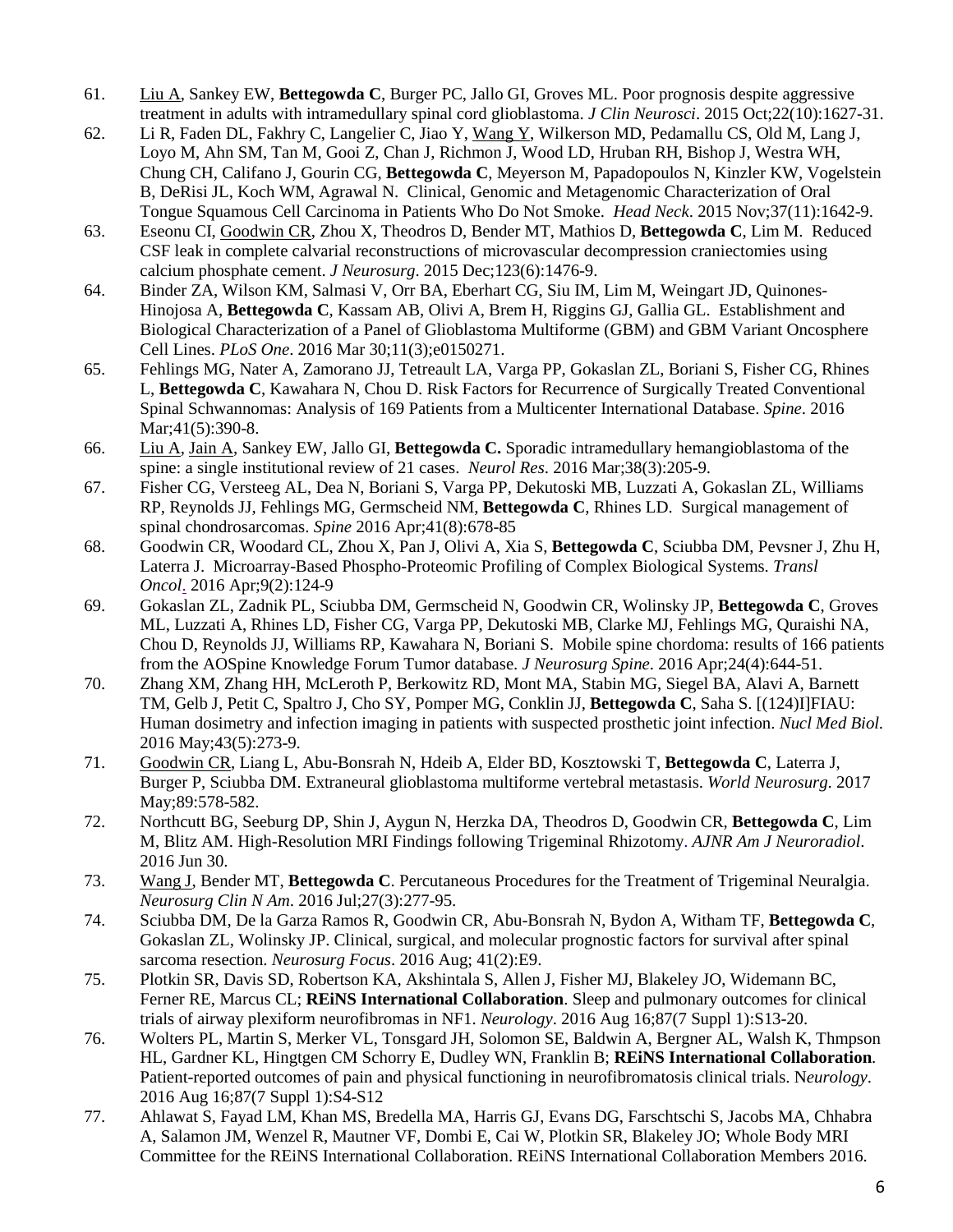Current whole-body MRI applications in the neurofibromatoses: NF1, NF2, and schwannomatosis. *Neurology*. 2016 Aug 16;87(7 Suppl 1):S31-9.

- 78. Hanemann CO, Blakeley JO, Nunes FP, Robertson K, Stemmer-Rachamimov A, Mautner V, Kurtz A, Ferguson M, Widemann BC, Evans DG, Ferner R, Carroll SL, Korf B, Wolkenstein P, Knight P, Plotkin SR; REiNS International Collaboration. Current status and recommendations for biomarkers and biobanking in neurofibromatosis. *Neurology*. 2016 Aug 16;87(7 Suppl 1):S40-8
- 79. Goodwin CR, Theodros D, Abu-Bonsrah NA, Bender M, Zhou X, De la Garzo-Ramos R, Mathios D, Garzon-Muvdi T, Blitz AM, Olivi A, Carson B, **Bettegowda C**. 194 Efficacy of Primary Microvascular Decompression vs Salvage Microvascular Decompression for Trigeminal Neuroalgia. *Neurosurgery.* 2016 Aug;63 Suppl 1:176-7.
- 80. Shen C, Lin DD, Redmond KJ, Link K, Kummerlowe M, Douglass J, Lipson EJ, Sharfman W, **Bettegowda C**, Lim M, Kleinberg LR. [Imaging and Clinical Profile Following Concurrent Stereotactic Radiation and](https://www.ncbi.nlm.nih.gov/pubmed/27673866)  [Immune Therapy for Melanoma Brain Metastases: Preliminary Results.](https://www.ncbi.nlm.nih.gov/pubmed/27673866) *Int J Radiat Oncol Biol Phys*. 2016 Oct 1;96(2S):E134.
- 81. Charest-Morin R, Boriani S, Fisher CG, Patel SR, Kawahara N, Mendel E, **Bettegowda C**, Rhines LD. [Benign Tumors of the Spine: Has New Chemotherapy and Interventional Radiology Changed the Treatment](https://www.ncbi.nlm.nih.gov/pubmed/27488295)  [Paradigm?](https://www.ncbi.nlm.nih.gov/pubmed/27488295) *Spine* (Phila Pa 1976). 2016 Oct 15;41 Suppl 20:S178-S185.
- 82. Goodwin CR, Abu-Bonsrah N, Bilsky MH, Reynolds JJ, Rhines LD, Laufer I, Disch AC, Bozsodi A, Patel SR, Gokaslan ZL, Sciubba DM, **Bettegowda C**. [Clinical Decision Making: Integrating Advances in the](https://www.ncbi.nlm.nih.gov/pubmed/27488298)  [Molecular Understanding of Spine Tumors.](https://www.ncbi.nlm.nih.gov/pubmed/27488298) *Spine* (Phila Pa 1976). 2016 Oct 15;41 Suppl 20:S171-S177.
- 83. Goodwin CR, Abu-Bonsrah N, Rhines LD, Verlaan JJ, Bilsky MH, Laufer I, Boriani S, Sciubba DM, **Bettegowda C**. [Molecular Markers and Targeted Therapeutics in Metastatic Tumors of the Spine: Changing](https://www.ncbi.nlm.nih.gov/pubmed/27488299)  [the Treatment Paradigms.](https://www.ncbi.nlm.nih.gov/pubmed/27488299) *Spine* (Phila Pa 1976). 2016 Oct 15;41 Suppl 20:S218-S223.
- 84. De la Garza Ramos R, Goodwin CR, Jain A, Abu-Bonsrah N, Fisher CG, **Bettegowda C**, Sciubba DM. Development of a Metastatic Spinal Tumor Frailty Index (MSTFI) Using a Nationwide Database and Its Association with Inpatient Morbidity, Mortality, and Length of Stay After Spine Surgery. *World Neurosurg*. 2016 Nov; 95:548-555.e4.
- 85. Batista N, Tee J, Sciubba D, Sahgal A, Laufer I, Weber M, Gokaslan Z, Rhines L, Fehlings M, Patel S, Raja Rampersaud Y, Reynolds J, Chou D, **Bettegowda C**, Clarke M, Fisher C. [Emerging and established clinical,](https://www.ncbi.nlm.nih.gov/pubmed/27634496)  [histopathological and molecular parametric prognostic factors for metastatic spine disease secondary to lung](https://www.ncbi.nlm.nih.gov/pubmed/27634496)  [cancer: Helping surgeons make decisions.](https://www.ncbi.nlm.nih.gov/pubmed/27634496) *J Clin Neurosci*. 2016 Dec;34:15-22.
- 86. Mathios D, Kim JE, Mangraviti A, Phallen J, Park CK, Jackson CM, Garzon-Muvdi T, Kim E, Theodros D, Polanczyk M, Martin AM, Suk I, Ye X, Tyler B, **Bettegowda C**, Brem H, Pardoll DM, Lim M. [Anti-PD-1](https://www.ncbi.nlm.nih.gov/pubmed/28003545)  [antitumor immunity is enhanced by local and abrogated by systemic](https://www.ncbi.nlm.nih.gov/pubmed/28003545) chemotherapy in GBM. *Sci Transl Med*. 2016 Dec 21;8(370):370ra180.
- 87. Wang J, **Bettegowda C**. [Applications of DNA-Based Liquid Biopsy for Central Nervous System](https://www.ncbi.nlm.nih.gov/pubmed/27863260)  [Neoplasms.](https://www.ncbi.nlm.nih.gov/pubmed/27863260) *Mol Diagn*. 2017 Jan;19(1):24-34.
- 88. **Bettegowda C**, Yip S, Lo SL, Fisher CG, Boriani S, Rhines LD, Wang JY, Lazary A, Gambarotti M, Wang WL, Luzzati A, Dekutoski MB, Bilsky MH, Chou D, Fehlings MG, McCarthy EF, Quraishi NA, Reynolds JJ, Sciubba DM, Williams RP, Wolinsky JP, Zadnik PL, Zhang M, Germscheid NM, Kalampoki V, Varga PP, Gokaslan ZL; AOSpine Knowledge Forum Tumor. [Spinal column chordoma: prognostic significance of](https://www.ncbi.nlm.nih.gov/pubmed/27663388)  [clinical variables and T \(brachyury\) gene SNP rs2305089 for local recurrence and overall survival.](https://www.ncbi.nlm.nih.gov/pubmed/27663388) *Neuro Oncol*. 2017 Mar 1;19(3):405-413.
- 89. Quraishi NA, Boriani S, Sabou S, Varga PP, Luzzati A, Gokaslan ZL, G Fehlings M, Fisher CG, Dekutoski MB, Rhines LD, Reynolds JJ, Germscheid NM, **Bettegowda C**, Williams RP. [A multicentre cohort study of](https://www.ncbi.nlm.nih.gov/pubmed/27765711)  [spinal osteoid osteomas: results of surgical treatment and analysis of local recurrence.](https://www.ncbi.nlm.nih.gov/pubmed/27765711) *Spine J*. 2017 Mar;17(3):401-408.
- 90. Daniels M, Garzon-Muvdi T, Maxwell R, Tamargo RJ, Huang J, Witham T, **Bettegowda C**, Chaichana KL. Pre-Residency Publication Number Does Not Predict Academic Career Placement in Neurosurgery. *World Neurosurg*. 2017 May;101:350-356.
- 91. Theodros D, Goodwin RC, Bender MT, Zhou X, Garzon-Muvdi T, De la Garza-Ramos R, Abu-Bonsrah N, Mathios D, Blitz AM, Olivi A, Carson B, **Bettegowda C,** Lim M. Efficacy or primary microvascular decompression versus subsequent microvascular decompression for trigeminal neuroalgia. *J Neurosurg.*  2017 May;126(5):1691-1697.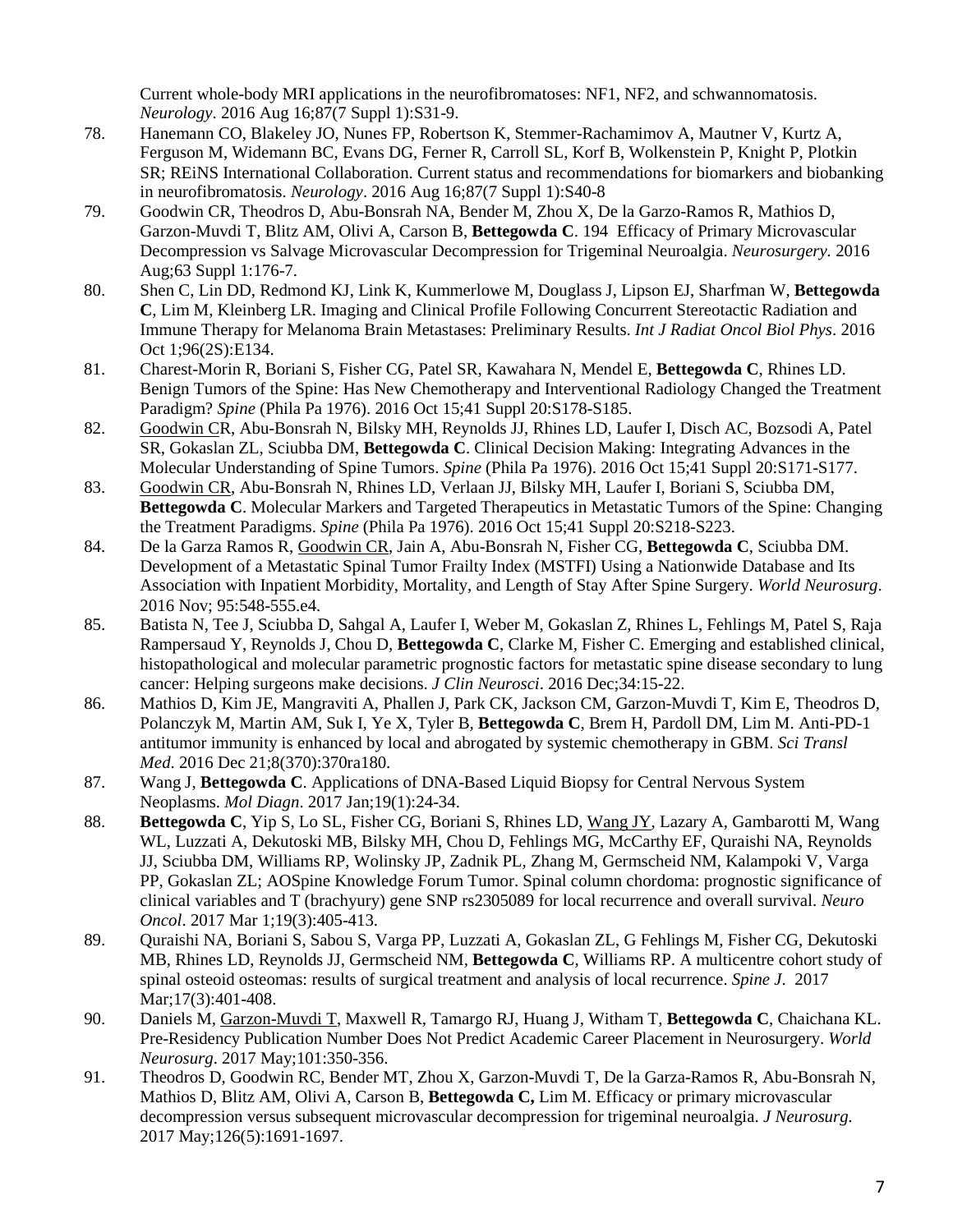- 92. Abu-Bonsrah N, Goodwin CR, De la Garza-Ramos R, Sankey EW, Liu A, Kosztowski T, Elder BD, **Bettegowda C**, Bydon A, Witham TF, Wolinsky JP, Gokaslan ZL, Sciubba DM. [Readmissions After](https://www.ncbi.nlm.nih.gov/pubmed/28254537)  [Surgical Resection of Metastatic Tumors of the Spine at a Single Institution.](https://www.ncbi.nlm.nih.gov/pubmed/28254537) *World Neurosurg*. 2017 May:101:695-701.
- 93. Holdhoff M, Cairncross GJ, Kollmeyer TM, Zhang M, Zhang P, Mehta MP, Werner-Wasik M, Souhami L, Bahary JP, Kwok Y, Hartford AC, Chakravarti A, Yegnasubramanian S, Vogelstein B, Papadopoulos N, Kinzler K, Jenkins RB, **Bettegowda C**. [Genetic landscape of extreme responders with anaplastic](https://www.ncbi.nlm.nih.gov/pubmed/28388591)  [oligodendroglioma.](https://www.ncbi.nlm.nih.gov/pubmed/28388591) *Oncotarget*. 2017 May 30;8(22):35523-35531.
- 94. Maxwell R, Garzon-Muvdi T, Lipson EJ, Sharfman WH, **Bettegowda C**, Redmond KJ, Kleinberg LR, Ye X, Lim M. BRAF-V600 mutational status affects recurrence patterns of melanoma brain metastasis. *Int J Cancer*. 2017 Jun 15;140(12):2716-2727.
- 95. Chen L, Shen C, Redmond KJ, Page BR, Kummerlowe M, Mcnutt T, **Bettegowda C**, Rigamonti D, Lim M, Kleinberg L. Use of Stereotactic Radiosurgery in Elderly and Very Elderly Patients With Brain Metastases to Limit Toxicity Associated With Whole Brain Radiation Therapy. *Int J Radiat Oncol Biol Phys*. 2017 Jul 15; 98(4):939-947.
- 96. Hua J, Miao X, Agarwal S, **Bettegowda C**, Quiñones-Hinojosa A, Laterra J, Van Zijl PCM, Pekar JJ, Pillai JJ. [Language Mapping Using T2-Prepared BOLD Functional MRI in the Presence of Large Susceptibility](https://www.ncbi.nlm.nih.gov/pubmed/28804779) [Artifacts-Initial Results in Patients With Brain Tumor and Epilepsy.](https://www.ncbi.nlm.nih.gov/pubmed/28804779) *Tomography*. 2017 Jun;3(2):105-113.
- 97. Charest-Morin R, Dirks MS, Patel S, Boriani S, Luzzati A, Fehlings MG, Fisher CG, Dekutoski MB, Williams R, Quraishi NA, Gokaslan ZL, **Bettegowda C**, Germscheid NM, Varga PP, Rhines LD; AOSpine Knowledge Forum Tumor. Ewing's Sarcoma of the Spine: Prognostic Variables for Survival and Local Control in Surgically Treated Patients. *Spine.* 2017 Aug 23.
- 98. Wu A, Weingart JD, Gallia GL, Lim M, Brem H, **Bettegowda C**, Chaichana KL. Risk Factors for Preoperative Seizures and Loss of Seizure Control in Patients Undergoing Surgery for Metastatic Brain Tumors. *World Neurosurg*. 2017 Aug;104:120-128.
- 99. Figueroa JM, Skog J, Akers J, Li H, Komotar R, Jensen R, Ringel F, Yang I, Kalkanis S, Thompson R, LoGuidice L, Berghoff E, Parsa A, Liau L, Curry W, Cahill D, **Bettegowda C**, Lang FF, Chiocca EA, Henson J, Kim R, Breakefield X, Chen C, Messer K, Hochberg F, Carter BS. Detection of wtEGFR Amplification and EGFRvIII Mutation in CSF-Derived Extracellular Vesicles of Glioblastoma Patients. *Neuro Oncol*. 2017 Oct 19;19(11):1494-1502.
- 100. Ehresman JS, Garzon-Muvdi T, Rogers D, Lim M, Gallia GL, Weingart J, Brem H, **Bettegowda C**, Chaichana KL. The Relevance of Simpson Grade Resections in Modern Neurosurgical Treatment of World Health Organization Grade I, II, and III Meningiomas. *World Neurosurg*. 2018 Jan;109:e588-e593.
- 101. Cohen JD, Li L, Wang Y, Thoburn C, Afsari B, Danilova L, Douville C, Javed AA, Wong F, Mattox A, Hruban RH, Wolfgang CL, Goggins MG, Dal Molin M, Wang TL, Roden R, Klein AP, Ptak J, Dobbyn L, Schaefer J, Silliman N, Popoli M, Vogelstein JT, Browne JD, Schoen RE, Brand RE, Tie J, Gibbs P, Wong HL, Mansfield AS, Jen J, Hanash SM, Falconi M, Allen PJ, Zhou S, **Bettegowda C**, Diaz L, Tomasetti C, Kinzler KW, Vogelstein B, Lennon AM, Papadopoulos N. Detection and localization of surgically resectable cancers with a multi-analyte blood test. *Science.* 2018 Feb 23;359(6378):926-930
- 102. Chaichana KL, Vivas-Buitrago T, Jackson C, Ehresman J, Olivi A, **Bettegowda C**, Quinones-Hinojosa A. The Radiographic Effects of Surgical Approach and Use of Retractors On the Brain after Anterior Cranial Fossa Meningioma Resection. *World Neurosurg*. 2018 Jan 20. pii: S1878-8750(18)30112-8.
- 103. Versteeg AL, Sahgal A, Rhines LD, Sciubba DM, Schuster JM, Weber MH, Varga PP, Boriani S, **Bettegowda C**, Fehlings MG, Clarke MJ, Arnold PM, Gokaslan ZL, Fisher CG; AOSpine Knowledge Forum Tumor. Psychometric evaluation and adaptation of the Spine Oncology Study Group Outcomes Questionnaire to evaluate health-related quality of life in patients with spinal metastases. *Cancer*. 2018 Feb 6.
- 104. Chen L, Douglass J, Kleinberg L, Ye X, Marciscano AE, Forde PM, Brahmer J, Lipson E, Sharfman W, Hammers H, Naidoo J, **Bettegowda C**, Lim M, Redmond KJ. Concurrent Immune Checkpoint Inhibitors and Stereotactic Radiosurgery for Brain Metastases in Non-Small Cell Lung Cancer, Melanoma, and Renal Cell Carcinoma. *Int J Radiat Oncol Biol Phys*. 2018 Mar 15;100(4):916-925.
- 105. Wu A, Doshi T, Hung A, Garzon-Muvdi T, Bender MT, **Bettegowda C**, Lim M. [Immediate and Long-term](https://www.ncbi.nlm.nih.gov/pubmed/29906578)  [Outcomes of Microvascular Decompression for Mixed Trigeminal Neuralgia.](https://www.ncbi.nlm.nih.gov/pubmed/29906578) *World Neurosurg*. 2018 Jun 12.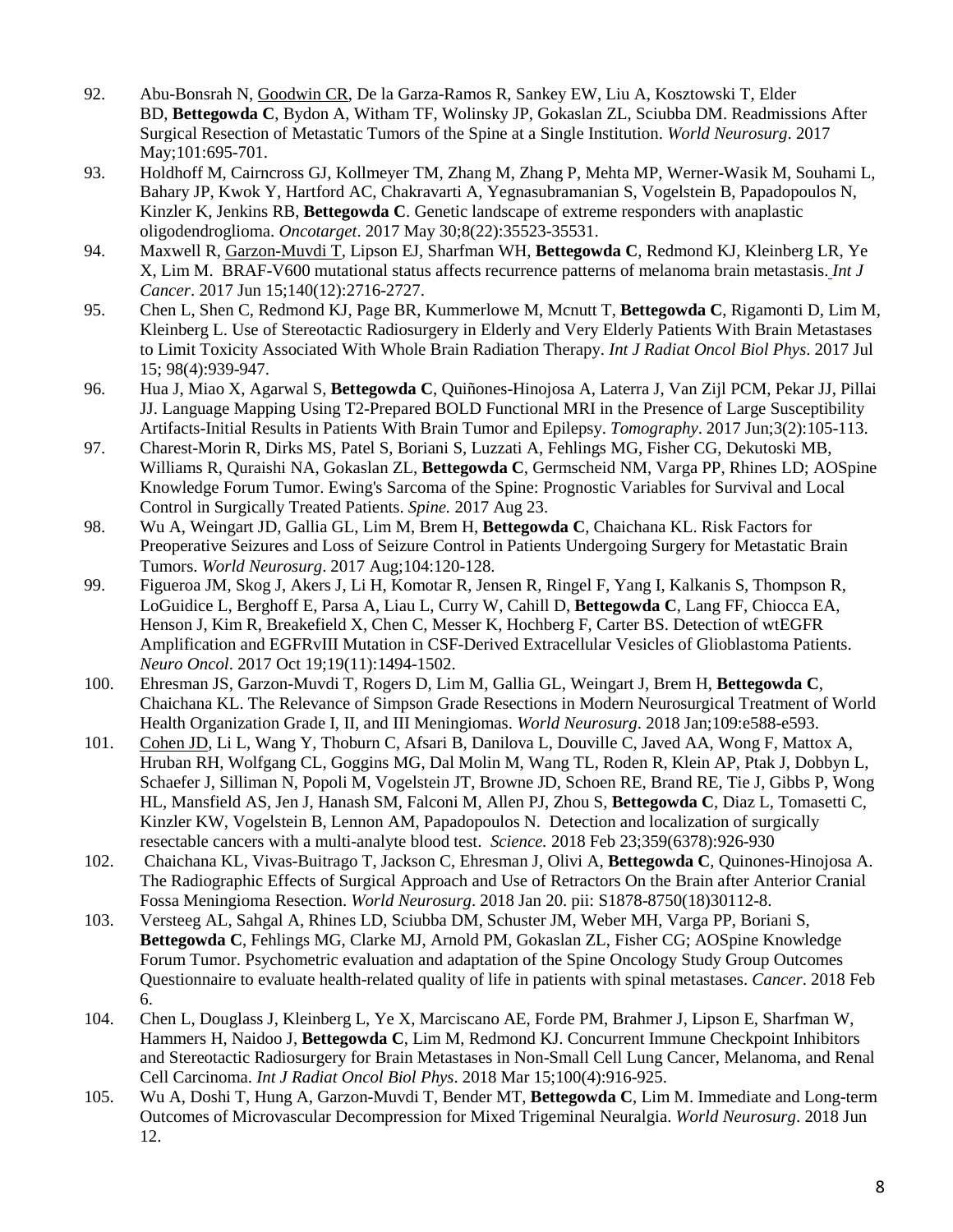- 106. Palsgrove DN, Brosnan-Cashman JA, Giannini C, Raghunathan A, Jentoft M, **Bettegowda C**, Gokden M, Lin D, Yuan M, Lin MT, Heaphy CM, Rodriguez FJ. [Subependymal giant cell astrocytoma-like](https://www.ncbi.nlm.nih.gov/pubmed/29973652)  [astrocytoma: a neoplasm with a distinct phenotype and frequent neurofibromatosis type-1-association.](https://www.ncbi.nlm.nih.gov/pubmed/29973652) *Mod Pathol*. 2018 Jul 4.
- 107. Gui C, Moore J, Grimm J, Kleinberg L, McNutt T, Shen C, Chen L, **Bettegowda C**, Lim M, Redmond KJ. Local recurrence patterns after postoperative stereotactic radiation surgery to resected brain metastases: A quantitative analysis to guide target delineation. *Pract Radiat Oncol*. 2018 Apr 26.
- 108. Agarwal S, Hua J, Sair HI, Gujar S, **Bettegowda C**, Lu H, Pillai JJ. Repeatability of language fMRI lateralization and localization metrics in brain tumor patients. *Hum Brain Mapp*. 2018 Aug 4.
- 109. Xia Y, Mashouf LA, Maxwell R, Peng LC, Lipson EJ, Sharfman WH, **Bettegowda C**, Redmond KJ, Kleinberg LR, Lim M. Adjuvant radiotherapy and outcomes of presumed hemorrhagic melanoma brain metastases without malignant cells. *Surg Neurol Int*. 2018 Jul 26;9:146.
- 110. Maxwell R, Luksik AS, Garzon-Muvdi T, Yang W, Huang J, **Bettegowda C**, Jallo GI, Terezakis SA, Groves M. Population-based Study Determining Predictors of Cancer-Specific Mortality and Survival in Pediatric High-grade Brainstem Glioma. *World Neurosurg*. 2018 Aug 20
- 111. Goodwin CR, Ahmed AK, Boone C, Abu-Bonsrah N, Xu R, Germscheid N, Fourney DR, Clarke M, Laufer I, Fisher CG, **Bettegowda C**, Sciubba DM. The Challenges of Renal Cell Carcinoma Metastatic to the Spine: A Systematic Review of Survival and Treatment. *Global Spine J*. 2018 Aug;8(5):517-52.
- 112. Xia Y, Mashouf LA, Baker BR, Maxwell R, **Bettegowda C**, Redmond KJ, Kleinberg LR, Lim M. Outcomes of Metastatic Brain Lesions Treated with Radioactive Cs-131 Seeds after Surgery: Experience from One Institution. *Cureus*. 2018 Jul 30;10(7):e3075
- 113. Barzilai O, Versteeg AL, Sahgal A, Rhines LD, Bilsky MH, Sciubba DM, Schuster JM, Weber MH, Pal Varga P, Boriani S, **Bettegowda C**, Fehlings MG, Yamada Y, Clarke MJ, Arnold PM, Gokaslan ZL, Fisher CG, Laufer I. Survival, local control, and health-related quality of life in patients with oligometastatic and polymetastatic spinal tumors: A multicenter, international study. *Cancer*. 2018 Nov 29.
- 114. Gallia GL, Zhang M, Ning Y, Haffner MC, Batista D, Binder ZA, Bishop JA, Hann CL, Hruban RH, Ishii M, Klein AP, Reh DD, Rooper LM, Salmasi V, Tamargo RJ, Wang Q, Williamson T, Zhao T, Zou Y, Meeker AK, Agrawal N, Vogelstein B, Kinzler KW, Papadopoulos N, **Bettegowda C**. Genomic analysis identifies frequent deletions of Dystrophin in olfactory neuroblastoma. *Nat Commun*. 2018 Dec 21;9(1):5410
- 115. Ehresman JS, Garzon-Muvdi T, Rogers D, Lim M, Gallia GL, Weingart J, Brem H, **Bettegowda C**, Chaichana KL. Risk of Developing Postoperative Deficits Based on Tumor Location after Surgical Resection of an Intracranial Meningioma. *J Neurol Surg B Skull Base*. 2019 Feb;80(1):59-6
- 116. Kim TY, Jackson CM, Xia Y, Mashouf LA, Patel KK, Kim ES, Hung AL, Wu A, Garzon-Muvdi T, Bender MT, **Bettegowda C**, Lee JYK, Lim M. Retrosigmoid approach for glycerin rhizotomy in the treatment of trigeminal neuralgia without overt arterial compression: updated case series. *J Neurosurg*. 2019 Mar 8:1-
- 117. Schreck KC, Ranjan S, Skorupan N, **Bettegowda C**, Eberhart CG, Ames HM, Holdhoff M. Incidence and clinicopathologic features of H3 K27M mutations in adults with radiographically-determined midline gliomas. *J Neurooncol*. 2019 May;143(1):87-93
- 118. **Bettegowda C**, Yip S, Jiang B, Wang WL, Clarke MJ, Lazary A, Gambarotti M, Zhang M, Sciubba DM, Wolinsky JP, Goodwin CR, McCarthy E, Germscheid NM, Sahgal A, Gokaslan ZL, Boriani S, Varga PP, Fisher CG, Rhines LD. Prognostic significance of hTERT (human telomerase reverse transcriptase) promoter region mutations C228T and C250T for overall survival in spinal chordomas. *Neuro Oncol*. 2019 Apr 12
- 119. Kerekes D, Goodwin CR, Ahmed AK, Verlaan JJ, **Bettegowda C**, Abu-Bonsrah N, Sciubba DM. Local and Distant Recurrence in Resected Sacral Chordomas: A Systematic Review and Pooled Cohort Analysis. *Global Spine J*. 2019 Apr;9(2):191-201
- 120. Xie E, Garzon-Muvdi T, Bender M, Doshi T, Carson B, Lim M, **Bettegowda C**. Association Between Radiofrequency Rhizotomy Parameters and Duration of Pain Relief in Trigeminal Neuralgia Patients with Recurrent Pain. *World Neurosurg*. 2019 May 15.
- 121. Charest-Morin R, Fisher CG, Sahgal A, Boriani S, Gokaslan ZL, Lazary A, Reynolds J, Bettegowda C, Rhines LD, Dea N. Primary Bone Tumor of the Spine-An Evolving Field: What a General Spine Surgeon Should Know. *Global Spine J*. 2019 May;9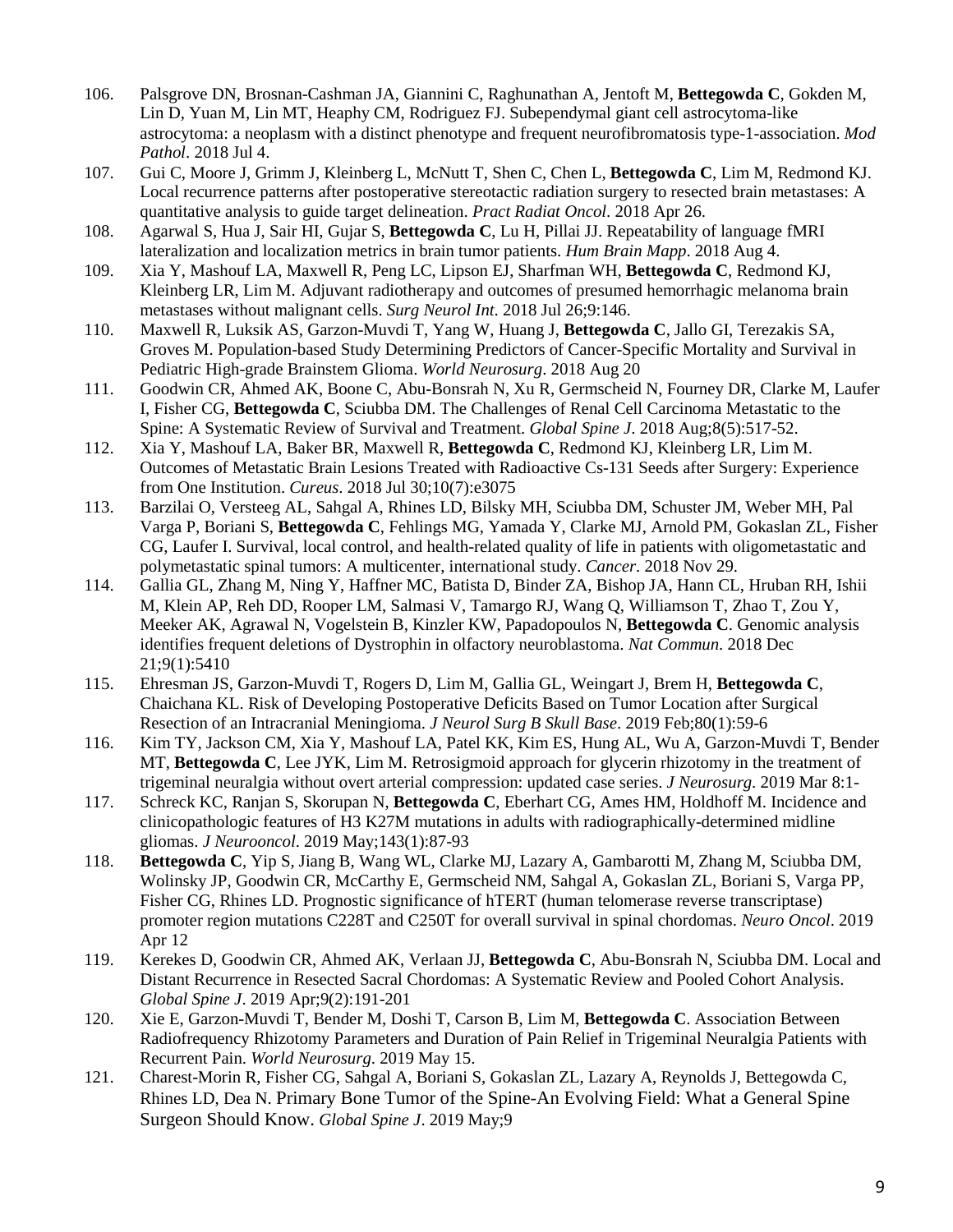- 122. Barzilai O, Boriani S, Fisher CG, Sahgal A, Verlaan JJ, Gokaslan ZL, Lazary A, Bettegowda C, Rhines LD, Laufer I. Essential Concepts for the Management of Metastatic Spine Disease: What the Surgeon Should Know and Practice. *Global Spine J*. 2019 May;9
- 123. Al-Khindi T, Shen CJ, Peng L, Redmond KJ, Lim M, Kleinberg LR, Bettegowda C. Assessing the Effectiveness of Systemic Therapy after Stereotactic Radiosurgery on Cancer Recurrence and All-Cause Mortality. *World Neurosurg*. 2019 May 31
- 124. Hwang T, Mathios D, McDonald KL, Daris I, Park SH, Burger PC, Kim S, Dho YS, Carolyn H, Bettegowda C, Shin JH, Lim M, Park CK. Integrative analysis of DNA methylation suggests down-regulation of oncogenic pathways and reduced somatic mutation rates in survival outliers of glioblastoma. *Acta Neuropathol Commun*. 2019 Jun 3;7(1):5
- 124. Xia Y, Kim TY, Mashouf LA, Patel KK, Xu R, Casaos J, Choi J, Kim ES, Hung AL, Wu A, Garzon-Muvdi T, Bender MT, Jackson CM, Bettegowda C, Lim M. Absence of Ischemic Injury after Sacrificing the Superior Petrosal Vein during Microvascular Decompression. *Oper Neurosurg*. 2019 Jun 19
- 125. Hanel RA, Kallmes DF, Lopes DK, Nelson PK, Siddiqui A, Jabbour P, Pereira VM, Szikora István I, Zaidat OO, **Bettegowda C**, Colby GP, Mokin M, Schirmer C, Hellinger FR, Given Ii C, Krings T, Taussky P, Toth G, Fraser JF, Chen M, Priest R, Kan P, Fiorella D, Frei D, Aagaard-Kienitz B, Diaz O, Malek AM, Cawley CM, Puri AS. Prospective study on embolization of intracranial aneurysms with the pipeline device: the PREMIER study 1 year results. *J Neurointerv Surg*. 2019 Jul 15.
- 126. Mathios D, Hwang T, Xia Y, Phallen J, Rui Y, See AP, Maxwell R, Belcaid Z, Casaos J, Burger PC, McDonald KL, Gallia GL, Cope L, Kai M, Brem H, Pardoll DM, Ha P, Green JJ, Velculescu VE, **Bettegowda C**, Park CK, Lim M. Genome-wide investigation of intragenic DNA methylation identifies ZMIZ1 gene as a prognostic marker in glioblastoma and multiple cancer types. *Int J Cancer*. 2019 Aug 2
- 127. Barzilai O, Versteeg AL, Goodwin CR, Sahgal A, Rhines LD, Sciubba DM, Schuster JM, Weber MH, Lazary A, Fehlings MG, Clarke MJ, Arnold PM, Boriani S, **Bettegowda C**, Gokaslan ZL, Fisher CG, Laufer I; AOSpine Knowledge Forum Tumor. Association of neurologic deficits with surgical outcomes and health-related quality of life after treatment for metastatic epidural spinal cord compression. *Cancer*. 2019 Aug 13.
- 128. Versteeg AL, Sahgal A, Kawahara N, Rhines LD, Sciubba DM, Weber MH, Lazary Á, Fehlings MG, Schuster JM, Clarke MJ, Arnold PM, Boriani S, **Bettegowda C**, Gokaslan ZL, Fisher CG; AOSpine Knowledge Forum Tumor. Patient satisfaction with treatment outcomes after surgery and/or radiotherapy for spinal metastases. *Cancer*. 2019 Sep 6
- 129. Peng L, Grimm J, Gui C, Shen CJ, Redmond KJ, Sloan L, Hazell S, Moore J, Huang E, Spoleti N, Laub W, Quon H, **Bettegowda C**, Lim M, Kleinberg LR. Updated risk models demonstrate low risk of symptomatic radionecrosis following stereotactic radiosurgery for brain metastases. *Surg Neurol Int*. 2019 Mar 15;10:32
- 130. Doyle J, Khalafallah AM, Yang W, Sun Y, **Bettegowda C**, Mukherjee D. Association between extent of resection on survival in adult brainstem high-grade glioma patients. *J Neurooncol*. 2019 Dec
- 131. Dea N, Versteeg AL, Sahgal A, Verlaan JJ, Charest-Morin R, Rhines LD, Sciubba DM, Schuster JM, Weber MH, Lazary A, Fehlings MG, Clarke MJ, Arnold PM, Boriani S, **Bettegowda C**, Laufer I, Gokaslan ZL, Fisher CG. Metastatic Spine Disease: Should Patients With Short Life Expectancy Be Denied Surgical Care? An International Retrospective Cohort Study. *Neurosurgery*. 2019 Nov 6
- 132. Miao X, Wu Y, Liu D, Jiang H, Woods D, Stern MT, Blair NIS, Airan RD, **Bettegowda C**, Rosch KS, Qin Q, van Zijl PCM, Pillai JJ, Hua J. Whole-Brain Functional and Diffusion Tensor MRI in Human Participants with Metallic Orthodontic Braces. *Radiology*. 2020 Jan
- 133. Zhang M, Iyer RR, Azad TD, Wang Q, Garzon-Muvdi T, Wang J, Liu A, Burger P, Eberhart C, Rodriguez FJ, Sciubba DM, Wolinsky JP, Gokaslan Z, Groves ML, Jallo GI, **Bettegowda C**. Genomic Landscape of Intramedullary Spinal Cord Gliomas. *Sci Rep*. 2019 Dec 10
- 134. Surgical or Radiation Therapy for the Treatment of Cervical Spine Metastases: Results From the Epidemiology, Process, and Outcomes of Spine Oncology (EPOSO) Cohort. Bond MR, Versteeg AL, Sahgal A, Rhines LD, Sciubba DM, Schuster JM, Weber MH, Fehlings MG, Lazary A, Clarke MJ, Boriani S, **Bettegowda C**, Arnold PM, Gokaslan ZL, Fisher CG. *Global Spine J*. 2020 Feb;10(1):21-29
- 135. Stachelek GC, Grimm J, Moore J, Huang E, Spoleti N, Redmond KJ, Lim M, **Bettegowda C**, Kleinberg L. Tumor-Treating Field Arrays Do Not Reduce Target Volume Coverage for Glioblastoma Radiation Therapy. *Adv Radiat Oncol*. 2019 Aug 28;5(1):62-69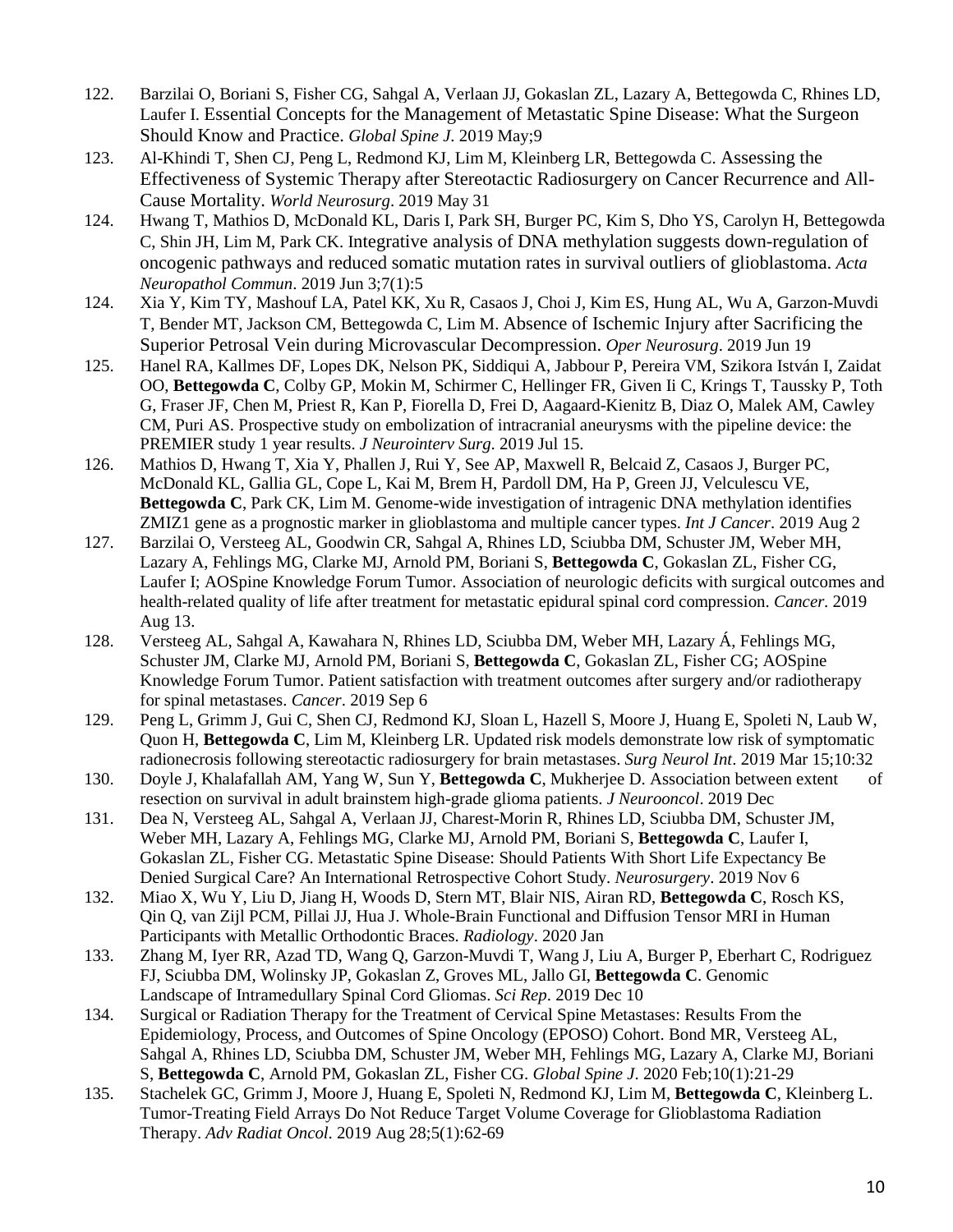- 136. Douville C, Cohen JD, Ptak J, Popoli M, Schaefer J, Silliman N, Dobbyn L, Schoen RE, Tie J, Gibbs P, Goggins M, Wolfgang CL, Wang TL, Shih IM, Karchin R, Lennon AM, Hruban RH, Tomasetti C, **Bettegowda C**, Kinzler KW, Papadopoulos N, Vogelstein B. Assessing aneuploidy with repetitive element sequencing. *Proc Natl Acad Sci U S A*. 2020 Feb 19
- 137. Lennon AM, Buchanan AH, Kinde I, Warren A, Honushefsky A, Cohain AT, Ledbetter DH, Sanfilippo F, Sheridan K, Rosica D, Adonizio CS, Hwang HJ, Lahouel K, Cohen JD, Douville C, Patel AA, Hagmann LN, Rolston DD, Malani N, Zhou S, **Bettegowda C**, Diehl DL, Urban B, Still CD, Kann L, Woods JI, Salvati ZM, Vadakara J, Leeming R, Bhattacharya P, Walter C, Parker A, Lengauer C, Klein A, Tomasetti C, Fishman EK, Hruban RH, Kinzler KW, Vogelstein B, Papadopoulos N. Feasibility of blood testing combined with PET-CT to screen for cancer and guide intervention. *Science*. 2020 Apr 28.
- 138. Konig MF, Powell MA, Staedtke V, Bai RY, Thomas DL, Fischer NM, Huq S, Khalafallah AM, Koenecke A, Xiong R, Mensh B, Papadopoulos N, Kinzler KW, Vogelstein B, Vogelstein JT, Athey S, Zhou S, **Bettegowda C**. Preventing cytokine storm syndrome in COVID-19 using α-1 adrenergic receptor antagonists. *J Clin Invest*. 2020 Apr 30.
- 139. Landsness EC, Agner SC, **Bettegowda C**, McArthur JC. Pivoting Research to COVID-19. *Ann Neurol*. 2020 May 17.
- 140. Jackson C, Choi J, Khalafallah AM, Price C, **Bettegowda C**, Lim M, Gallia G, Weingart J, Brem H, Mukherjee D. A systematic review and meta-analysis of supratotal versus gross total resection for glioblastoma. *J Neurooncol*. 2020 Jun 19.
- 141. Garzon-Muvdi T, Maxwell R, Luksik A, Kessler R, Weingart J, Olivi A, **Bettegowda C**, Tamargo R, Brem H, Lim M. Scalp Invasion by Atypical or Anaplastic Meningioma Is a Risk Factor for Development of Systemic Metastasis. *World Neurosurg*. 2020 Jun 26.
- 142. Dea N, Versteeg AL, Sahgal A, Verlaan JJ, Charest-Morin R, Rhines LD, Sciubba DM, Schuster JM, Weber MH, Lazary A, Fehlings MG, Clarke MJ, Arnold PM, Boriani S, **Bettegowda C**, Laufer I, Gokaslan ZL, Fisher CG. Metastatic Spine Disease: Should Patients With Short Life Expectancy Be Denied Surgical Care? An International Retrospective Cohort Study. *Neurosurgery*. 2020 Aug 1;87(2):303-311
- 143. Gui C, Grimm J, Kleinberg LR, Zaki P, Spoleti N, Mukherjee D, Bettegowda C, Lim M, Redmond KJ. A Dose-Response Model of Local Tumor Control Probability After Stereotactic Radiosurgery for Brain Metastases Resection Cavities. *Adv Radiat Oncol*. 2020 Jun 24;5(5):840-849
- 144. Muralidharan K, Yekula A, Small JL, Rosh ZS, Kang KM, Wang L, Lau S, Zheng H, Lee H, **Bettegowda C**, Chicoine MR, Kalkanis S, Shankar GM, Nahed BV, Curry WT, Jones PS, Cahill DP, Balaj L, Carter BS. TERT promoter mutation analysis for blood-based diagnosis and monitoring of gliomas. *Clin Cancer Res*. 2020 Oct 13.
- 145. Versteeg AL, Sahgal A, Rhines LD, Sciubba DM, Schuster JM, Weber MH, Lazary A, Boriani S, **Bettegowda C**, Fehlings MG, Clarke MJ, Arnold PM, Gokaslan ZL, Fisher CG; AOSpine Knowledge Forum Tumor. Health related quality of life outcomes following surgery and/or radiation for patients with potentially unstable spinal metastases. *Spine J*. 2020 Oct 22.
- 146. Cloughesy TF, Petrecca K, Walbert T, Butowski N, Salacz M, Perry J, Damek D, Bota D, **Bettegowda C**, Zhu JJ, Iwamoto F, Placantonakis D, Kim L, Elder B, Kaptain G, Cachia D, Moshel Y, Brem S, Piccioni D, Landolfi J, Chen CC, Gruber H, Rao AR, Hogan D, Accomando W, Ostertag D, Montellano TT, Kheoh T, Kabbinavar F, Vogelbaum MA. Effect of Vocimagene Amiretrorepvec in Combination With Flucytosine vs Standard of Care on Survival Following Tumor Resection in Patients With Recurrent High-Grade Glioma: A Randomized Clinical Trial. *JAMA Oncol*. 2020 Oct 29
- 147. Ultrasensitive detection of tumor-specific mutations in saliva of patients with oral cavity squamous cell carcinoma. Shanmugam A, Hariharan AK, Hasina R, Nair JR, Katragadda S, Irusappan S, Ravichandran A, Veeramachaneni V, Bettadapura R, Bhati M, Ramaswamy V, Rao VUS, Bagadia RK, Manjunath A, Manjunath NML, Solomon MC, Maji S, Bahadur U, **Bettegowda C**, Papadopoulos N, Lingen MW, Hariharan R, Gupta V, Agrawal N, Izumchenko E. *Cancer*. 2020 Dec 21.
- 148. The Association Between Alpha-1 Adrenergic Receptor Antagonists and In-Hospital Mortality from COVID-19. Rose L, Graham L, Koenecke A, Powell M, Xiong R, Shen Z, Kinzler KW, Bettegowda C, Vogelstein B, Konig MF, Athey S, Vogelstein JT, Wagner TH. *medRxiv*. 2020 Dec 22:2020.
- 149. Massively Parallel Sequencing of Esophageal Brushings Enables an Aneuploidy-Based Classification of Patients with Barrett's Esophagus. Douville C, Moinova HR, Thota PN, Shaheen NJ, Iyer PG, Canto MI, Wang JS, Dumot J, Faulx A, Kinzler KW, Papadopoulos N, Vogelstein B, Markowitz SD, **Bettegowda C**, Willis JE, Chak A. *Gastroenterology*. 2021 Jan 22:S0016-5085(21)00277-8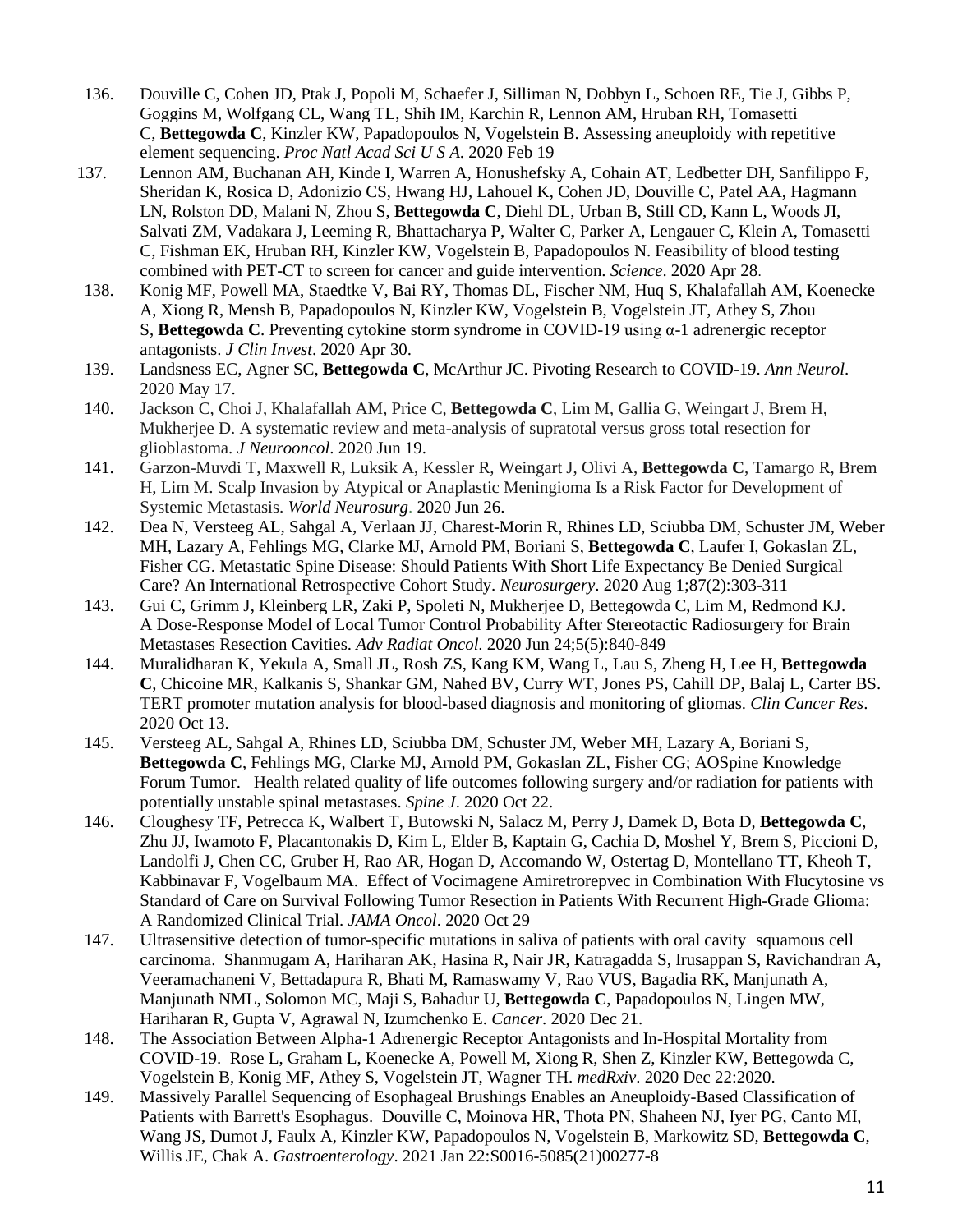- 150. Development of new brain metastases in triple negative breast cancer. Medikonda R, Srivastava S, Kim T, Xia Y, Kim J, Jackson C, Weingart J, Mukherjee D, **Bettegowda C**, Gallia G, Brem H, Redmond K, Stearns V, Kleinberg L, Lim M.J *Neurooncol*. 2021 Jan 29
- 151. The mutational landscape of spinal chordomas and their sensitive detection using circulating tumor DNA. Mattox AK, Yang B, Douville C, Lo SF, Sciubba D, Wolinsky JP, Gokaslan ZL, Robison J, Blair C, Jiao Y, **Bettegowda C**. *Neurooncol Adv.* 2020 Dec 8;3
- 152. Association of α1-Blocker Receipt With 30-Day Mortality and Risk of Intensive Care Unit Admission Among Adults Hospitalized With Influenza or Pneumonia in Denmark. Thomsen RW, Christiansen CF, Heide-Jørgensen U, Vogelstein JT, Vogelstein B, **Bettegowda C**, Tamang S, Athey S, Sørensen HT. *JAMA Netw Open*. 2021 Feb 1
- 153. Beyond guidelines: analysis of current practice patterns of AANS/CNS tumor neurosurgeons. Bander ED, Sherman JH, **Bettegowda C**, Aghi MK, Sheehan J, Ramakrishna R. *J Neurooncol*. 2021 Feb;151(3):361-366
- 154. The Association Between Alpha-1 Adrenergic Receptor Antagonists and In-Hospital Mortality from COVID-19. Rose L, Graham L, Koenecke A, Powell M, Xiong R, Shen Z, Kinzler KW, **Bettegowda C**, Vogelstein B, Konig MF, Athey S, Vogelstein JT, Wagner TH. *medRxiv*. 2020 Dec 22:2020
- 155. Bispecific antibodies targeting mutant RAS neoantigens. Douglass J, Hsiue EH, Mog BJ, Hwang MS, DiNapoli SR, Pearlman AH, Miller MS, Wright KM, Azurmendi PA, Wang Q, Paul S, Schaefer A, Skora AD, Molin MD, Konig MF, Liu Q, Watson E, Li Y, Murphy MB, Pardoll DM, **Bettegowda C**, Papadopoulos N, Gabelli SB, Kinzler KW, Vogelstein B, Zhou S. *Sci Immunol*. 2021 Mar 1;6(57)
- 156. Targeting a neoantigen derived from a common TP53 mutation.Hsiue EH, Wright KM, Douglass J, Hwang MS, Mog BJ, Pearlman AH, Paul S, DiNapoli SR, Konig MF, Wang Q, Schaefer A, Miller MS, Skora AD, Azurmendi PA, Murphy MB, Liu Q, Watson E, Li Y, Pardoll DM, **Bettegowda C**, Papadopoulos N, Kinzler KW, Vogelstein B, Gabelli SB, Zhou S. *Science*. 2021 Mar 5;371(6533)
- 157. TCR β chain-directed bispecific antibodies for the treatment of T cell cancers. Paul S, Pearlman AH, Douglass J, Mog BJ, Hsiue EH, Hwang MS, DiNapoli SR, Konig MF, Brown PA, Wright KM, Sur S, Gabelli SB, Li Y, Ghiaur G, Pardoll DM, Papadopoulos N, **Bettegowda C**, Kinzler KW, Zhou S, Vogelstein B. *Sci Transl Med*. 2021 Mar 10;13(584)
- 158. Targeting loss of heterozygosity for cancer-specific immunotherapy. Hwang MS, Mog BJ, Douglass J, Pearlman AH, Hsiue EH, Paul S, DiNapoli SR, Konig MF, Pardoll DM, Gabelli SB, **Bettegowda C**, Papadopoulos N, Vogelstein B, Zhou S, Kinzler KW. *Proc Natl Acad Sci U S A.* 2021 Mar 23;118(12)
- 159. The long noncoding RNA lnc-HLX-2-7 is oncogenic in Group 3 medulloblastomas. Katsushima K, Lee B, Kunhiraman H, Zhong C, Murad R, Yin J, Liu B, Garancher A, Gonzalez-Gomez I, Monforte HL, Stapleton S, Vibhakar R, **Bettegowda C**, Wechsler-Reya RJ, Jallo G, Raabe E, Eberhart CG, Perera RJ. *Neuro Oncol*. 2021 Apr 12;23(4):572-585
- 160. The Association Between Alpha-1 Adrenergic Receptor Antagonists and In-Hospital Mortality From COVID-19. Rose L, Graham L, Koenecke A, Powell M, Xiong R, Shen Z, Mench B, Kinzler KW, **Bettegowda C**, Vogelstein B, Athey S, Vogelstein JT, Konig MF, Wagner TH. *Front Med* (Lausanne). 2021 Mar 31;8:637647.
- 161. Dandurand C, Fisher CG, Rhines LD, Boriani S, Charest-Morin R, Gasbarrini A, Luzzati A, Reynolds JJ, Wei F, Gokaslan ZL, **Bettegowda C**, Sciubba DM, Lazary A, Kawahara N, Clarke MJ, Rampersaud YR, Disch AC, Chou D, Shin JH, Hornicek FJ, Laufer I, Sahgal A, Dea N. Feasibility of achieving planned surgical margins in primary spine tumor: a PTRON study. *Neurosurg Focus*. 2021 May;50(5):E16

#### **Systematic Reviews [SR]**

- 1. Sciubba DM, Goodwin CR, Yurter A, Ju D, Gokaslan ZL, Fisher C, Rhines LD, Fehlings MG, Fourney DR, Mendel E, Laufer I, **Bettegowda C**, Patel SR, Rampersaud YR, Sahgal A, Reynolds J, Chou D, Weber MH, Clarke MJ. A Systematic Review of Clinical Outcomes and Prognostic Factors for Patients Undergoing Surgery for Spinal Metastases Secondary to Breast Cancer. *Global Spine J*. 2016 Aug;6(5):482-96
- 2. Ailon T, Torabi R, Fisher CG, Rhines LD, Clarke MJ, **Bettegowda C**, Boriani S, Yamada YJ, Kawahara N, Varga PP, Shin JH, Saghal A, Gokaslan ZL. [Management of Locally Recurrent Chordoma of the](https://www.ncbi.nlm.nih.gov/pubmed/27753782) Mobile [Spine and Sacrum: A Systematic Review.](https://www.ncbi.nlm.nih.gov/pubmed/27753782) *Spine* (Phila Pa 1976). 2016 Oct 15;41 Suppl 20:S193-S198.
- 3. Clarke MJ, Molina CA, Fourney DR, Fisher CG, Gokaslan ZL, Schmidt MH, Rhines LD, Fehlings MG, Laufer I, Patel SR, Rampersaud YR, Reynolds J, Chou D, **Bettegowda C**, Mendel E, Weber MH, Sciubba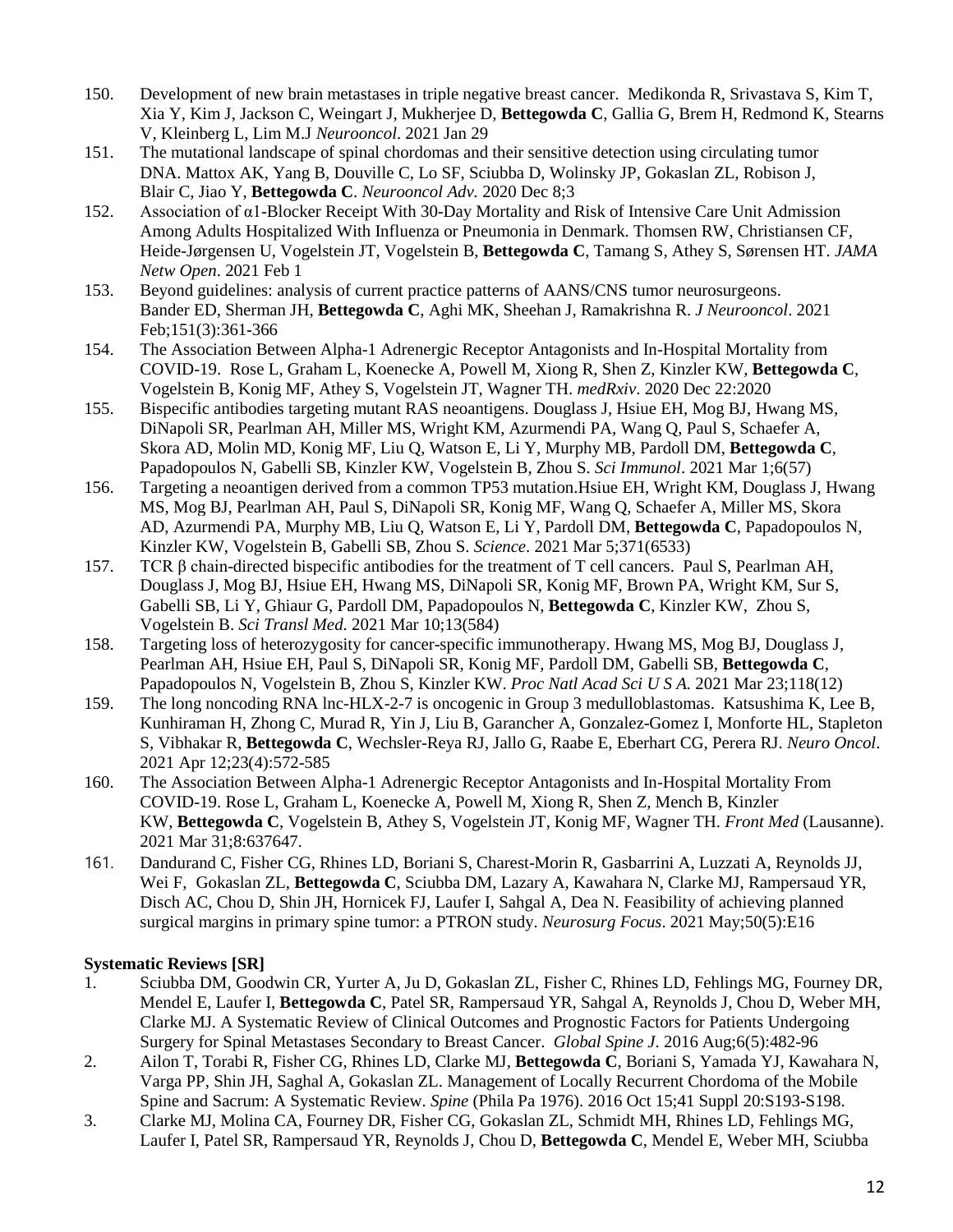DM. Systematic Review of the Outcomes of Surgical Treatment of Prostate Metastases to the Spine. *Global Spine J*. 2017 Aug;7(5):460-468.

### **Review Articles [RA]**

- 1. Zhou S, **Bettegowda C**, Agrawal N. Combination bacteriolytic cancer therapy: Attacking cancer from inside out. *Discov Med.* 2004 Feb;4(20):33-7
- 2. Hsu W, **Bettegowda C**, Jallo GI. Intramedullary Spinal Cord Tumor Surgery: Can we do it without neurophysiological monitoring? *Childs Nerv Syst*. 2010 Feb;26(2):241-5.
- 3. **Bettegowda C**. Staying Alive: Specifically Targeting Tumor Vessels with Anti-Angiogenesis Therapy. *Sci Translat Med* 2012 Mar 6.
- 4. **Bettegowda C**. Tumors and Microbes Sitting in a Tree. *Sci Translat Med.* 2012 Apr 3.
- 5. **Bettegowda C**, Brain Tumor Diagnostics Go Micro. *Sci Translat Med.* 2012 May 1.
- 6. **Bettegowda C**, Papadopoulos N, Agrawal N. Mapping Genes for Oligodendroglioma. *J Personalized Med*. 2012 May 9.
- 7. **Bettegowda C**, Pesticides Perturb Prenatal Brain. *Sci Translat Med.* 2012 May 29.
- 8. **Bettegowda C**, Circulating Tumor Cells Bad News in Breast Cancer *Sci Translat Med.* 2012 July 25
- 9. **Bettegowda C**, A Window of Opportunity for Alzheimer's Disease. *Sci Translat Med.* 2012 Aug 21.
- 10. **Bettegowda C,** Fruit Flies Create a Buzz About Hearing. *Sci Translat Med.* 2012 Sept 18.
- 11. **Bettegowda C**. Ironing out MYC in Prostate Cancer. *Sci Translat Med.* 2012 Oct 17.
- 12. **Bettegowda C**. Reactivating the natural killer. *Sci Translat Med.* 2012 Nov 13.
- 13. **Bettegowda, C**. Remembering the variants in Alzheimer's Disease. *Sci Translat Med.* 2012 Dec 11.
- 14. **Bettegowda C,** Fragmenting malignant melanoma *Sci Translat Med.* 2013 Jan 15.
- 15. **Bettegowda C**. Running interference on tumor growth. *Sci Translat Med.* 2013 Feb 12.
- 16. Loyo M, Li R, **Bettegowda C**, Pickering C, Frederick M, Myers F, Agrawal N. Lessons learned from Next Generation Sequencing in Head and Neck Cancer. *Head Neck*. 2013 Mar;35(3):454-63.
- 17. Zadnik P, Burger P, Gokaslan Z, **Bettegowda C**. Spinal cord tumors: genetic advances and implications for treatment. *Nat Rev Neurol.* 2013 May;9(5):257-66.
- 18. Zadnik PL, Gokaslan ZL, Burger PC, Bettegowda C. Spinal cord tumours: advances in genetics and their implications for treatment. Nat Rev Neurol. 2013 May;9(5):257-66.
- 19. Ambady P, **Bettegowda C**, Holdhoff M. Emerging methods for disease monitoring in malignant gliomas. *CNS Oncol*. 2013 Nov 2(6); 511-522
- 20. Wang J and **Bettegowda C**. Genomic discoveries in adult astrocytoma. *Curr Opin Genet Dev*. 2015 Feb;30:17-24.
- 21. Wang J and **Bettegowda C**. Genetics and immunotherapy: using the genetic landscape of gliomas to inform management strategies. *J Neurooncol*. 2015 Jul;123(3):373-83.
- 22. Theodros D, Patel M, Ruzevick J, Lim M, **Bettegowda C**. Pituitary adenomas: historical perspective, surgical management end future directions. *CNS Oncol*. 2015;4(6):411-29.
- 23. Baron R, Ferriero DM, Frisoni GB, **Bettegowda C**, Gokaslan ZL, Kessler JA, Vezzani A, Waxman SG, Jarius S, Wildemann B, Weller M. Neurology-the next 10 years. *Nat Rev Neurol*. 2015 Nov;11(11):658-64.
- 24. Lim M, Xia Y, **Bettegowda C**, Weller M. Current state of immunotherapy for glioblastoma. *Nat Rev Clin Oncol*. 2018 Apr 11
- 25. Labak CM, Holdhoff M, **Bettegowda C**, Gallia GL, Lim M, Weingart JD, Mukherjee D. Surgical Resection for Primary Central Nervous System Lymphoma: A Systematic Review. *World Neurosurg*. 2019 Mar 20
- 26. Charest-Morin R, Fisher CG, Versteeg AL, Sahgal A, Varga PP, Sciubba DM, Schuster JM, Weber MH, Clarke MJ, Rhines LD, Boriani S, **Bettegowda C**, Fehlings MG, Arnold PM, Gokaslan ZL, Dea N. Clinical presentation, management and outcomes of sacral metastases: a multicenter, retrospective cohort study. *Ann Transl Med*. 2019 May;7(10):214
- 27. Azad TD, Jiang B, **Bettegowda C**. Molecular foundations of primary spinal tumors-implications for surgical management. *Ann Transl Med*. 2019 May;7(10):222
- 28. Mattox AK, **Bettegowda C**, Zhou S, Papadopoulos N, Kinzler KW, Vogelstein B. Applications of liquid biopsies for cancer. *Sci Transl Med*. 2019 Aug 28.
- 29. Mattox AK, Yan H, **Bettegowda C**. The potential of cerebrospinal fluid-based liquid biopsy approaches in CNS tumors. *Neuro Oncol*. 2019 Dec 17.
- 30. Azad TD, Jin MC, Bernhardt LJ, **Bettegowda C**. Liquid biopsy for pediatric diffuse midline glioma: a review of circulating tumor DNA and cerebrospinal fluid tumor DNA. *Neurosurg Focus*. 2020 Jan 1.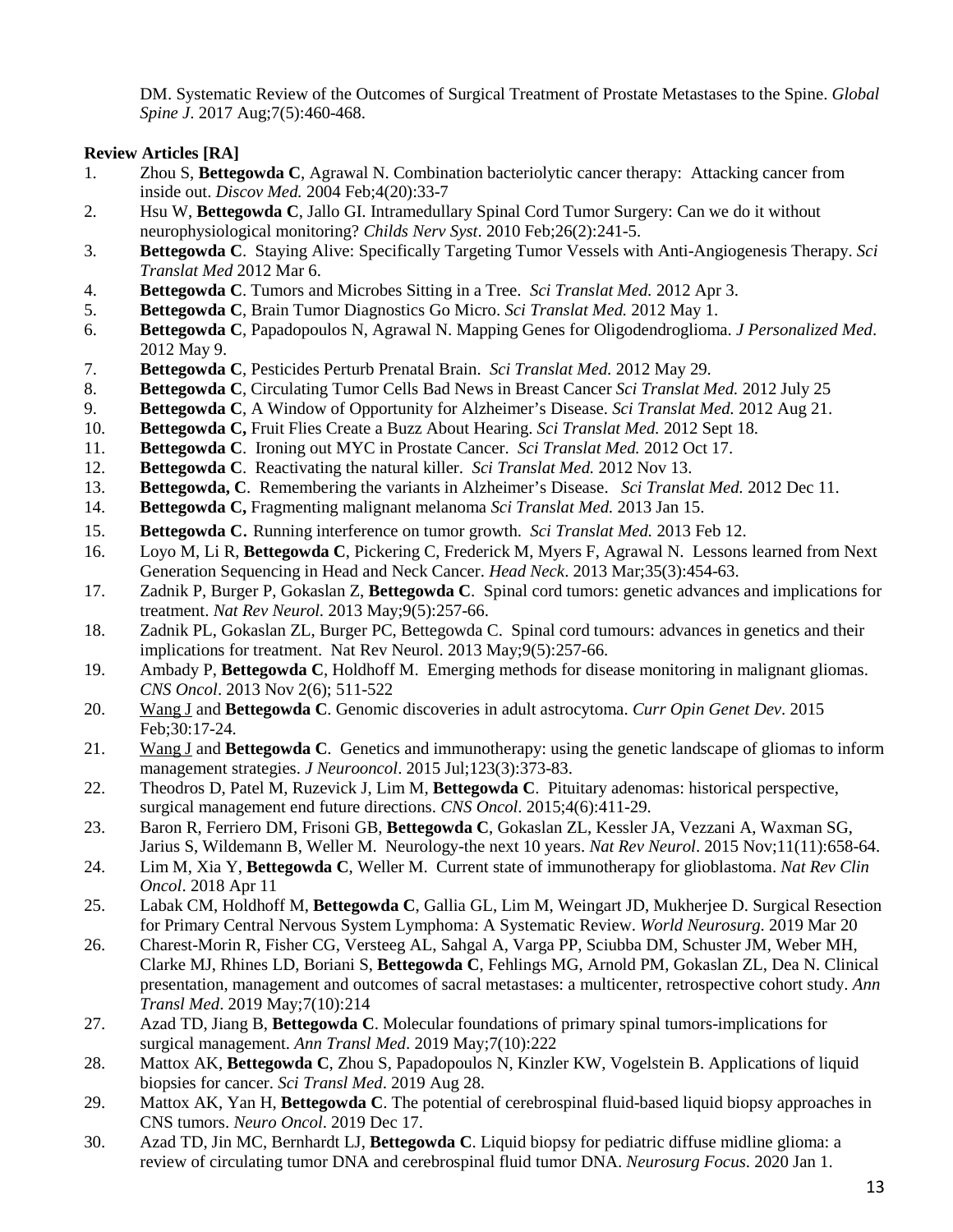31. Khalafallah AM, Huq S, Jimenez AE, Serra R, **Bettegowda C**, Mukherjee D. "Zooming in" on Glioblastoma: Understanding Tumor Heterogeneity and its Clinical Implications in the Era of Single-Cell Ribonucleic Acid Sequencing. *Neurosurgery*. 2020 Jul 16.

### **Book Chapters, Monographs [BC]**

- 1. **Bettegowda C**, Huang J. Burr Holes. *In* Fundamentals of Operative Neurosurgery (Connolly E, McKhann G, Huang J, Choudhri T, eds.) Thieme. New York, NY. 2009.
- 2. **Bettegowda C,** Huang J. Epidural Hematoma Evacuation. *In* Fundamentals of Operative Neurosurgery (Connolly E, McKhann G, Huang J, Choudhri T, eds). Thieme. New York, NY. 2009.
- 3. **Bettegowda C,** Huang J. Subdural Hematoma Evacuation. *In* Fundamentals of Operative Neurosurgery (Connolly E, McKhann G, Huang J, Choudhri T, eds). Thieme. New York, NY. 2009.
- 4. **Bettegowda C,** Huang J. Infected Bone Flap and Subdural or Epidural Abscess/Empyema. *In* Fundamentals of Operative Neurosurgery (Connolly E, McKhann G, Huang J, Choudhri T, eds). Thieme. New York, NY. 2009.
- 5. **Bettegowda C,** Jallo G. Suboccipital and Teleovelar Approaches. *In* Contemporary Skull Base Surgery (Quinones A, Conway J, Jallo G eds). Plural. San Diego, CA. 2009.
- 6. **Bettegowda C**, Amin A, Hoang S, Jallo G. Supratentorial Tumors. *In* Handbook of Neurosurgery (Rigamonti ed). Thieme. New York, NY. 2009.
- 7. **Bettegowda C**, Batra S, Chan J, Rigamonti D. Cerebral Metastases. *In* Handbook of Neurosurgery (Rigamonti ed). Thieme. New York, NY. 2009.
- 8. Hoang S, **Bettegowda C**, Jallo G. Craniopharyngiomas and Suprasellar Tumors. *In* Handbook of Neurosurgery (Rigamonti ed). Thieme. New York, NY. 2009.
- 9. Hoang S, **Bettegowda C**, Jallo G. Pediatric Posterior Fossa Tumors. *In* Handbook of Neurosurgery (Rigamonti ed). Thieme. New York, NY. 2009.
- 10. **Bettegowda C**, Raza S, Jallo G, Quinones A. Supraorbital Craniotomy. *In* Essential Technique in Operative Neurosurgery. (Jandial R, McCormick P, Black P eds). Elsevier. New York, NY. 2009.
- 11. **Bettegowda C**, Mehta V, Kretzer R, Jallo G. Intramedullary Spinal Cord Cavernous Malformation. *In*  Essential Technique in Operative Neurosurgery. (Jandial R, McCormick P, Black P eds). Elsevier. New York, NY. 2009.
- 12. Kretzer R, **Bettegowda C**, Jallo G. Intradural Tumor Meningioma. *In* Essential Technique in Operative Neurosurgery. (Jandial R, McCormick P, Black P eds). Elsevier. New York, NY. 2009.
- 13. **Bettegowda C**, Kretzer R, Belzberg A, Jallo G. Intradural Nerve Sheath Tumors. *In* Essential Technique in Operative Neurosurgery. (Jandial R, McCormick P, Black P eds). Elsevier. New York, NY. 2009.
- 14. Kretzer R, **Bettegowda C**, Jallo G. Intramedullary Spinal Cord Tumors. *In* Essential Technique in Operative Neurosurgery. (Jandial R, McCormick P, Black P eds). Elsevier. New York, NY. 2009.
- 15. **Bettegowda C**, Chen L, Mehta V, Jallo GI, Rutka J. Supratentorial Tumors in the Pediatric Population: Multidisciplinary Management. Schmidek and Sweet's Operative Neurosurgical Techniques, Sixth Edition. Elsevier. New York, NY. 2010.
- 16. **Bettegowda C**, Byun Y, Foss C, Nimmagadda S, Sgourous G, Ambinder R, Pomper M. Imaging Infection Based on Expression of Thymidine Kinase. Target Molecular Imaging. (Welch and Eckelman eds). First Edition. Taylor & Francis. New York, NY. 2012.
- 17. Papadimitriou K, **Bettegowda C**, Vrionis F. Molecular Genetics of Brain Tumors. Gliomas: Symptoms,Diagnosis and Treatment Options. (Wiranowska and Vrionis eds). Nova Science. Hauppauge, NY 2012.
- 18. Wang J, **Bettegowda C**, Jallo GI. The Genetic Landscape of the Childhood Cancer Medulloblastoma. (Bednok et al eds). Congress of Neurological Surgeons, Schaumburg IL 2014.
- 19. Ehresman J and **Bettegowda C**. Genetic factors associated with outcomes in malignant brain tumors. Comprehensive Overview of Modern Surgical Approaches to Intrinsic Neoplasms. Elsevier 2017.
- 20. **Bettegowda C**. PEDIATRIC NEUROSURGERY: Pediatric Brain Tumors. In: El Tecle NE, El Ahmadieh TY, Aoun SG, Bendok B, ed. Congress of Neurological Surgeons Essential Papers in Neurosurgery. New York, NY: Oxford University Press; 2021: 44-51.

#### **Case Reports [CR]**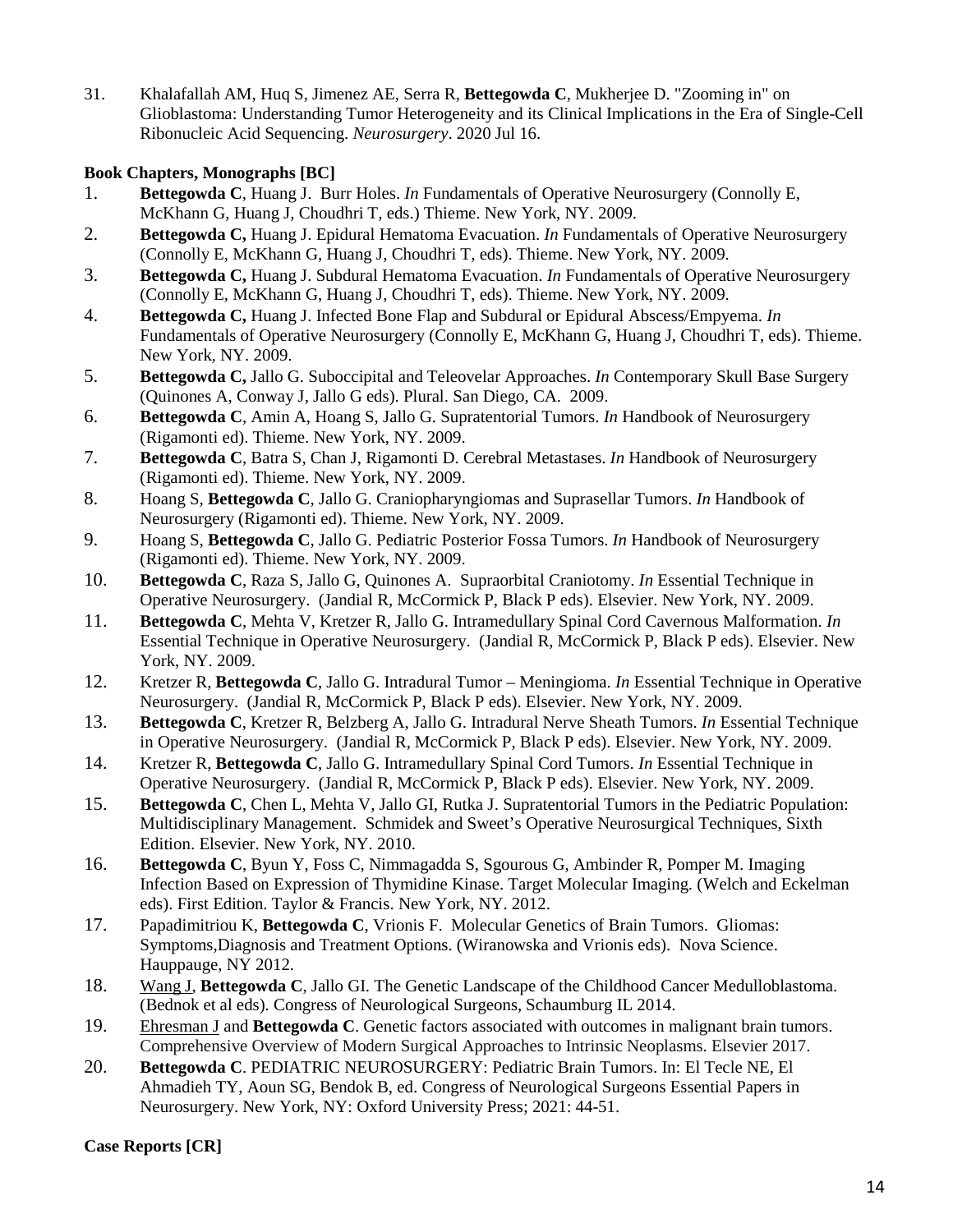- 1. Mehta V, **Bettegowda C**, Jallo GI. Intramedullary Tumoral Calcinosis, A Case Report. *J Neurosurg-Pediatr*. 2010 Jun;5(6):630-5.
- 2. Mehta V, **Bettegowda C**, Singer HS, Ahn E. Medullary Cistern Choroid Plexus Papilloma. *Childs Nerv Syst*. 2010 Dec;26(12):1825-9.
- 3. Bydon M, De la Garza-Ramos R, **Bettegowda C**, Suk I, Wolinsky JP, Gokaslan ZL. En Bloc Resection of a Giant Cell Tumor in the Sacrum via a Posterior-Only Approach Without Nerve Root Sacrifice: Technical Case Report. *Neurosurgery*. 2015 Sep;11 Suppl 3:E472-8.
- 4. **Bettegowda C**, Shajari M, Suk I, Simmons O, Gokaslan ZL, Wolinsky JP. Sublabial Approach for the Treatment of Symptomatic Basilar Impression in a Patient with Klippel-Feil Syndrome: A Case Report. *Neurosurgery* (**cover article**). 2011 Sep;69(1 Suppl Operative):ons77-82; discussion ons82.

#### **Proceedings, Reports [PR]**

1. Huse JT, Wallace M, Aldape KD, Berger MS, **Bettegowda C**, Brat DJ, Cahill DP, Cloughesy T, Haas-Kogan DA, Marra M, Miller CR, Nelson SJ, Salama SR, Soffietti R, Wen PY, Yip S, Yen K, Costello JF, Chang S. Where are we now? And where are we going? A report from the Accelerate Brain Cancer Cure (ABC2) Low-grade glioma research workshop. *Neuro Oncol.* 2014 Jan;16(2):173-8.

## **FUNDING**

#### **Extramural Sponsorship**

| Current              |                                                                                                                                                                                                                                                                                                                                                                                                 |
|----------------------|-------------------------------------------------------------------------------------------------------------------------------------------------------------------------------------------------------------------------------------------------------------------------------------------------------------------------------------------------------------------------------------------------|
| $7/1/19 - 6/30/21$   | MRgFUS-enabled non-invasive interrogation of malignant glioma via circulating tumor<br><b>DNA</b><br>NINDS R21NS113016-01<br>\$275,000 Total: \$453,530<br>Role: co-PI (co-PI Woodworth), 10%; Major Goals: The goal is test whether MR guided<br>focused ultrasound can increase the release of circulating tumor DNA in malignant gliomas.                                                    |
| $9/1/18 - 8/31/23$   | Earlier Detection of Cancers using Non-Plasma Based Liquid Biopsies<br>NCI U01CA230691-01<br>\$2,472,205 Total: \$3,691,489<br>Role: Project Co-PI, 15%; Major Goals: Develop novel non-invasive biomarkers for early<br>detection of cancers.                                                                                                                                                  |
| $7/1/18 - 6/30/23$   | Tumor Derived DNA in Cerebrospinal Fluid as a Biomarker for Central Nervous System<br>Malignancies<br>NCI R37 CA230400-01<br>\$1,250,000 Total: \$2,025,000<br>Role: PI 11%; Major Goals: Use tumor derived DNA in the CSF as a biomarker to track<br>disease status in individuals with primary brain tumors.                                                                                  |
| $9/1/12 - 8/31/21$   | Translational molecular profiling of oligodendrogliomas.<br>Burroughs Wellcome Fund Career Award for Medical Scientists<br>\$700,000<br>Role: PI, 8% Major Goals: Study the global genetic and epigenetic profiles of<br>oligodendrogliomas to understand the key pathways that are dysregulated and attempt to<br>harness this information for diagnostic, prognostic and therapeutic benefit. |
| $7/15/13 - 12/31/21$ | Biomarkers for Children With Brain Tumors<br>Ian's Friend's Foundation<br>\$50,000<br>Role: Co-PI, 0%; Major Goals: Develop CSF based biomarkers for children with brain<br>tumors                                                                                                                                                                                                              |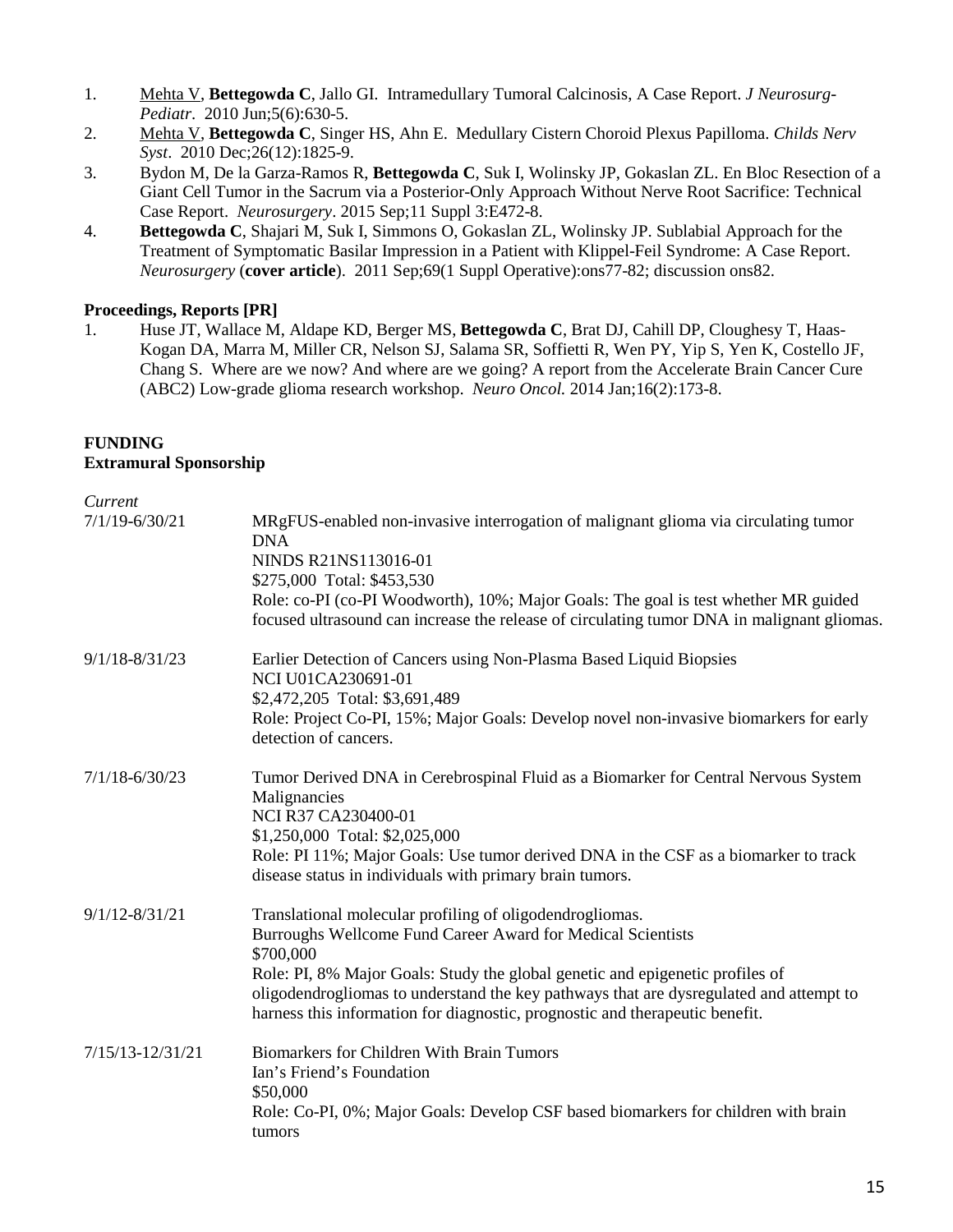| $1/1/16 - 12/31/20$  | Development of personalized biomarkers for children with medulloblastoma.<br>Alex's Lemonade Stand<br>\$40,000<br>Role: PI, 0%; Major Goals: Develop biomarkers capable of detecting disease burden in<br>individuals with medulloblastoma.                                                                                                                                    |
|----------------------|--------------------------------------------------------------------------------------------------------------------------------------------------------------------------------------------------------------------------------------------------------------------------------------------------------------------------------------------------------------------------------|
| $4/1/16 - 3/31/22$   | PTRON - Primary Tumor Research and Outcome Network<br>AOSpine<br>\$54,742<br>Role: PI, 1%; Major Goals: Multinational registry of primary spinal column tumors<br>undergoing surgical treatment                                                                                                                                                                                |
| Past                 |                                                                                                                                                                                                                                                                                                                                                                                |
| $1/1/11 - 3/1/15$    | Genetic Alterations in Intramedullary Spinal Cord Tumors<br>Malia's Cord Foundation<br>Direct: \$300,000<br>PI: George Jallo<br>Role: Co-Investigator, 0%; Major Goals: Determine the global mutational profile of spinal<br>ependymomas and astrocytomas and compare them to their intracranial counterparts.                                                                 |
| $1/1/12 - 12/31/12$  | The development of novel diagnostic methods for managing children with brain tumors<br>Pediatric Brain Tumor Foundation; Vogelstein/Bettegowda (co-PI)<br>\$100,000<br>Role: Co-PI, 15%; Major Goals: Develop non-invasive methods of monitoring disease<br>burden in children with brain tumors.                                                                              |
| $3/1/12 - 3/1/13$    | Circulating Tumor DNA as a Biomarker for Malignant Peripheral Nerve Sheath Tumors<br>American Association of Neurological Surgeons/Congress of Neurological Surgeons<br>Spine Section David Kline Peripheral Nerve Research Award<br>\$15,000<br>Role: PI; 0% Major Goals: Develop novel blood based biomarkers for patients with<br>malignant peripheral nerve sheath tumors. |
| $7/1/12 - 6/30/13$   | Translational molecular genetics of brain tumors<br>Johns Hopkins University Clinical Scholars Award<br>\$80,000<br>Role: PI, 15%                                                                                                                                                                                                                                              |
| $11/1/12 - 10/31/13$ | Therapeutic and Diagnostic Strategies in Oligodendroglioma.<br>Brain Science Institute Translational Research Grant.<br>\$40,000<br>Role: PI, 0%; Major Goals: Develop in vitro and animal models of oligodendroglioma to<br>test various targeted therapeutics. In addition, develop novel biomarkers for patients with<br>oligodendrogliomas.                                |
| $1/1/13 - 12/31/13$  | The development of novel diagnostic methods for managing children with CNS tumors<br>Pediatric Brain Tumor Foundation; Vogelstein/Bettegowda (co-PI)<br>\$100,000<br>Role: Co-PI, 15%; Major Goals: Develop non-invasive methods of monitoring disease<br>burden in children with brain tumors.                                                                                |
| $7/1/13 - 6/30/14$   | Translational molecular genetics of brain tumors<br>Johns Hopkins University Clinical Scholars Award<br>\$80,000<br>Role: PI, 15%                                                                                                                                                                                                                                              |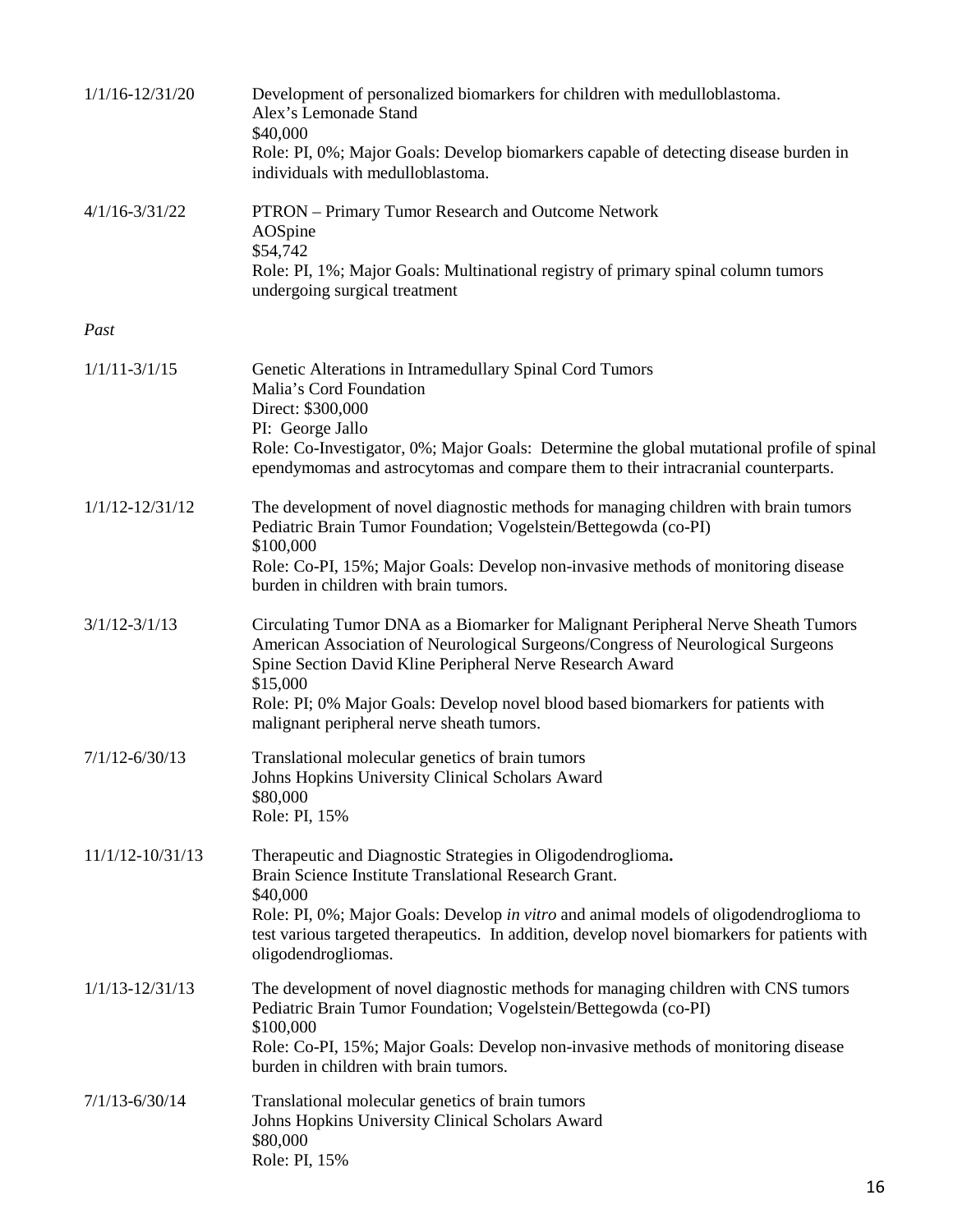| $11/1/13 - 10/30/15$ | Development of novel personalized biomarkers for individuals with chordoma.<br>Chordoma Foundation<br>Direct: \$125,000<br>Role: PI, 0%; Major Goals: Develop blood based tests to track disease burden in individuals<br>with chordoma.                                                                                                                   |
|----------------------|------------------------------------------------------------------------------------------------------------------------------------------------------------------------------------------------------------------------------------------------------------------------------------------------------------------------------------------------------------|
| $1/1/14 - 12/31/14$  | The development of novel diagnostic methods for managing children with CNS tumors<br>Pediatric Brain Tumor Foundation; Vogelstein/Bettegowda (co-PI)<br>\$100,000<br>Role: Co-PI, 15%; Major Goals: Develop non-invasive methods of monitoring disease<br>burden in children with brain tumors.                                                            |
| $4/1/14 - 3/31/15$   | Development of personalized biomarkers for individuals with primary spinal column<br>neoplasms.<br>AOSpine North America Young Investigator Research Grant.<br>\$30,000<br>Role: PI, 0%; Major Goals: Develop a blood based test to measure disease burden in<br>individuals with primary spinal column tumors.                                            |
| $6/1/16 - 5/31/17$   | Development of personalized biomarkers for individuals with primary spinal column<br>neoplasms.<br>AOSpine North America Young Investigator Research Grant.<br>\$30,000<br>Role: PI, 0%; Major Goals: Develop a blood based test to measure disease burden in<br>individuals with primary spinal column tumors.                                            |
| 10/1/12-12/31/17     | A Prospective Multicenter Trial of Novo-TTF 100 for High Grade Glioma<br>Novocure LTD<br>\$123,074<br>Role: PI, 0%; Major Goals: Testing efficacy of alternating electrical fields for individuals<br>with high grade glioma                                                                                                                               |
| $7/1/14 - 6/30/18$   | Blood based biomarkers for hereditary cancer syndromes using neurofibromatosis 1 as a<br>model.<br>Doris Duke Clinical Scientist Development Award<br>\$486,000<br>Role: PI, 15%; Major Goals: Develop a screening test for malignant peripheral nerve sheath<br>tumors in individuals with Neurofibromatosis 1.                                           |
| $9/1/16 - 8/31/19$   | Provocative Question 6: Exploiting Frequent Alterations in the PRC2 Complex to<br>Distinguish Benign Neurofibromas from Malignant Peripheral Nerve Sheath Tumors<br>National Cancer Institute R21<br>\$275,000<br>Role: PI, 20%; Major Goals: Understand the molecular progression from benign<br>neurofibroma to malignant peripheral nerve sheath tumor. |
| $7/1/18 - 3/31/20$   | Optimized Multi-Analyte Blood Test for the Early Detection of Cancer<br><b>Commonwealth Foundation</b><br>\$470,000<br>Role: Co-PI 4%; Major Goals: Use combination of protein and DNA biomarkers for the<br>detection of incipient tumors throughout the body.                                                                                            |
| 4/27/16-9/30/20      | A Phase 2/3 Randomized, Open-Label Study of Toca 511, a Retroviral Replicating Vector,<br>Combined With Toca FC versus Standard of Care in Subjects Undergoing Planned<br>Resection for Recurrent Glioblastoma or Anaplastic Astrocytoma                                                                                                                   |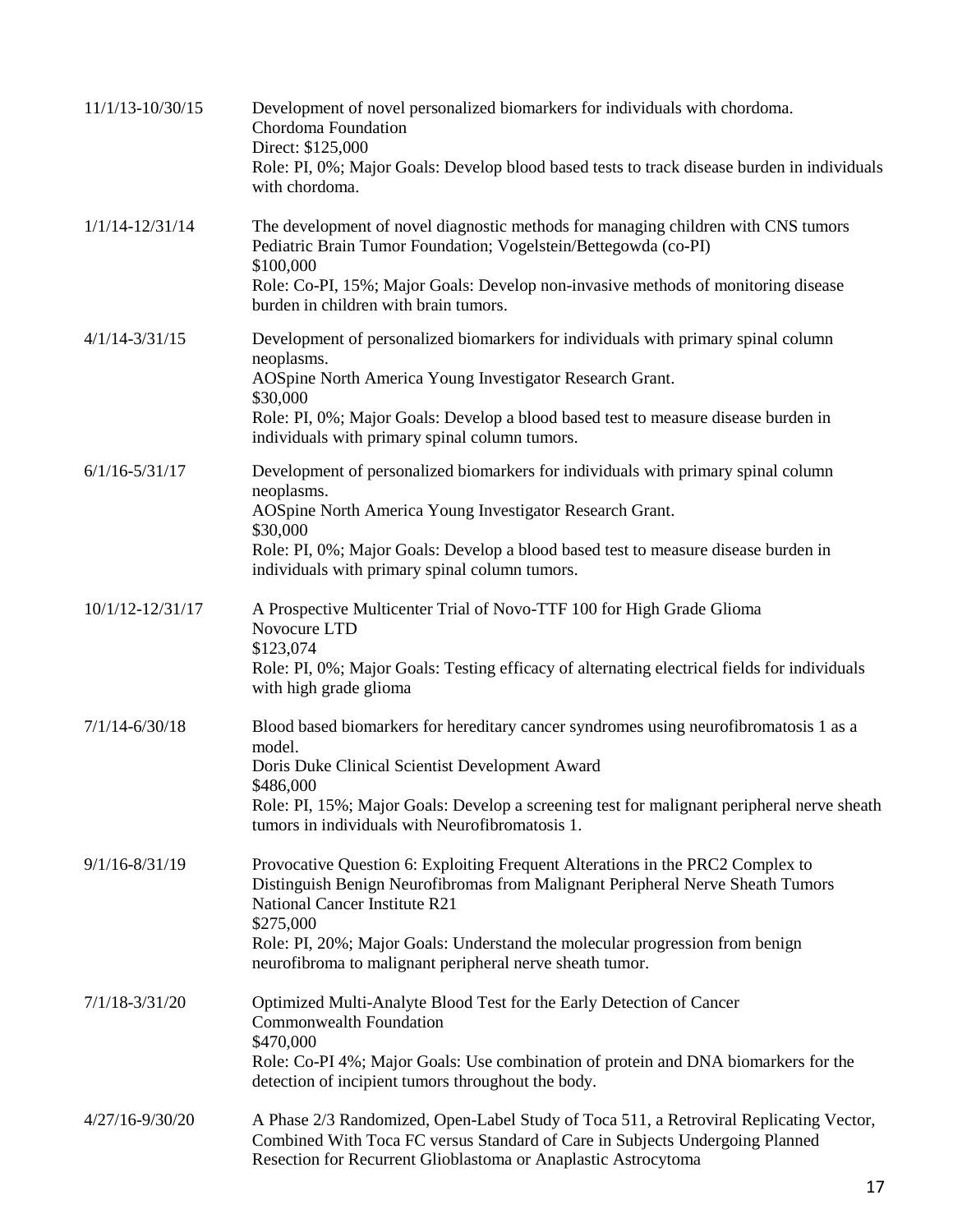|                     | \$1,183,461.63<br>Role: PI, 1.5%; Major Goals: Clinical trial testing efficacy of viral vector for treatment of<br>recurrent high grade glioma.                                                                                                                |
|---------------------|----------------------------------------------------------------------------------------------------------------------------------------------------------------------------------------------------------------------------------------------------------------|
| $4/1/15 - 3/31/19$  | PREMIER Study: PRospective Study on EMbolization of Intracranial AnEuRysms with<br>Pipeline™ Embolization Device Clinical Study<br>Medtronic<br>\$93,099<br>Role: PI, 1.5%; Major Goals: Test the efficacy of flow diversion for the treatment of intracranial |
|                     | aneurysms                                                                                                                                                                                                                                                      |
| $1/1/17 - 12/31/20$ | A Novel Mutation-Based Blood Test for the Earlier Detection of Cancers<br><b>Marcus Foundation</b><br>\$4,532,589                                                                                                                                              |
|                     | Role: Co-Investigator, 2% (PI: Vogelstein); Major Goals: 1. Detection of incipient cancers<br>in asymptomatic individuals. 2. Detection of occult disease in patients already diagnosed<br>with cancer.                                                        |
| $3/1/16 - 8/31/20$  | Exploiting frequent alterations in PRC2 in MPNSTs for translational benefit<br>Department of Defense                                                                                                                                                           |
|                     | \$575,000 Total: \$931,500                                                                                                                                                                                                                                     |
|                     | Role: PI, 15%; Major Goals: Exploit mutations in the PRC2 complex for diagnostic<br>purposes in individuals with MPNST                                                                                                                                         |

#### **CLINICAL ACTIVITIES**

#### **Clinical Focus**

My clinical practice is focused on the multi-disciplinary management of individuals with brain and spinal cord tumors. I perform both open surgical procedures as well as stereotactic radiosurgery. In addition, I offer comprehensive care for patients with trigeminal neuralgia.

#### **Certification**

Licensure 2012-present Maryland, #D74560 2017-present Board Certified, Neurological Surgery

#### **Clinical Service Responsibilities**

2012-Present Attending neurosurgeon, Johns Hopkins Hospital 2012-Present Attending neurosurgeon, Johns Hopkins Hospital 2013-Present Neurosurgeon, Baltimore, VA Hospital

#### **Clinical Productivity**

Perform on average ~300 surgery and radiosurgery cases per year. 2019 RVU Productivity: 323% of budgeted amount 2018 RVU Productivity: 217% of budgeted amount 2017 RVU Productivity: 250% of budgeted amount 2016 RVU Productivity: 265% of budgeted amount

#### **Clinical Draw from outside local/regional area**

36% of operative cases are from out-of-state

#### **Clinical Program Building / Leadership**

|              | 2013-present 1 <sup>st</sup> Johns Hopkins Neurosurgeon to Provide Neurosurgical Care at Maryland, VA Hospital. |
|--------------|-----------------------------------------------------------------------------------------------------------------|
| 2015-present | Heading Johns Hopkins Brain Tumor Clinical Practice Improvement Initiative                                      |
|              | 2015-present Member Neurosurgery/Neurology Appointment and Promotions Committee                                 |
| 2018-present | Johns Hopkins Medicine Leadership Development Program                                                           |

#### **Clinical Demonstration Activities**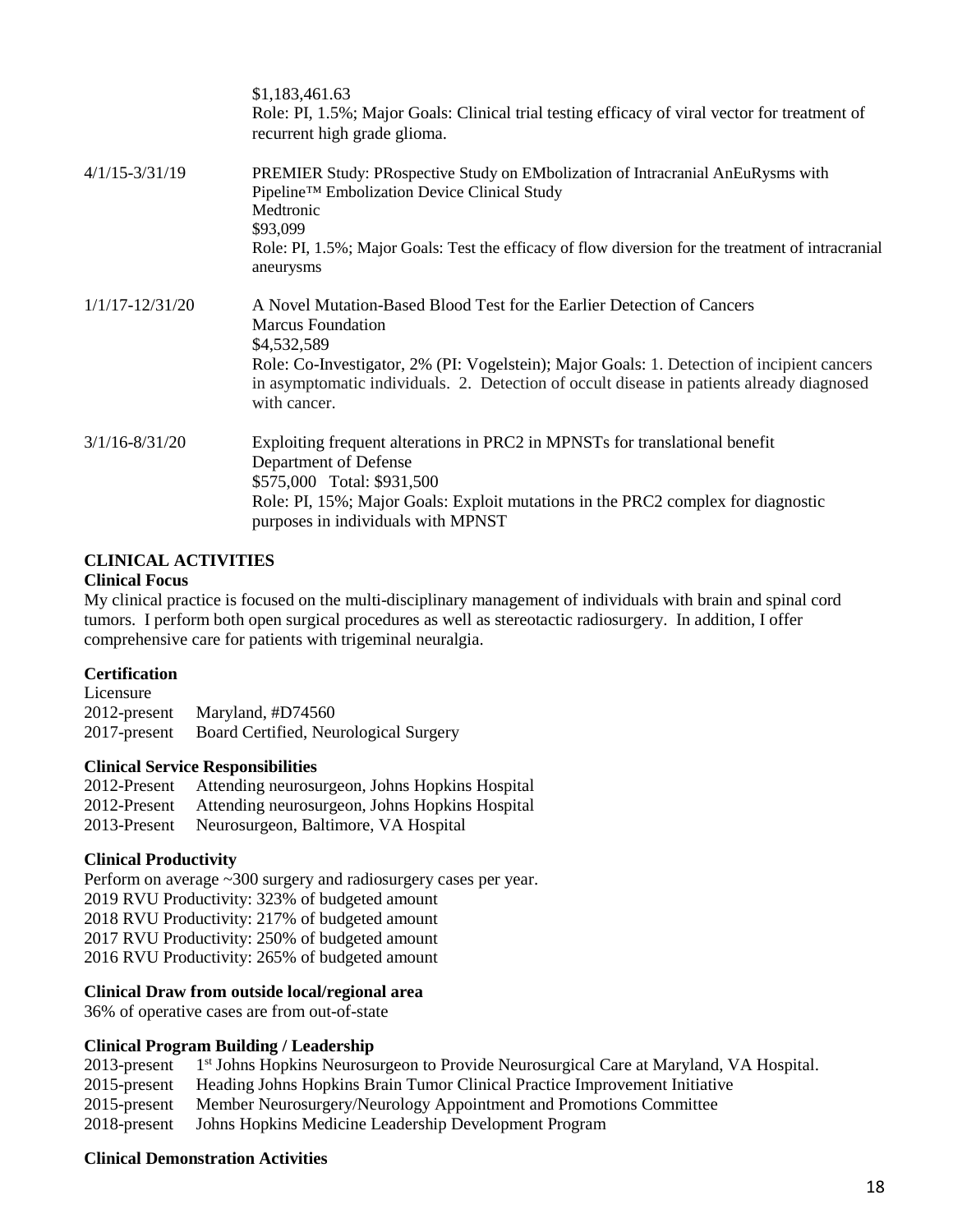| 12/2014 | Speaker, Treatment Options for Trigeminal Neuralgia, Trigeminal Neuralgia Association,   |
|---------|------------------------------------------------------------------------------------------|
|         | Columbia, MD                                                                             |
| 10/2017 | Speaker, Treatment Options for Malignant Brain Tumors, American Brain Tumor Association, |
|         | Baltimore, MD                                                                            |
| 12/2017 | Speaker, Treatment Options for Trigeminal Neuralgia, Trigeminal Neuralgia Association,   |
|         | Columbia, MD                                                                             |
| 6/2018  | Speaker, Career in Medicine to High School Students, National Youth Forum, Baltimore MD  |
| 7/2018  | Speaker, Career in Medicine to High School Students, National Youth Forum, Baltimore MD  |

#### **EDUCATIONAL ACTIVITIES**

#### **Educational Focus**

I teach students, residents and fellows in and out of the operating room on the evaluation and management of neurosurgical diseases including primary and metastatic brain and spinal tumors, trigeminal neuralgia, and intracranial trauma. I also mentor students, residents and fellows on neurosurgery related clinical outcomes research as well as laboratory based efforts studying cancer genetics. I have mentored the spectrum of trainees spanning undergraduate and medical students, as well as neurosurgical residents and fellows. I also sit on the Neurosurgery Residency review committee where we evaluate and modify our residency program to meet the evolving needs of our trainees and maintain compliance with ACGME requirements. I also initiated and oversee the CAST approved fellowship program at Johns Hopkins in neuro-oncology for neurosurgical residents.

I am also the director of the Physician Scientist Training Program. This is a School of Medicine wide initiative that is charged with providing mentorship, tools, and funding to facilitate the transition of residents and fellows to successful careers in academic medicine. Each year we select approximately 25 talented trainees to participate in the program across all clinical disciplines. Each cohort of participants is provided small group opportunities to interact with leading clinician-scientists on campus, grant writing seminars and seed funding to create pilot data for NIH grants. Since the programs inception over 100 participants have enrolled into the program.

#### **Educational Leadership**

2012 - Present Member, Johns Hopkins Neurosurgery Residency Review Committee

2017- Present Member, Johns Hopkins Physician Scientist Training Program Managing Board

2018 - Present Johns Hopkins Neurosurgery Brain Tumor CAST Fellowship Co-Director

2020 - Present Director, Physician Scientist Training Program, Johns Hopkins University School of Medicine

#### **Teaching**

#### **Classroom Instruction**

| 6/2013  | Speaker, Medical Students, Johns Hopkins School of Medicine Neuro-Oncology Interest Group,      |
|---------|-------------------------------------------------------------------------------------------------|
|         | Baltimore, MD, "My Path to Neurosurgery"                                                        |
| 5/2017  | Speaker, First Year Medical Students, Johns Hopkins School of Medicine, Baltimore, MD,          |
|         | "Overview of Brain Tumors in Adults"                                                            |
| 12/2017 | Speaker, Masters in Public Health, Bloomberg School of Public Health, Baltimore, MD, "Overview" |
|         | of Brain Tumors in Adults"                                                                      |
| 5/2018  | Speaker, First Year Medical Students, Johns Hopkins School of Medicine, Baltimore, MD,          |
|         | "Overview of Brain Tumors in Adults"                                                            |
| 12/2018 | Speaker, Masters in Public Health, Bloomberg School of Public Health, Baltimore, MD, "Overview" |
|         | of Brain Tumors in Adults"                                                                      |
| 8/2019  | Speaker, Fundamentals of Cancer Course, Johns Hopkins School of Medicine, Baltimore, MD,        |
|         | "Overview of Cancer Genetics as Illustrated by Colon Cancer"                                    |

#### **Clinical Instruction**

In the operating room, I teach all levels of students and residents the surgical management of brain and spinal cord tumors, trigeminal neuralgia, head trauma and hydrocephalus. I guide residents and students daily on the inpatient management of neurosurgical problems. Students and residents alike participate in my weekly clinic to learn the outpatient management of neurosurgical disorders. I also mentor residents to obtain knowledge on stereotactic radiosurgery and other radiation treatment regimens available for individuals with tumors of the brain and spine. In addition, I have overseen and participate in our monthly journal club seminars for the residents. I also give several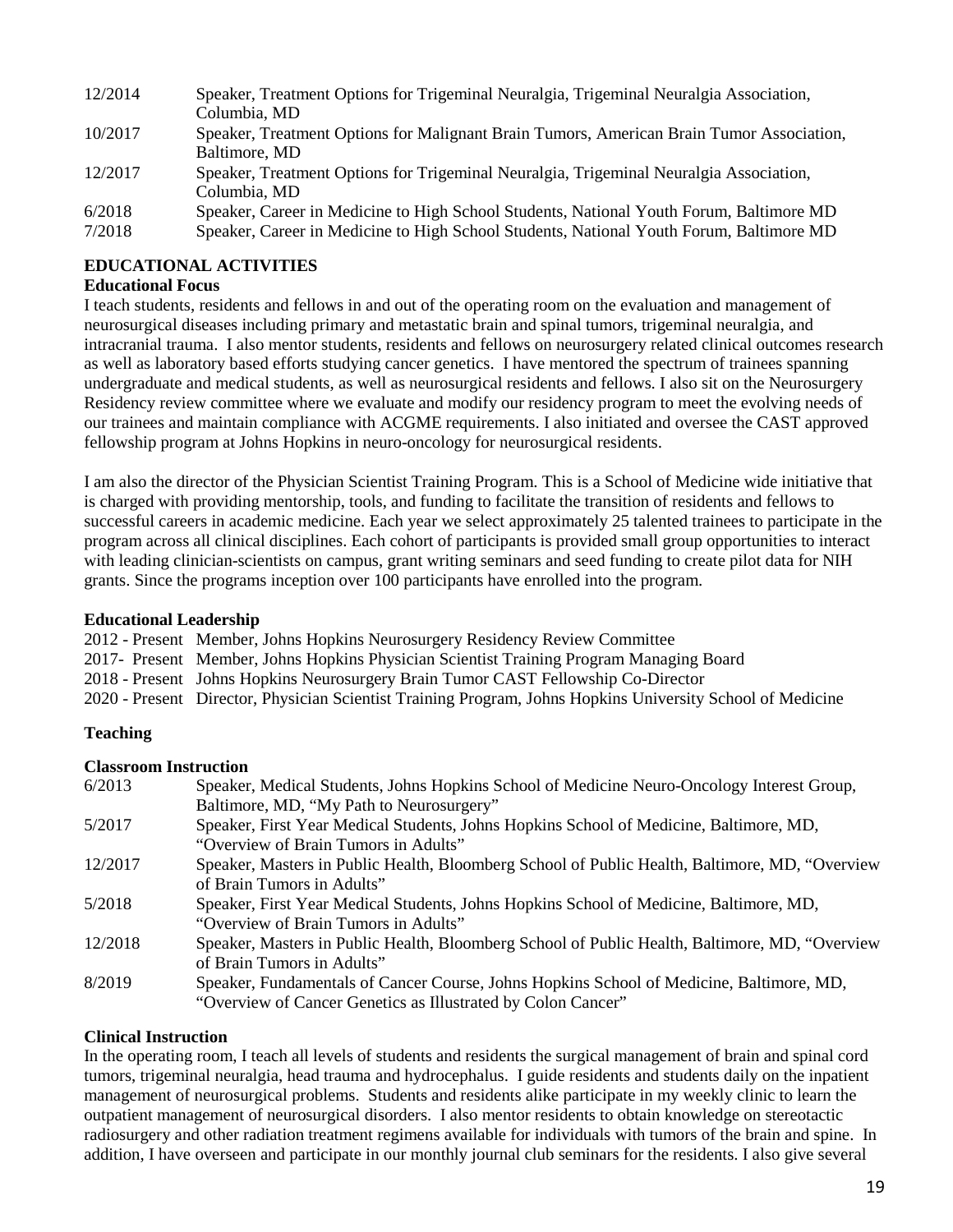grand round lectures every year focused on educating residents on various aspects of clinical and research arenas within neuro-oncology.

#### **CME Instruction**

#### **JHMI/Regional**

- 3/05 Speaker, PhD Thesis Defense, Cellular and Molecular Medicine, Johns Hopkins University School of Medicine - "Bacteriolytic Therapy for Cancer"
- 1/07 Speaker, Neurosurgery Grand Rounds, Johns Hopkins Hospital, "Developments in the use of an Anaerobic Bacterium in the Treatment of Solid Tumors"
- 8/07 Speaker, Neurosurgery Grand Rounds, Johns Hopkins Hospital, "Brainstem Tumors"
- 4/08 Speaker, Neurosurgery Grand Rounds, Johns Hopkins Hospital, "Torticollis"
- 12/09 Speaker, Neurosurgery Grand Rounds, Johns Hopkins Hospital, "Intramedullary Spinal Cord Tumors"
- 4/10 Speaker, Neurosurgery Grand Rounds, Johns Hopkins Hospital, "Blood Based Biomarkers in Cancer"
- 4/10 Speaker, Neurosurgery Grand Rounds, Johns Hopkins Hospital, "Spinal Cord Tethering Following Myelomeningocele Repair"
- 7/10 Speaker, Neuro-Oncology Seminar, Johns Hopkins Hospital, "Blood Based Biomarkers in Cancer"
- 2/11 Speaker, Neurosurgery Grand Rounds, Johns Hopkins Hospital, "Advances in the Genetic Understanding of Medulloblastoma"
- 10/11 Speaker, Neuro-Oncology Seminar, Johns Hopkins Hospital, "Genomic Alterations in Oligodendroglioma"
- 4/12 Speaker, Helen B. Taussig Young Investigators Day Lecture, Johns Hopkins University School of Medicine, "A Proposed Genetic Basis for 1p/19q Co-Deletion In Oligodendrogliomas"
- 6/12 Speaker, Neurosurgery Grand Rounds, Johns Hopkins Hospital, "Neurosurgical Training at Johns Hopkins"
- 7/12 Speaker, Neurosurgery Grand Rounds, Johns Hopkins Hospital, "Cancer Genetics for the Neurosurgeon"
- 8/12 Speaker, Neurosurgery Grand Rounds, Johns Hopkins Hospital, "Brain Tumor Emergencies"
- 11/12 Speaker, Neurosurgery Grand Rounds, Johns Hopkins Hospital, "Biomarkers for Medulloblastoma"
- 2/13 Speaker, Medical Oncology Grand Rounds, Johns Hopkins Hospital, "Surgical Management of Spinal Metastases"
- 1/15 Speaker, Neurosurgery Grand Rounds, Johns Hopkins Hospital, "Updates in Cancer Genetics for the Neurosurgeon"
- 2/17 Speaker, Neurosurgery Grand Rounds, Johns Hopkins Hospital, "Updates in Cancer Genetics for the Neurosurgeon"
- 3/17 Speaker, Prince George's Hospital, Washington DC, "Surgical and Radiation Management of Brain and Spinal Cord Tumors"
- 4/17 Speaker, Neurosurgery Grand Rounds, Johns Hopkins Hospital, "Management of Spinal Cord Tumors"
- 10/17 Speaker, Neurosurgery Grand Rounds, Johns Hopkins Hospital, "Management of Trigeminal Neuralgia"
- 12/17 Speaker, Neurosurgery Grand Rounds, Johns Hopkins Hospital, "Updates in Neuro-Oncology"
- 4/19 Speaker, Neurosurgery Grand Rounds, Johns Hopkins Hospital, "Updates in the Biology and Management of Chordoma"

#### **National**

- 7/13 Speaker, Audience was physicians from USA, Vokkaligara Parishat of America, Chicago, IL, "Altered Mental Status – New Guidelines for Evaluation and Treatment"
- 5/15 Speaker, Audience was pathologists in New York, New York Pathological Society, New York, NY "Application of Next Generation Sequencing for the Detection of Circulating Tumor DNA"
- 5/15 Speaker, American Association of Neurological Surgeons, Washington DC, "Somatic Mutations of SUZ12 in Malignant Peripheral Nerve Sheath Tumors"
- 6/15 Speaker, 2015 Children's Tumor Foundation Neurofibromatosis Conference, Monterey, CA, "Liquid Diagnostics: Biomarkers for the Neurofibromatosis"
- 3/16 Speaker, American College of Radiation Oncology Annual Meeting, Lake Buena Vista, FL, "New Molecular Categories of Glioma: What You Need to Know to Properly Treat Your Patients Today"
- 8/16 Speaker, Methodist Hospital, Division of Thomas Jefferson Hospital, Philadelphia PA, "Surgical and Radiation Treatment Options for Brain Tumors"
- 3/18 Speaker, American Association of Neurological Surgeons Spine Section Meeting, Orlando FL, "Molecular Profiling, Detection and Targeting of Spine Tumors"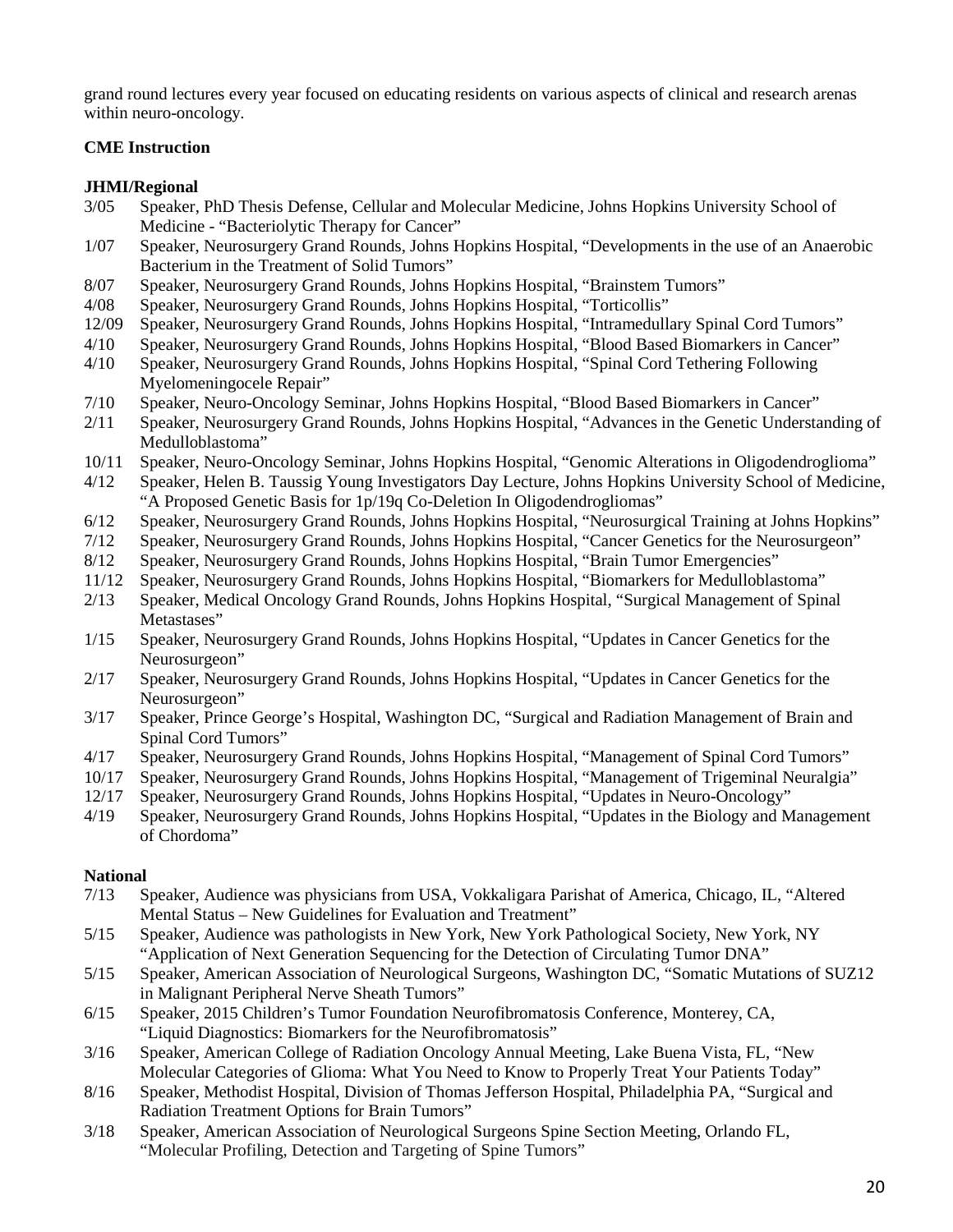#### **International**

- 10/15 Moderator, Fourth Bologna-Budapest Spine Meeting on Tumors and Osteoporosis, Bologna, Italy "Management of spine tumors"
- 4/16 Moderator, Global Spine Congress 2016, Dubai, UAE, "Novel technologies in spine surgery"
- 4/17 Speaker, International Precision Oncology and Experimental Therapeutics Congress, Calgary, Canada, "Can precision oncology and experimental therapeutics be carried out using liquid biopsies?"
- 8/17 Speaker, National Institute of Neuroscience and Mental Health, Bangalore, India, "Updates to the molecular classification of brain tumors"
- 8/17 Speaker, National Institute of Neuroscience and Mental Health, Bangalore, India, "Novel CSF based biomarkers for individuals with CNS tumors"
- 8/17 Speaker, Narayana Health System, Bangalore, India, "Novel CSF based biomarkers for individuals with CNS tumors"

#### **Mentoring**

#### **Undergraduate Advisees:**

| 2013-2015 | Anvesh Annadanam, BS, currently: Medical Student, Johns Hopkins University     |
|-----------|--------------------------------------------------------------------------------|
| 2013-2017 | Gabriela Frid, BS, currently: Undergraduate Student, Johns Hopkins University  |
| 2013-2017 | Ravi Gaddipati, BS, currently: Research Associate, Personal Genome Diagnostics |

# **Pre-Doctoral Advisees:**<br>2010-2011 Vivek M

- 2010-2011 Vivek Mehta, MD**, c**urrently: Resident, Department of Neurosurgery, University of Southern California, Los Angeles
- 2011-2012 Amit Jain, MD, currently: Assistant Professor, Department of Orthopedic Surgery, Johns Hopkins University School of Medicine
- 2011-2012 Anu Amin, MD, currently: Resident, Department of Neurosurgery, New York Medical College
- 2012-2015 Yuxuan Wang, BS, currently: Internal Medicine Resident, Johns Hopkins University School of Medicine
- 2014-2015 Joanna Wang, MD, currently: Fellow, University of Pennsylvania School of Medicine 2014-present Ann Liu, MD, currently: Neurosurgery Resident, Johns Hopkins University School of Medicine 2015-present Timour Al-Khindi, currently: MD/PhD Student, Johns Hopkins University School of Medicine
- 2015-present Eric Xe, currently: MD Student, Johns Hopkins University School of Medicine
- 2016-present Josh Cohen, BS, currently: PhD Student, Johns Hopkins University School of Medicine
- 2017-present Ashley Cook, BS, currently: PhD Student, Johns Hopkins University School of Medicine
- 2017-present Jeffrey Ehresman, currently: MD Student, Johns Hopkins University School of Medicine
- 2017-present Austin Mattox, currently: MD/PhD Student, Johns Hopkins University School of Medicine
- 2017-Present Emily Hsiue, currently: PhD Student, Johns Hopkins University School of Medicine
- 2018-present Alex Pearlman, currently: MD/PhD Student, Johns Hopkins University School of Medicine
- Maureen Rakovec, currently: MD Student, Johns Hopkins University School of Medicine
- 2019-present Joshua Materi, currently: MD Student, Johns Hopkins University School of Medicine
- 2019-present David Botros, currently: MD Student, Johns Hopkins University School of Medicine

#### **Post-Doctoral Advisees:**

2012-present Ming Zhang, Post-doctoral Fellow, Department of Oncology, Johns Hopkins University School of Medicine 2012-2015 Yuchen Jiao, MD/PhD, Department of Oncology, Johns Hopkins University, currently: Professor, National Cancer Center, Chinese Academy of Medical Sciences and Peking Union Medical College 2013-15 Larry Lo, MD, Neurosurgery Resident, Johns Hopkins Hospital, currently: Assistant Professor, Johns Hopkins University 2014-16 Rory Goodwin, MD/PhD, Neurosurgery Resident, Johns Hopkins Hospital, currently: Assistant Professor, Duke University 2014-2019 Karisa Schreck, MD/PhD, Neuro-oncology Fellow, Johns Hopkins Hospital/NIH, currently: Assistant Professor, Johns Hopkins University 2015-2018 Tomas Garzon, Neurosurgery Resident, Johns Hopkins Hospital, currently: Assistant Professor, UT Southwestern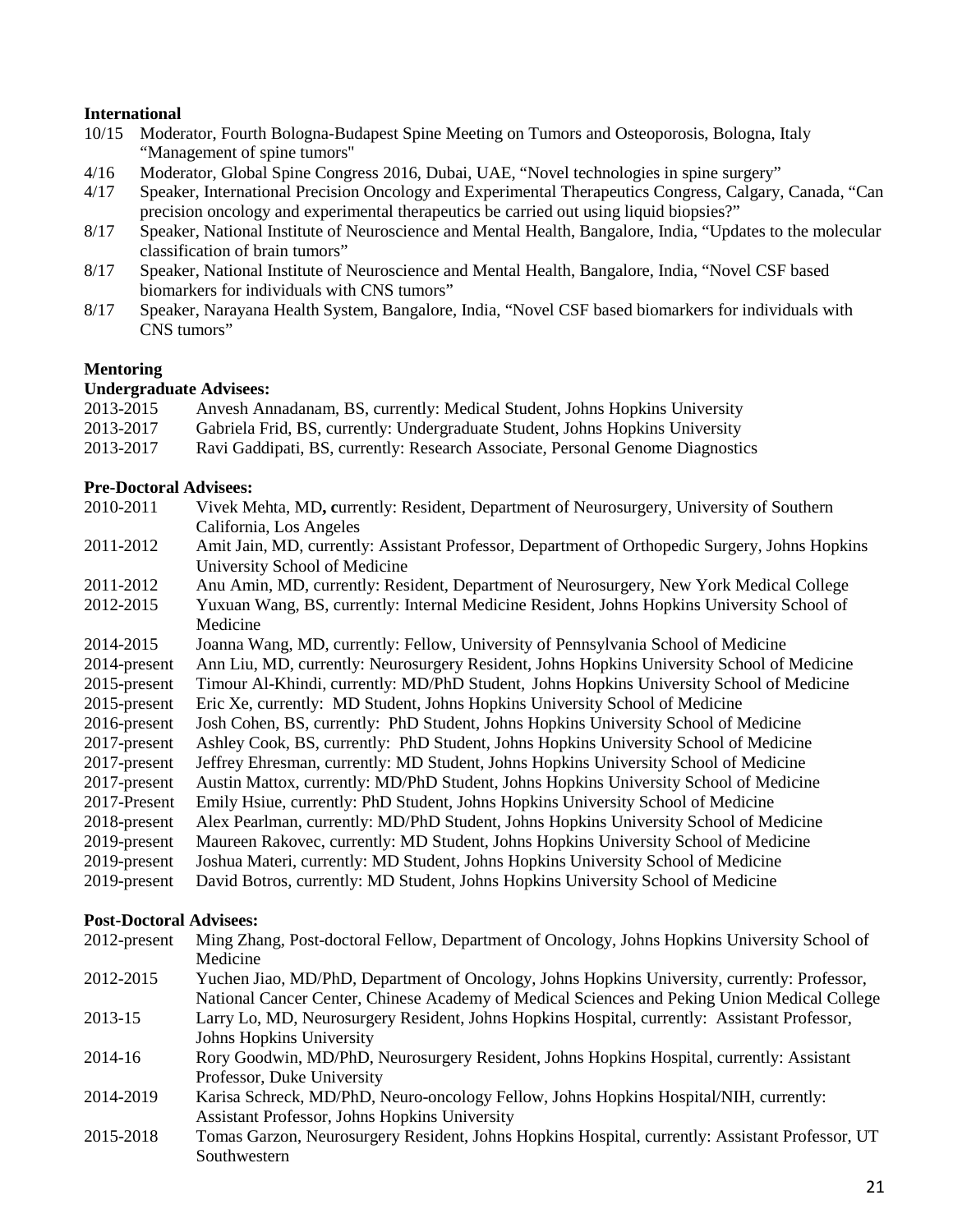| 2017-2019       | Rajiv Iyer, MD, Neurosurgery Resident, Johns Hopkins Hospital, current: Fellow, Utah School of  |
|-----------------|-------------------------------------------------------------------------------------------------|
|                 | Medicine                                                                                        |
| $2018$ -present | Christopher Douville, PhD, Post-doctoral Fellow, Johns Hopkins University School of Medicine    |
| $2018$ -present | Jonathan Dudley, MD, Post-doctoral Fellow, Johns Hopkins University School of Medicine          |
| 2018-present    | Christina Jackson, MD, Resident, Johns Hopkins University School of Medicine                    |
| 2019-present    | Jordina Rancon, MD, Resident, Johns Hopkins University School of Medicine, R25 recipient        |
| 2019-present    | Dimitrios Mathios, MD, Resident, Johns Hopkins University School of Medicine                    |
| 2019-present    | Rishing Xu, currently: Neurosurgery Resildent, Johns Hopkins University School of Medicine, R25 |
|                 | recipient                                                                                       |
| 2019-present    | Suman Paul, MD, Post-doctoral Fellow, Department of Oncology, Johns Hopkins University School   |
|                 | of Medicine                                                                                     |

#### **RESEARCH ACTIVITIES**

My clinical research focus is based on understanding how neurosurgical interventions alter patient outcomes. My laboratory based research is focused on understanding the genetic basis of central nervous system tumors and applying that knowledge for clinical benefit. We have discovered several of the pivotal genes involved in a myriad of CNS cancers, including *CIC/FUBP1* in oligodendroglioma, *hTERT* for GBM, *SUZ12* in malignant peripheral nerve sheath tumors and *DMD* in olfactory neuroblastoma. We are also actively interesting in translating these genetic discoveries for diagnostic benefit by developing sensitive PCR based assays capable of detecting released tumor DNA in the circulation and a variety of biofluids such as cerebrospinal fluid, saliva and pap smears.

#### **Research Program Building/Leadership**

Scientific Lead for AOSpine Tumor Knowledge Forum – non-profit organization aimed at disseminating knowledge on the diagnosis and management of spinal tumors worldwide. We have been able to develop an international network of collaborators to study rare spinal neoplasms, which has resulted in discovering a link between germline and somatic variants and outcomes for individuals with chordoma.

I am also the co-chair of the biomarker committee for the Response Evaluation in Neurofibromatosis and Schwannomatosis International Collaboration (REiNS) consortium. REiNS is an international network of physicians, researchers and patient advocates dedicated to generating guidelines for the management of individuals with neurofibromatosis (NF). As a part of this multi-national group, we are developing consensus statements on how to best treat and monitor individuals with NF.

#### **Inventions, Patents, Copyrights**

- 5/05 United States Patent WO2005039491A2, "Improved Combination Bacteriolytic Therapy for the Treatment of Tumors"
- 3/08 United States Patent **US**7344710, "Combination Bacteriolytic Therapy for the Treatment of Tumors"
- 5/12 United States Patent **US** 11/629,607, "Imaging Infection with Compounds the Bind to Thymidine Kinase"
- 07/12 United States Provisional Patent **US**14/233,296, "Oligodendroglioma driver genes"
- 9/12 United States Provisional Patent **US**14/347,463, "Methods and composition for detecting infections"
- 4/15 United States Provisional Patent **US**14/439,041, "Papanicolaou Test for Ovarian and Endometrial Cancers"
- 7/15 United States Provisional Patent **US**62/192,424, "Detection of Tumor-Derived DNA in Cerebrospinal Fluid"
- 8/15 United States Provisional Patent **US**14/765,692, "TERT Promoter Mutations in Gliomas and a Subset of Tumors"
- 1/19 United States Patent **US**15/071,800, "Use of the ZMIZ1 Marker in Directing Treatment and Predicting Survival in Cancer"

#### **SYSTEM INNOVATION AND QUALITY IMPROVEMENT ACTIVITIES**

#### **System Innovation Focus**

I am focused on improving health delivery for our patients with brain tumors. In particular I am interested in improving safety and satisfaction in those individuals undergoing a craniotomy for resection of a brain tumor. With our new pathway to identify patients at risk for entering rehabilitation, we have been able to reduce length of stay by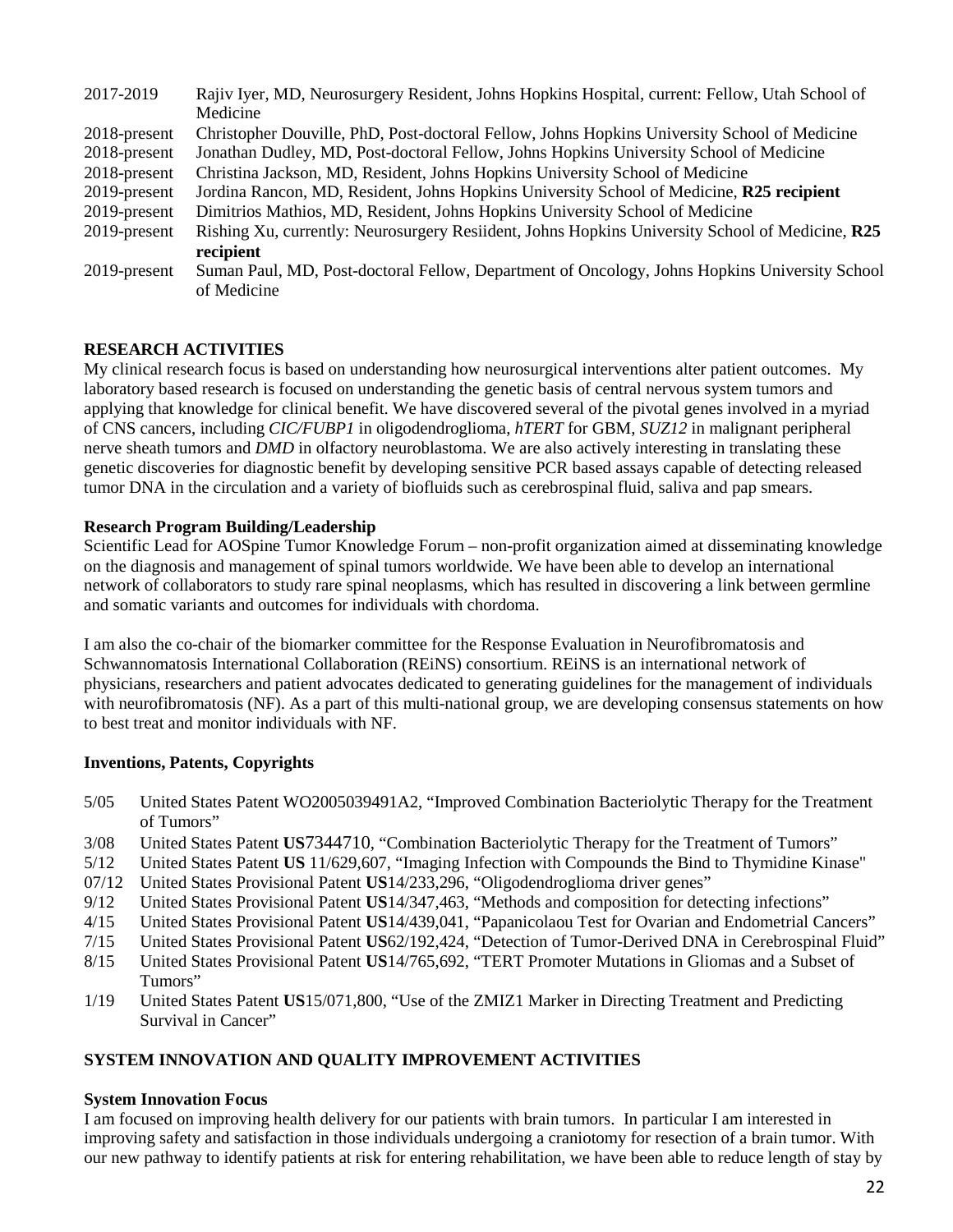an average of 1 day for brain tumor patients. In my role as the departmental physician advisor I actively participate and lead both departmental and institution wide initiatives to improve patient safety and increase value of care delivered. For example, based on our efforts we have had significant reductions in the number of falls on the inpatient service, reduced catheter associated infection, diminished the number of patients that are emergently transferred to the intensive care unit from an inpatient floor and reduced medication associated expenses associated with transfer of care of patients. These initiatives were all executed through multi-disciplinary efforts over months that included nursing, pharmacy, physicians from numerous specialties and administrators.

#### **System Innovation and Quality Improvement Efforts within JHMI:**

2013-present Working with neuropathology and neurosurgery to develop streamline tumor banking protocol. 2015-present Physician lead for Johns Hopkins Brain Tumor Clinical Community 2018-present Department of Neurosurgery Physician Advisor

#### **ORGANIZATIONAL ACTIVITIES**

#### **Institutional Administrative Appointments**

| $2016$ -present | Director of Johns Hopkins Meningioma Center    |
|-----------------|------------------------------------------------|
| $2018$ -present | Physician Advisor, Department of Neurosurgery  |
| 2020-present    | Director, Physician Scientist Training Program |

#### **Editorial Activities**

#### **Editorial Board Appointments:**

| 2015-2018       | Annals of Surgical Oncology, Editorial Board Member    |
|-----------------|--------------------------------------------------------|
| $2015$ -present | <i>Operative Neurosurgery</i> , Editorial Board Member |

#### **Journal Peer Review Activities**

| 2009-present                  | Molecular Imaging, Ad Hoc Reviewer                             |  |  |
|-------------------------------|----------------------------------------------------------------|--|--|
| 2010-present                  | Neurosurgery, Ad Hoc Reviewer                                  |  |  |
| 2011-present                  | International Journal of Medical Microbiology, Ad Hoc Reviewer |  |  |
| 2012-present                  | Annals of Surgical Oncology, Ad Hoc Reviewer                   |  |  |
| 2012-present                  | Journal of Neurosurgery, Ad Hoc Reviewer                       |  |  |
| 2012-present                  | Neurosurgery, Ad Hoc Reviewer                                  |  |  |
| 2013-present                  | Child's Nervous System, Ad Hoc Reviewer                        |  |  |
| 2013-present                  | Science, Ad Hoc Reviewer                                       |  |  |
| 2013-present                  | Cancer Research, Ad Hoc Reviewer                               |  |  |
| 2014-present                  | Nature Communications, Ad Hoc Reviewer                         |  |  |
| 2014-present                  | <i>Oncotarget</i> , Ad Hoc Reviewer                            |  |  |
| 2015-present                  | Clinical Cancer Research, Ad Hoc Reviewer                      |  |  |
| $2015$ -present               | Neuro-oncology, Ad Hoc Reviewer                                |  |  |
| 2015-present                  | Journal of Neuro-Oncology, Ad Hoc Reviewer                     |  |  |
| 2016-present                  | New England Journal of Medicine, Ad Hoc Reviewer               |  |  |
| <b>Professional Societies</b> |                                                                |  |  |

- 2006-Present American Association of Neurological Surgeons (AANS)
- 2011-Present American Association of Cancer Researchers
- 2014-Present Congress of Neurological Surgeons (CNS)
- 2019-Present American Society of Clinical Investigators

#### **Advisory Committees, Review Groups/Study Sections**

- 2008-2010 Elected to Young Neurosurgeons Committee (YNC) of AANS 2011 YNC liaison to the Tumor Section of AANS 2012-2013 Associate Scientific Advisor, Science Translational Medicine 2012-present AO Spine Tumor Knowledge Forum Steering Committee 2017-present ECOG-ACRIN Biomarker Steering Committee 2017-present Response Evaluation in Neurofibromatosis and Schwannomatosis International Collaboration (REiNS), co-Chair Biomarkers Subgroup
- 2018-present Scientific Board Member, B\*Cured Foundation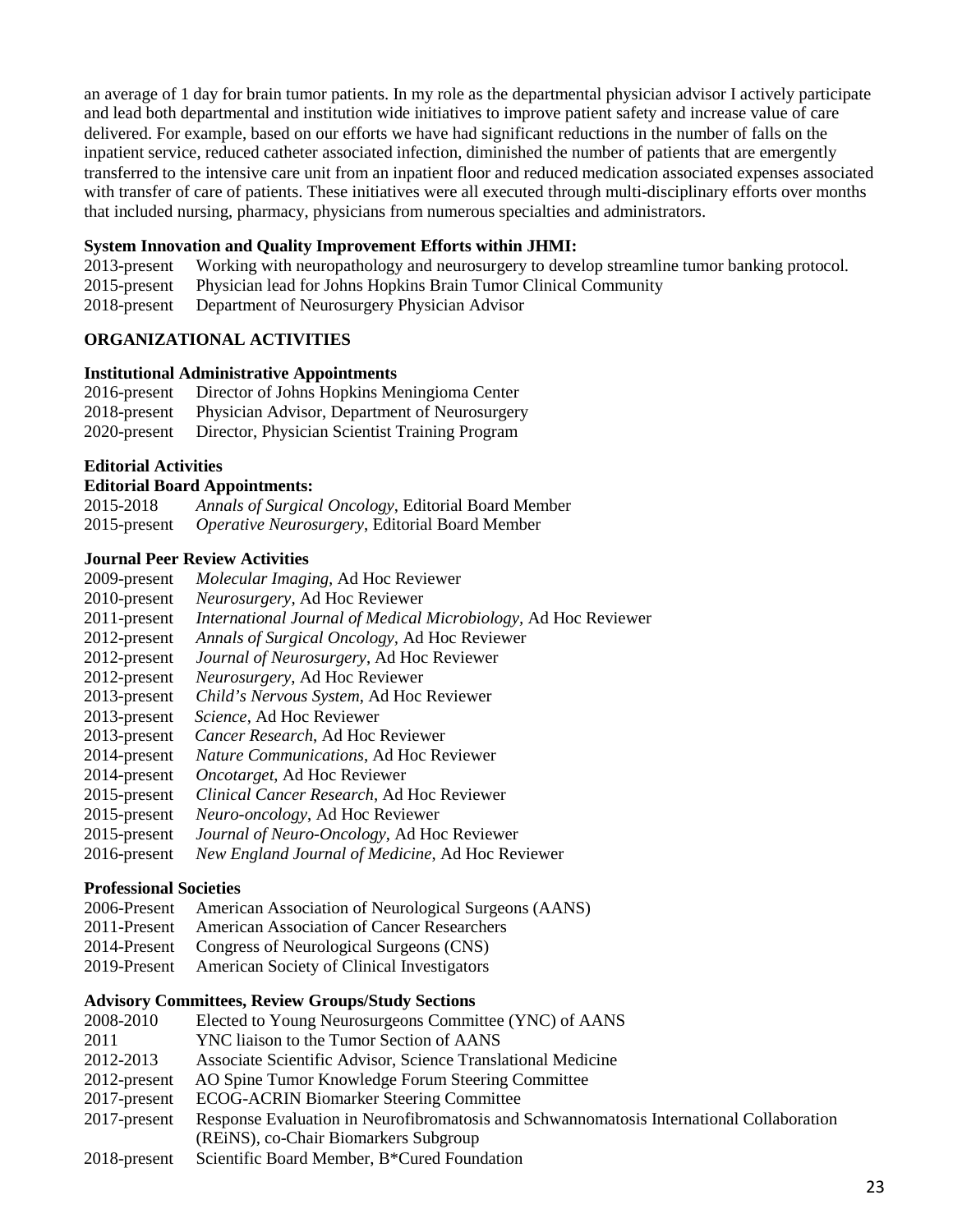| 2019                 | Reviewer, R21 Program, NIH Center for Scientific Review, Washington DC, Feb 6, 2018.       |
|----------------------|--------------------------------------------------------------------------------------------|
| 2019                 | Reviewer, R21 Program, NIH Center for Scientific Review, Washington DC, Feb 5, 2019.       |
| 2019                 | Reviewer, B*Cured Foundation Funding Program, Baltimore MD, May 6, 2019                    |
| 2019                 | Reviewer, Doris Duke Charitable Foundation, Clinician Scientist Development Award, May 17, |
|                      | 2019                                                                                       |
| 2019                 | Reviewer, U01 Program, NIH Center for Scientific Review, Washington DC, July 2, 2019       |
| $\sim$ $\sim$ $\sim$ | T ' O WITCH CONTROL TO A THE AGAO                                                          |

2020 Reviewer, Imaging Grants, NIH Center for Scientific Review, Washington DC, July 15, 2020

#### **Conference Organizer**

*National*

9/16 Tumor Satellite Meeting, Congress of Neurological Surgeons, San Diego CA

#### **Session Chair**

*National*

- 11/13 Circulating Nucleic Acids in Plasma and Serum Meeting, Baltimore MD, "Legal, Regulatory and Clinical Considerations of CNAPS".
- 8/14 Next Generation Diagnostics Summit, Washington DC, "Applications of Cell Free Tumor DNA in the Clinic"
- 11/18 Society of Neuro-Oncology, Sunrise Session Chair, "Liquid Biopsies for Brain Tumors"

#### *International*

- 5/15 Session on Spinal Oncology, Global Spine Congress 2015, Buenos Aires, Argentina
- 5/18 Course Director, Essentials of Spinal Oncology, Global Spine Congress 2018, Singapore
- 9/19 Session on Thymic Cancers, Advances in Thoracic Surgery, Oncology and Pulmonology (ATSOP) Workshop and Congress, Singapore

#### **RECOGNITION**

#### **Awards, Honors**

- 1994 Benjamin N. Duke Scholarship: Full scholarship given to 5-10 top students from North and South Carolina
- 1994 Watson IBM Scholarship for Scholastic Excellence: Annual award given for academic achievement to students who are children of IBM employees
- 2005 Alpha Omega Honor Society, Johns Hopkins University School of Medicine
- 2005 Oncology Fellows Research Award: First place for translational research in oncology, Johns Hopkins University School of Medicine
- 2005 Hunterian Neurosurgery Research Award, Johns Hopkins University School of Medicine
- 2008 Sherman Award for Neurosurgery Resident Achievement, Johns Hopkins University School of Medicine
- 2009 American Brain Tumor Associate Research Fellowship
- 2011 Harvey Cushing Award for Neurosurgery Research Excellence, Johns Hopkins University School of Medicine
- 2012 David Kline Research Award, AANS/ CNS Spine Section
- 2012 Helen B. Taussig Award, Given for Most Outstanding Research by Post-Doctoral Fellow, Johns Hopkins University School of Medicine
- 2012 Richard S. Ross Clinician Scientist Award Recipient, given annually to the applicant with the best application, Johns Hopkins University School of Medicine
- 2012 Irving Sherman Travel Award, Johns Hopkins University School of Medicine
- 2012 Genome Technology's Seventh Annual "Tomorrow's PI's"; Given to Most Promising Young Investigators in the Country
- 2015 Sanford Larson Award for Best Peripheral Nerve/Spine Paper, AANS
- 2016 Reinhoff Scholar Award
- 2017 American Association of Cancer Researchers, Team Science Award for "Liquid biopsies"
- 2019 American Society for Clinical Investigators
- 2019 Visiting Scholar, NCI Neuro-oncology Branch
- 2020 Best Doctors, Baltimore Magazine

#### **Invited Talks, Panels**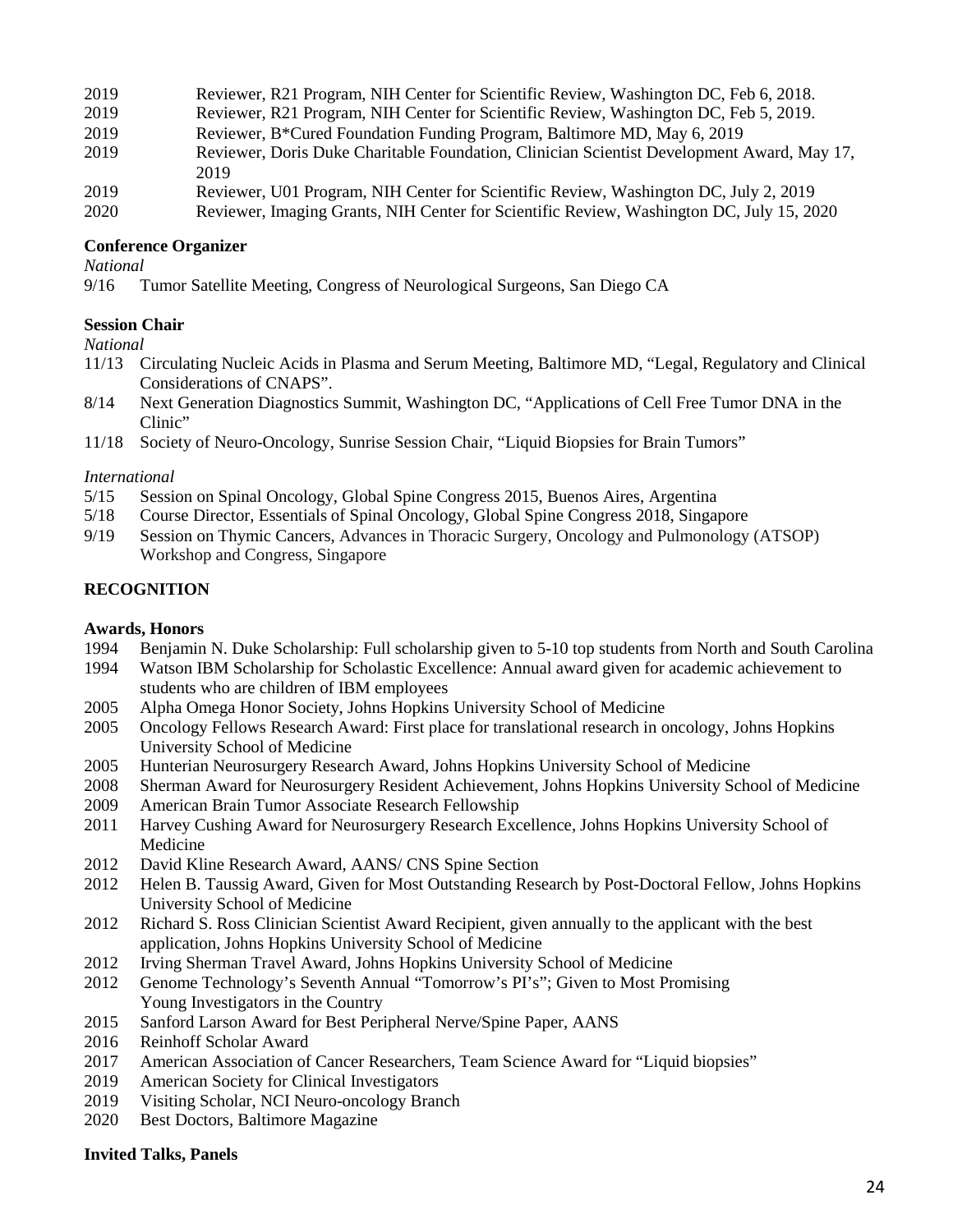#### *JHMI/Regional*

- 9/12 Moderator, Audience was neuro-oncology clinicians and researchers from around world, Basic Science Session, 11<sup>th</sup> Annual International Neuro-Oncology Update, Baltimore MD
- 9/12 Speaker, Audience was neuro-oncology clinicians and researchers from around world,  $11<sup>th</sup>$  Annual International Neuro-Oncology Updates, Baltimore, MD
- 3/13 Speaker, Neuro-Oncology Research Conference, Johns Hopkins Hospital, "Molecular Classification of Brain Tumors"
- 10/13 Speaker, Translational Research Conference, Johns Hopkins Oncology Center, Baltimore, MD, "Blood based biomarkers for the detection and monitoring of human malignancies"
- 1/14 Speaker, Clinical Neurosciences Seminar, Baltimore MD. "Circulating Tumor DNA as a Biomarker for Human Malignancies".
- 2/15 Speaker, NCCU Lecture Series, Johns Hopkins Hospital; "Circulating Tumor DNA as a Biomarker for Solid Malignancies".
- 2/15 Speaker, Inaugural Indo-US Translational Neuroscience Symposium, Baltimore MD; "Cell Free Tumor DNA for the Management of Central Nervous System Tumors"
- 6/16 Speaker, Assistant Professors Series; "Translating our Genetic Understanding of Cancer into Personalized Biomarkers"
- 8/16 Speaker, Radiation Oncology Resident Research Seminar, "Management of Malignant Gliomas"
- 3/17 Speaker, Neuroscience in Intensive Care International Symposium, Washington DC, "Towards a Molecular Taxonomy for Cancer"
- 11/17 Speaker, A Woman's Journey, Baltimore, MD, "Liquid biopsy for cancer"
- 2/19 Speaker, National Cancer Institute, Bethesda, MD, "CSF Based Liquid Biopsies for CNS Tumors"
- 2/19 Speaker, NCI Pancreatic Cancer Consortium Meeting, Bethesda MD, "Early Detection Strategies in Pacreatic Cancer"
- 5/19 Speaker, Annual Health Care Journalism Meeting, Baltimore MD, 'Treatment and Advances in Brain Tumors"
- 5/19 Speaker, Plastic Surgery Research Council Annual Meeting, Baltimore MD, "Circulating Tumor DNA as a Biomarker in Human Malignancies"
- 8/19 Speaker, Washington, DC, Next Generation Diagnostic Summit, "CSF Tumor DNA for the Detection and Monitoring of Central Nervous System Cancers

#### *National*

- 3/04 Speaker, American Association of Cancer Researchers National Meeting, "Bacteriolytic Therapy for treatment of Solid Malignancies"
- 12/08 Speaker, Pediatric Section of American Association of Neurosurgeons, "Choroid Plexus Tumors: A 20 Year Institutional Experience"
- 3/11 Speaker, Neurosurgery Grand Rounds, Emory University, "Circulating Tumor DNA as a Personalized Biomarker for Patients with Solid Tumor"
- 12/11 Speaker, Department of Neuro-Oncology, Moffitt Cancer Center, "Translating Genomics into Personalized Biomarkers"; "Circulating Tumor DNA as Blood Based Biomarkers in Patients with Solid Tumors"
- 10/12 Speaker, 11th Annual Frye Halloran Brain Tumor Symposium, Massachusetts General Hospital, Boston MA, "CIC Mutations in Oligodendrogliomas"
- 1/13 Speaker, Low Grade Glioma Meeting, San Francisco, CA, "Molecular Classification of Low Grade Gliomas"
- 3/13 Speaker, Chordoma Foundation Biannual Workshop, Boston, MA, "AOSpine Tumor Biobanking"
- 3/13 Speaker, Chordoma Foundation Biannual Workshop, Boston, MA, "*C. novyi-NT* Cancer Therapeutic"
- 5/13 Speaker, Pediatric Brain Tumor Foundation Annual Meeting, Ft. Lauderdale, FL, "Novel Diagnostics Methods for Children with Brain Tumors"
- 5/13 Speaker, Pediatric Brain Tumor Foundation Annual Meeting, Ft. Lauderdale, FL, "Hot Topics in Pediatric Neuro-Oncology"
- 9/13 Speaker, Accelerate Brain Cancer Cure and National Cancer Institute Meeting on Glioblastoma. Washington DC, "Breakout Session Summary on Genomic Medicine to Advance Glioblastoma"
- 2/14 Speaker, Association for Collaborative Spine Research. San Diego, CA. "Prognostic Significance of T Gene snp2305089 in Individuals with Spinal Column Chordoma".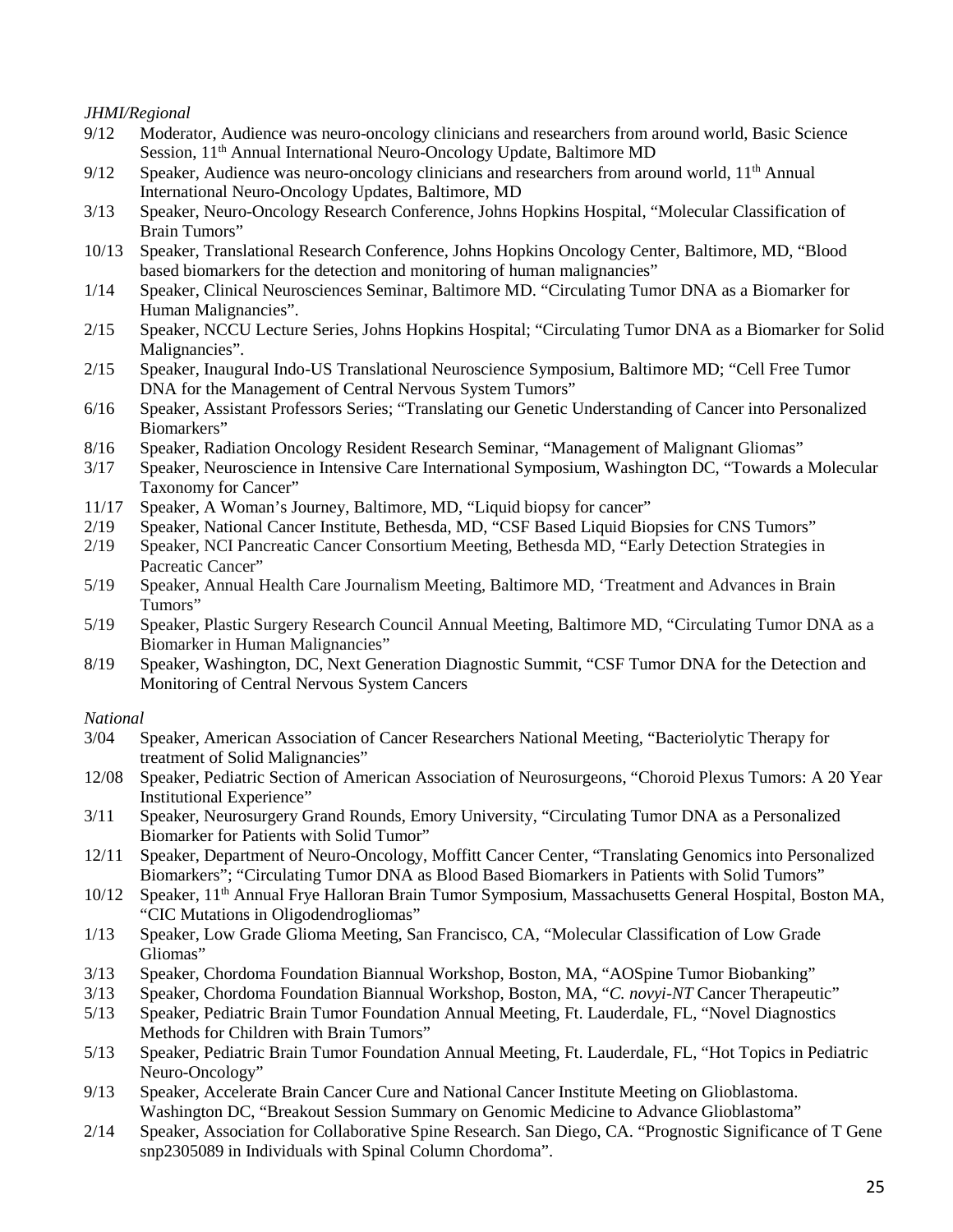- 2/14 Speaker, Association for Collaborative Spine Research. San Diego, CA. "Aneurysmal Bone Cysts of the Spine: Treatment Options and Considerations".
- 3/14 Speaker, American Association of Neurological Surgeons/Congress of Neurological Surgeons Spine Section Meeting. Orlando, FL. "Circulating Tumor DNA as a Biomarker for Malignant Peripheral Nerve Sheath Tumors".
- 5/14 Speaker, Pediatric Brain Tumor Foundation Annual Meeting, San Antonio, TX, "Development of Novel Personalized Biomarkers for Individuals with Brain Tumors".
- 7/14 Speaker, 20th International Meeting on Brain Tumor Research and Therapy, Lake Tahoe NV, "Detection of circulating tumor DNA in early and late stage human malignancies".
- 8/14 Speaker, 2014 Next Generation Diagnostic Summit, Washington, DC, "Detection of circulating tumor DNA in early and late stage human malignancies".
- 12/14 Speaker, Biomed Valley Discoveries Investigator Meeting, Kansas City, KS, "Future Clinical Trials for *Clostridium noyi*-NT".
- 2/15 Speaker, Invited Guest Lecture at Illumina, San Diego, CA, "Detection of Cell Free Tumor Derived DNA in Human Malignancies".
- 2/15 Speaker, Pathology Grand Rounds, City of Hope Cancer Center, Los Angeles, CA, "Detection of Cell Free Tumor Derived DNA in Human Malignancies".
- 2/15 Keynote Speaker, 2015 Molecular Medicine Tri-Conference, Circulating Cell-Free DNA Meeting, San Francisco, CA, "Detection of Circulating Tumor DNA in Early and Late Stage Human Malignancies.
- 4/15 Speaker, Annual Doris Duke Clinician Scientist Awardee Meeting, Chicago, IL, "Somatic Mutations of SUZ12 in Malignant Peripheral Nerve Sheath Tumors"
- 4/15 Speaker, Neurosurgical Society of America, Newport Beach, CA."Prognostic Significance of the T gene SNP rs2305089 in Individuals with Spinal Column Chordoma"
- 5/15 Speaker, Association for Collaborative Spine Research Meeting, Miami, FL, "Molecular Projects in Spinal Oncology"
- 6/15 Speaker, 2015 Children's Tumor Foundation Neurofibromatosis Conference, Monterey, CA, "Liquid Diagnostics: Biomarkers for the Neurofibromatoses"
- 8/15 Speaker, 2015 Next Generation Diagnostic Summit, Washington DC, "Plasma Based Detection of Tumor Derived DNA in Human Malignancies"
- 4/16 Speaker, A Woman's Journey, Sarasota, FL, "Liquid biopsy for cancer"
- 4/16 Speaker, A Woman's Journey, St. Petersburg, FL, "Liquid biopsy for cancer"
- 4/16 Speaker, A Woman's Journey, Tampa, FL, "Liquid biopsy for cancer"
- 7/16 Speaker, Chordoma Foundation Meeting, Boston MA, "Use of Circulating Tumor DNA as a Biomarker for Individuals with Chordoma"
- 7/16 Speaker, 2<sup>nd</sup> qPCR and Digital PCR Congress, Philadelphia PA, "Tumor Derived Cell Free DNA as a Diagnostic Tool for Human Malignancies"
- 9/16 Speaker, AANS/CNS Tumor Satellite Symposium, San Diego CA, Tumor Derived DNA in the CSF as a Biomarker for CNS Neoplasms
- 10/16 Panelist, Cowen and Company 5th Annual MedTools Unlocked Conference, New York, NY, "Liquid Biopsy & Beyond – Emerging Tools for Cancer Screening and Management"
- 2/17 Visiting Professor, Weill-Cornell University School of Medicine, New York, NY, "Tumor Derived DNA as a Biomarker for Individuals with Cancer".
- 2/17 Speaker, Molecular Medicine Tri-Conference, San Francisco CA, "Tumor Derived DNA as a Diagnostic Tool for Human Malignancies"
- 2/17 Speaker, A Woman's Journey, Naples, FL, "Liquid biopsy for cancer"
- 7/17 Speaker, 3rd qPCR and Digital PCR Congress, Philadelphia PA, "Tumor Derived Cell Free DNA as a Diagnostic Tool for Human Malignancies"
- 9/17 Speaker, Ian's Friends Foundation Meeting, Atlanta, GA, "Development of novel diagnostic strategies for children"
- 10/17 Speaker, ECOG-ACRIN 2017 Annual Meeting, Orlando FL, "Circulating Tumor DNA: Current Technology and Applications to Colon Cancer
- 10/17 Speaker, ECOG-ACRIN 2017 Annual Meeting, Orlando FL, "Liquid Biopsy Applications for Brain Tumors"
- 12/17 Speaker, Neuro-Oncology Grand Rounds, Moffitt Cancer Center, Tampa, Fl, "Liquid Biopsy Approaches in the Management of Human Cancers"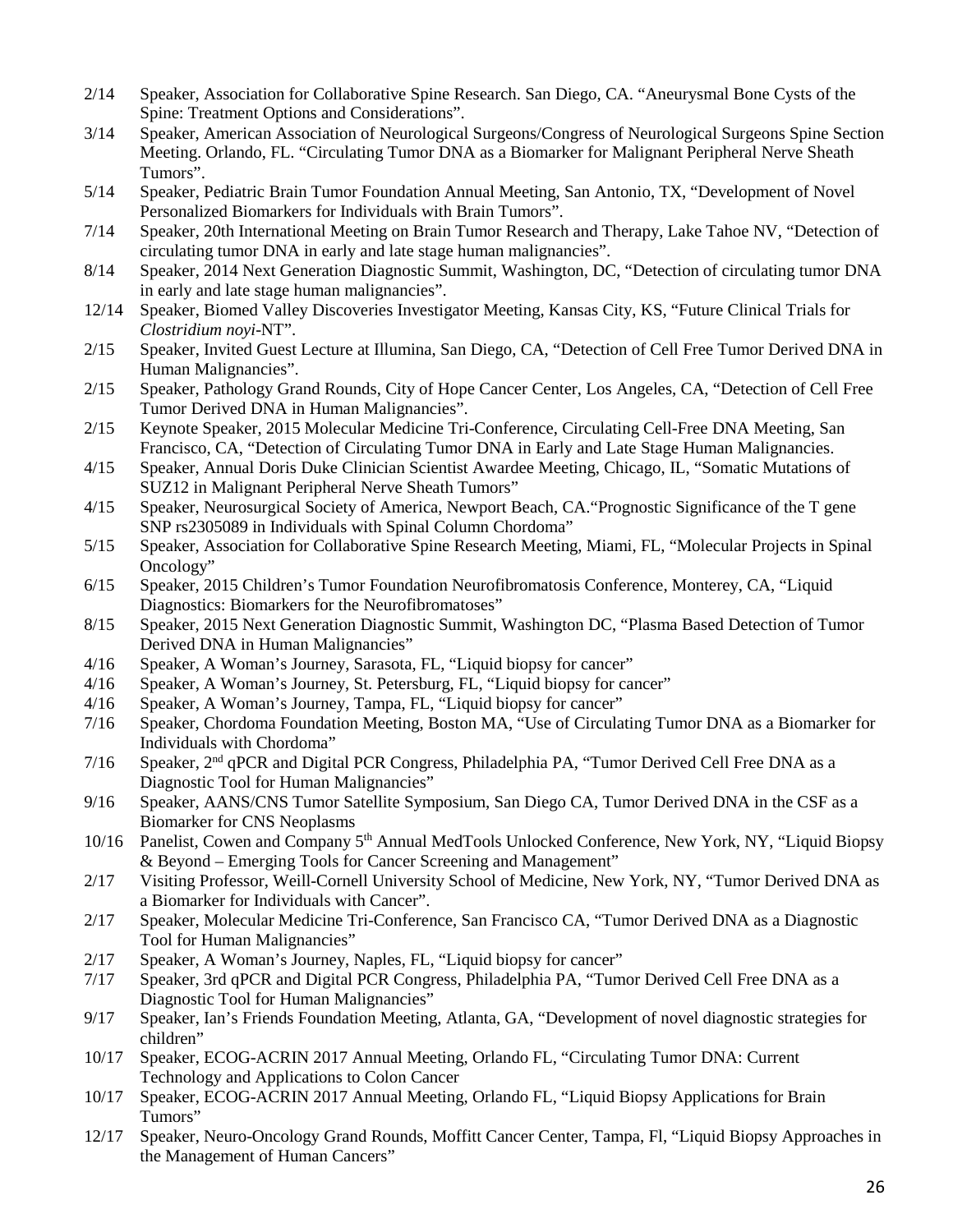- 2/18 Speaker, Molecular Medicine Tri-Conference, San Francisco CA, "Tumor Derived DNA as a Diagnostic Tool for Human Malignancies"
- 3/18 Speaker, Spine Summit, Orlando FL, "Molecular Profiling, Detection and Targeting of Spine Tumors"
- 6/18 Speaker, Neurosurgical Society of America, Jackson Hole, WY, "TERT Promoter Mutations in Primary Spinal Column Sarcomas"
- 11/18 Speaker, MD Anderson Distinguished Seminar Series, Houston, TX "Multi-analyte Tests for the Detection and Monitoring of Cancers".
- 11/18 Speaker, Society for Neuro-oncology, New Orleans, LA, "CSF Based Liquid Biopsies for Brain Tumors".
- 3/19 Speaker, Molecular Medicine Tri-Conference, San Francisco CA, "Multi-analyte Assays for the Detection and Monitoring of Cancers"
- 4/19 Speaker, EDP Summit, Boston, MA, "Cancer-Seek, A Multi-Analyte Blood Test for the Earlier Detection of Cancers"
- 6/19 Speaker, Wyss Family Think Tank, Columbus, OH, "Released Tumor DNA to Detect and Monitor Cancers"
- 11/19 Speaker, Fifth Neuroplastic Surgery Symposium, Boston MA, "Ultrasound Modulation of Blood Brain Barrier"
- 11/19 Speaker, Society for Neuro-oncology, Phoenix AZ, "Released Tumor DNA for the Management of CNS Tumors"
- 2/20 Speaker, Neuro-Oncology and RNA Biology Symposium, St. Petersburg FL, "Tumor Derived DNA as a Biomarker for Cancer"
- 4/20 Speaker, American Neurological Association Webinar, "Pivoting to Covid-19 Research"
- 9/20 Speaker, NCI Cancer Diagnosis Program, "Translating Our Genetic Understanding of Brain Tumors For Diagnostic Benefit"
- 11/20 Speaker, Society for Neuro-Oncology, Virtual, Panelist for Liquid Biopsy Approaches for CNS Malignancies

#### *International*

- 7/10 Speaker, 9th International Meeting, Updates in Neuro-Oncology Brain Tumor Symposium, Tuscany Italy;"Blood Based Biomarkers, Applications to Neuro-Oncology."
- 6/11 Speaker, Labatt Brain Tumour Research Centre Guest Lecture, University of Toronto, "Translating Genomics into Personalized Biomarkers"
- 3/12 Speaker, AO Spine Knowledge Forum Steering Committee, "Spinal Tumor Biobanking", Banff Canada
- 9/12 Speaker, 2nd Annual Bologna-Budapest Spine Meeting, Budapest, Hungary, "Genetics of Primary Spinal Column Tumors"
- 6/14 Speaker, Neurosurgical Society of America, St. Andrews, New Brunswick Canada, Speaker, "Translational molecular profiling of oligodendrogliomas".
- 6/14 Speaker, Neurosurgical Society of America, St. Andrews, New Brunswick Canada, "The promise of personalized cancer care".
- 4/15 Speaker, AOSpine North America Fellows Forum, Banff, Canada, "Circulating Tumor DNA for the Detection of Spinal Malignancies"
- 5/15 Speaker, Global Spine Congress 2015, Buenos Aires Argentina, "Prognostic significance of T gene SNP rs2305089 in individuals with spinal column chordoma".
- 5/15 Speaker, Global Spine Congress 2015, Buenos Aires Argentina, "Outcomes following surgical intervention for impending and gross instability caused by multiple myeloma in the spinal column".
- 10/15 Speaker, 4th Bologna-Budapest Spine Meeting on Tumors and Osteoporosis, Bologna, Italy, "Molecular studies associated with primary and metastatic lesions"
- 10/15 Speaker, 4th Bologna-Budapest Spine Meeting on Tumors and Osteoporosis, Bologna, Italy, "Multidisciplinary management of spine metastases, to reduce morbidity and improve outcomes
- 4/16 Speaker, Global Spine Congress 2016, Dubai, UAE, "Clinical Decision Making: Integrating Advances in the Molecular Understanding of Primary Spine and Metastatic Tumors"
- 11/17 Speaker, Liquid Biopsies for next-generation diagnostics, Uppsala, Sweden, "Circulating Tumor DNA as a Biomarker for Human Cancers"
- 5/18 Speaker, Global Spine Congress 2018, Singapore, "Treatment of Intradural Spinal Tumors"
- 6/18 Speaker, American Society of Neuro-Radiology, Vancouver Canada, "Why I need fMRI: Neurosurgeon's perspective".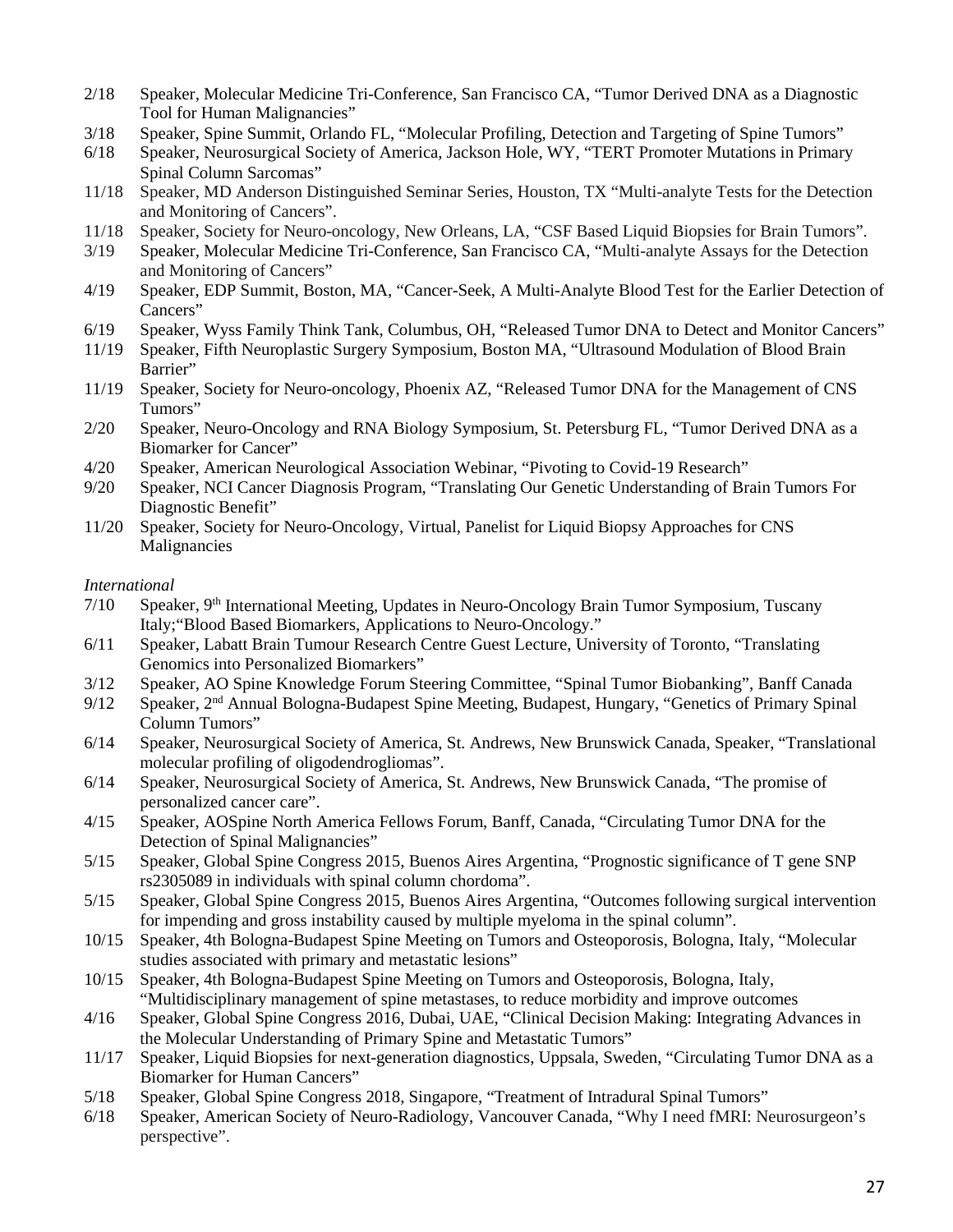- 11/18 Speaker, Seventh Annual BMB Spine Meeting, Milan, Italy, "The Molecular Features of Spine Tumors and their Therapeutic Relevance".
- 12/18 Speaker, EMBL-EBI Liquid Biopsy Conference, Cambridge, UK. "Multi-Analyte Tests for the Detection and Monitoring of Cancers"
- 6/19 Speaker, Neurosurgical Society of America, Banff, Canada. "Genomic Analysis Identifies Frequent Deletions of dystrophin in olfactory neuroblastoma"
- 9/19 Speaker, Advances in Thoracic Surgery, Oncology and Pulmonology (ATSOP) Workshop and Congress, Singapore, "Circulating Tumor DNA Applications for Lung Cancer"
- 9/19 Speaker, Advances in Thoracic Surgery, Oncology and Pulmonology (ATSOP) Workshop and Congress, Singapore, "Towards Molecular Surgery for Lung Cancer"
- 11/19 Speaker, FolkHalsan Research Center Symposium, Helsinki, Norway "Multi-Analyte Tests for the Diagnosis and Management of Cancers",
- 11/19 Speaker, BMB Spine Meeting, Basel, Switzerland, "Targeted Therapies and Their Relevance to Spine Surgeons"
- 11/20 Speaker, 7th International Focused Ultrasound Symposium, "Focused Ultrasound and Liquid Biopsy in Brain Tumors: A Critical Role for the Blood Brain Barrier?"

#### **OTHER PROFESSIONAL ACCOMPLISHMENTS**

#### **Posters**

- 1997 Levin ED, **Bettegowda C**. Nicotinic NMDA interactions with working and reference memory. Soc Neurosci. 1997; 23: 216
- 1998 Levin ED, **Bettegowda C** *et al*. AR-R 17779, an a7 nicotinic agonist improves learning and memory in rats. Soc Neurosci. 1998;24: 183
- 2000 Haroun R, **Bettegowda C**, Li K and Brem H. Effects of Col-3, an anti-angiogenesis agent on rat brain endothelial cell proliferation. Am Assoc Neurolog Surgeons. San Francisco, CA
- 2000 Haroun R, Li K, **Bettegowda C**, Crumpler E, Landa J and Brem H. *In vivo* toxicity study of topoisomerase II inhibitor 9-chloro-2-methyl-ellipticinium acetate via local intracranial delivery. Am Assoc Neurolog Surgeons. San Francisco, CA
- 12/09 Mehta V, **Bettegowda C**, Jallo G. Intramedullary tumoral calcinosis. Am Assoc Neurolog Surgeons, Section on Pediatric Neurosurgery.
- 12/09 Mehta V, **Bettegowda C**, Jallo G. Intramedullary tumoral calcinosis. AANS/CNS Section on Pediatric **Neurosurgery**
- 10/10 Mehta V, **Bettegowda C**, Jallo G, Ahn E. Impact of tethered cord release on symptoms of Chiari II malformation in children born with a myelomeningocele. Congress of Neurological Surgeons Annual Meeting, San Francisco, CA
- 10/11 Ononiwu C, Mehta V, **Bettegowda C**, Jallo G. Pediatric Spinal Glioblastoma Multiforme. Congress of Neurological Surgeons Annual Meeting. Washington, DC
- 4/13 Fisher C, Boriani S**,** Varga PP, Rhines LD, Bilsky MH, Dekutoski MB, Fehlings MG, Reynolds JJ, Williams RP, Chou D, Berven S, Quraishi NA, **Bettegowda C**, Gokaslan ZL. A novel model for rare and often neglected neoplastic conditions. *Global Spine Congress 2013,* Hong Kong
- 3/14 Lo L, Puvanesarajah V, Germscheid N, Chou D, Fisher C, Rhines LD, Williams RP, Boriani S, Gokaslan ZL, **Bettegowda C**. Aneurysmal Bone Cysts Of The Spine: Treatment Options And Considerations. AANS/CNS Section on Disorders of the Spine and Peripheral Nerves Annual Meeting. Orlando, FL
- 4/14 **Bettegowda C**, Sausen M, Leary R, Kinde I, Agrawal N, Bartlett B, Wang H, Luber B, Kinzler K, Vogelstein B, Papadopoulos N, Diaz L. Detection of circulating tumor DNA in early and late stage human malignancies. American Association of Cancer Researchers
- 4/14 Varga, P, Fisher C, Rhines L, Gokaslan Z, Boriani S, Lazaray A, Wang WL, Germscheid N, Yip S, **Bettegowda C**. Prognostic significance of T gene SNP rs2305089 in Individuals with Spinal Column Chordoma. American Association of Cancer Researchers
- 4/14 Fisher CG, Versteeg A, Boriani S, Varga PP, Dekutoski MB, Gokaslan ZL, Williams RP, Reynolds JJ, Fehlings MG, **Bettegowda C**, Kawahara N, Rhines LD. Chondrosarcomas of the spine: prognostic variables for local recurrence and mortality in a multicenter study. 82nd American Association of Neurological Surgeons Annual Scientific Meeting, San Francisco, CA
- 4/14 Rhines LD, Dirks MS, Boriani S, Luzzati A, Fehlings MG, Fisher CG, Dekutoski MB, Williams R, Quraishi NA, Gokaslan ZL, **Bettegowda C**, Kawahara N, Varga PP. Ewing's sarcoma of the spine: prognostic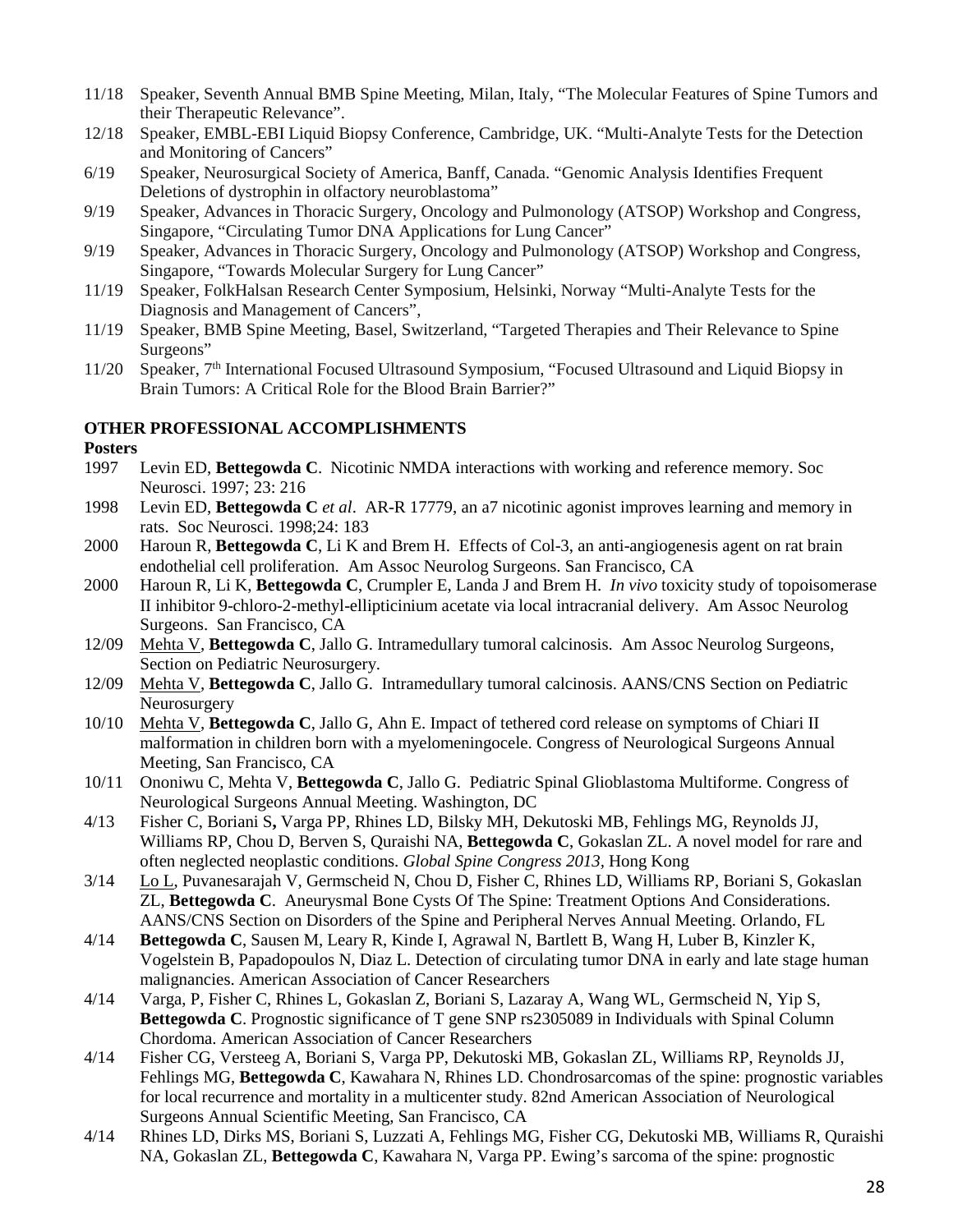variables for recurrence and survival in surgically treated patients. 82nd American Association of Neurological Surgeons Annual Scientific Meeting, San Francisco, CA

- 4/14 Quraishi NA, Boriani S, Varga P, Luzzati A, Gokaslan ZL, Fehlings MG, Fisher C, Dekutoski M, Rhines L, Reynolds J, **Bettegowda C**, Kawahara N, Williams R. A multi-center retrospective cohort study of spinal osteoid osteomas: surgical treatment and local recurrence results. 82nd American Association of Neurological Surgeons Annual Scientific Meeting, San Francisco, CA
- 4/14 Varga PP, Macki M, Bydon M, Boriani S, Fisher CG, Rhines LD, Chou D, Luzzati A, Reynolds JJ, Kawahara N, **Bettegowda C**, Sciubba D, Wolinsky JP, Gokaslan ZL. Long-term outcomes in primary spinal osteochondroma: a multicenter center study of 27 patients. 82nd American Association of Neurological Surgeons Annual Scientific Meeting, San Francisco, CA, USA
- 4/14 Zamorano JJ, Fehlings M, Nater A, Tetreault L, Varga P, Gokaslan Z, Boriani S, Fisher C, Rhines L, **Bettegowda C**, Kawahara N, Chou D. Local recurrence risk factors after surgical resection of spine schwannomas: analysis of 169 patients from a multicenter international database. 82nd American Association of Neurological Surgeons Annual. San Francisco, CA
- 4/14 Quraishi NA**,** Boriani S, Varga P, Luzzati A, Gokaslan ZL, Fehlings MG, Fisher C, Dekutoski M, Rhines L, Reynolds J, **Bettegowda C**, Kawahara N, Williams R. A multi-center retrospective cohort study of spinal osteoid osteomas: surgical treatment and local re-currence results. BritSpine, Warwick, U.K.
- 5/15 Clarke M**,** Molina C, Fourney D, Fisher C, Gokaslan Z, Schmidt M, Rhines L, Fehlings M, Laufer I, Patel S, Rampersaud R, Reynolds J, Chou D, **Bettegowda C**, Mendel E, Weber M, Sciubba D. Systematic Review of Surgical Treatment Outcomes of Prostate Metastases to the Spine. *Global Spine Congress 2015,* Buenos Aires, Argentina

#### **Podium Presentations**

- 10/07 Than KD, Woodworth GF, **Bettegowda C**, Mcgirt MJ, Jallo GI, Rigamonti D. Adolescent Age Is An Independent Predictor Of Improved Outcome Following Endoscopic Third Ventriculostomy For The Treatment Of Hydrocephalus Congress of Neurological Surgeons Annual Meeting. San Diego CA
- 10/09 Liauw J, Hoang S, **Bettegowda C**, Frazier JL, Mcgirt MJ, Lim M. Glomus Jugulare Tumors: Radiosurgical Treatment And Outcomes. Congress Of Neurological Surgeons Annual Meeting. New Orleans, LA
- 2/13 **Fisher C**, Boriani S, Varga P, Fehlings M, Bilsky M, Dekutoski M, Luzzati A, Williams R, Berven S, Chou D, Quraishi N, Rhines L, **Bettegowda C**, Gokaslan Z. A novel scientific model for rare and often neglected neoplastic conditions. 13th Annual Scientific Conference of the Canadian Spine Society, Mont-Tremblant, QC, Canada
- 3/13 Fisher C, Goldschlager T, Boriani S, Varga P, Fehlings MG, Bilsky M, Dekutoski M, Luzzati A, Williams R, Berven S, Chou D, Quraishi N, Rhines L, **Bettegowda C**, Gokaslan Z. A novel scientific model for rare and often neglected neoplastic conditions. 11th Annual AOSpine North America Fellows Forum, Banff, AB, Canada
- 5/13 Fisher C, Boriani S, Varga PP, Fehlings M, Bilsky M, Dekutoski M, Luzzati A, Williams R, Berven S, Chou D, Reynolds J, Quraishi N, Rhines L, **Bettegowda C**, Gokaslan Z. A novel evidence based model for rare and often neglected neoplastic conditions. Third Charite Spine Tumor Days, Berlin Germany
- 7/13 Fisher C, Fehlings M, Bilsky M, Dekutoski M, Luzzati A, Williams R, Berven S, Quraishi N, Rhines L, **Bettegowda C**, Gokaslan Z. A novel scientific model for rare and often neglected neoplastic conditions: AOSpine knowledge forum tumor international dataset for primary tumors of the spine. 20th International Meeting on Advanced Spine Techniques, Vancouver, BC, Canada
- 10/13 Reynolds J, Fisher C, Boriani S, Varga PP, Fehlings MG, Bilsky MH, Dekutoski MB, Rhines L, **Bettegowda C**, Gokaslan Z. A novel scientific model for rare and often neglected neoplastic conditions. EuroSpine 2013, Liverpool, UK
- 10/13 Fisher C, Boriani S, Varga PP, Fehlings MG, Bilsky MH, Dekutoski MB, Williams RP, Berven SH, Chou D, Reynolds JJ, Quraishi NA, Rhines LD, **Bettegowda C**, Gokaslan ZL. A novel scientific model for rare and often neglected neoplastic conditions: AOSpine International Knowledge Forum Tumor database for primary tumors of the spine. North American Spine Society (NASS) 28th Annual Meeting, New Orleans, LA
- 1/14 Varga P, Macki M, Bydon M, Sciubba D, Wolinsky JP, Boriani S, **Bettegowda C**, Chou D, Fisher CG, Luzzati A, Reynolds JJ, Germscheid NM, Zadnik P, Rhines LD, Gokaslan ZL, AOSpine Knowledge Forum Tumor. Long-term outcomes in primary, spinal osteochondroma: a multicenter study of 27 patients. Association for Collaborative Spine Research Meeting, San Diego, CA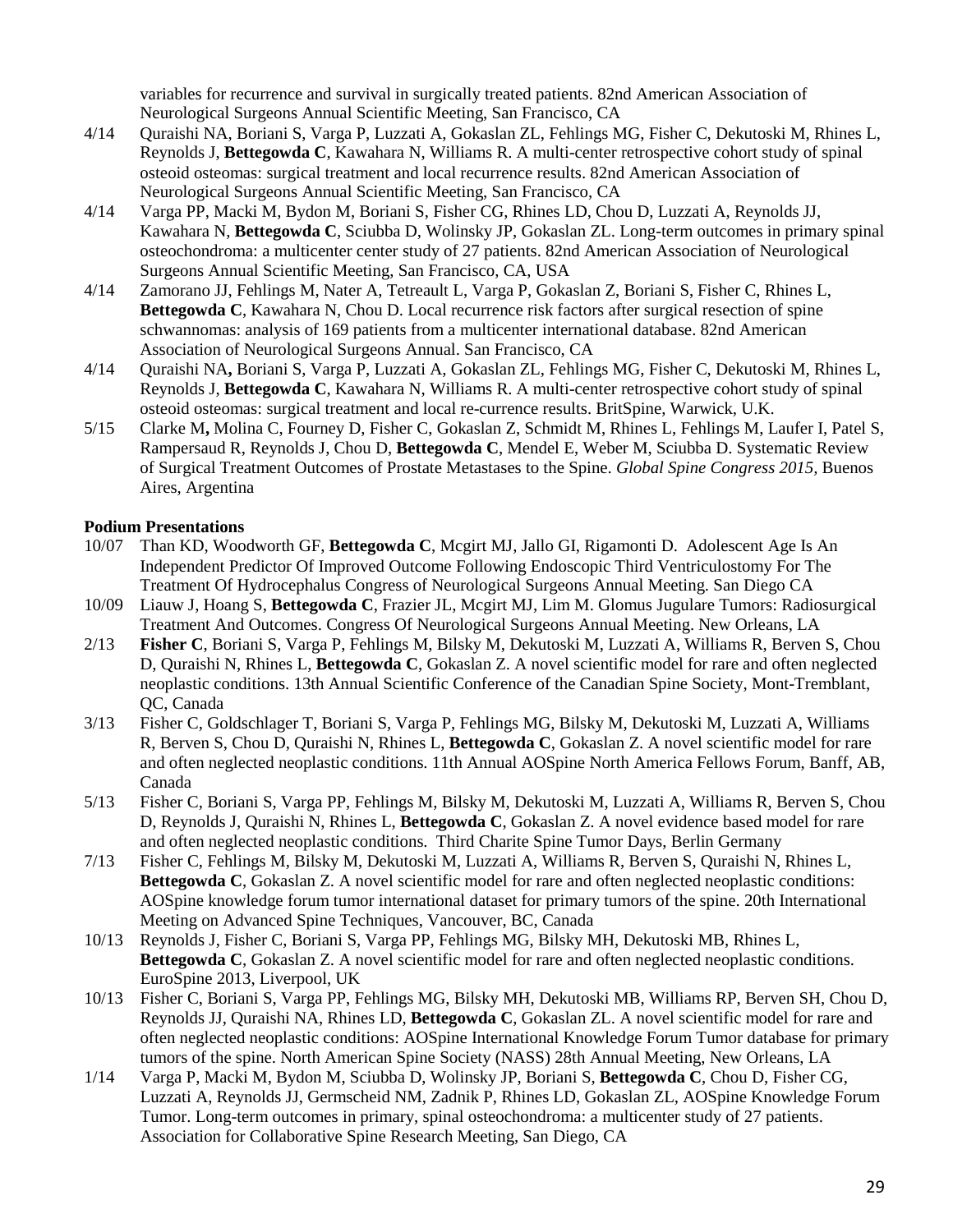- 1/14 Fisher CG, Boriani S, Varga PP, Rhines LD, Bilsky MH, Dekutoski MB, Fehlings MG, Reynolds J, Williams R, Chou D, Quraishi NA, **Bettegowda C**, Gokaslan ZL, AOSpine Knowledge Forum Tumor. The new frontier for research and management of primary tumors of the spine. Association for Collaborative Spine Research Meeting, San Diego, CA
- 2/14 Goldstein C, Varga P, Gokaslan Z, Boriani S, Luzzati A, Williams R, Rhines L, Fisher C, Chou D, Dekutoski M, Quraishi N, **Bettegowda C**, Kawahara N, Fehlings M. Hemangiomas of the spine: results of surgical management and prognostic variables for local recurrence and mortality in a multicenter study. Combined meeting with the Canadian Spine Society and the New Zealand Spine Society 2014, Lake Louise, AB, Canada
- 2/14 Fehlings M, Zamorano JJ, Nater A, Tetreault L, Varga P, Gokaslan Z, Boriani S, Fisher C, Rhines L, **Bettegowda C**, Kawahara N, Chou D. Local recurrence risk factors after surgical resection of spine schwannomas: analysis of 169 patients from a multicenter international database. Combined meeting with the Canadian Spine Society and the New Zealand Spine Society 2014, Lake Louise, AB, Canada
- 2/14 Goldstein C, Varga P, Gokaslan Z, Boriani S, Luzzati A, Williams R, Rhines L, Fisher C, Chou D, Dekutoski M, Quraishi N, **Bettegowda C**, Kawahara N, Fehlings M. Hemangiomas of the spine: results of surgical management and prognostic variables for local recurrence and mortality in a multicenter study. Combined meeting with the Canadian Spine Society and the New Zealand Spine Society 2014, Lake Louise, AB, Canada
- 2/14 Fisher CG, Versteeg A, Boriani S, Varga PP, Dekutoski MB, Gokaslan ZL, Williams RP, Reynolds JJ, Fehlings MG, **Bettegowda C**, Kawahara N, Rhines LD. Chondrosarcomas of the spine: prognostic variables for local recurrence and mortality in a multicenter study. Combined meeting with the Canadian Spine Society and the New Zealand Spine Society 2014, Lake Louise, AB, Canada
- 3/14 Goldstein CL, Varga , Gokaslan ZL, Boriani S, Luzzati A, Williams RP, Rhines LD, Fisher C, Chou D, Dekutoski MD, Quraishi NA, **Bettegowda C**, Kawahara N, Fehlings MG. Hemangiomas Of The Spine: Results Of Surgical Management And Prognostic Variables For Local Recurrence And Mortality In A Multicenter Study. AANS/CNS Section On Disorders Of The Spine And Peripheral Nerves Annual Meeting. Orlando, FL
- 3/14 Sciubba DM, Mcloughlin GS, McGirt MJ, **Bettegowda C**, Jagannathan J, Fourney DR, Gokaslan ZL, Wolinsky JP, Witham TF. Postoperative Infection Of The Instrumented Spine: A Review Of 1,332 Procedures Over 5 Years. AANS/CNS Section On Disorders Of The Spine And Peripheral Nerves Annual Meeting. Phoenix, AZ
- 3/14 Puvanesarajah V, Lo L, Liauw J, **Bettegowda C**, Sciubba DM, Wolinsky JP, Gokaslan ZL, Rigamonti D, Redmond K, Kleinberg L, Lim M. Johns Hopkins Hospital Initial Experience With Stereotactic Radiosurgery Of Spinal Tumors. AANS/CNS Section On Disorders Of The Spine And Peripheral Nerves Annual Meeting. Orlando, FL
- 4/14 Zadnik P, Varga P, **Bettegowda C**, Fisher C, Fehlings M, Quraishi N, Luzzati A, Rhines L, Wolinsky JP, Sciubba D, Dekutoski M, Kawahara N, Boriani S, Gokaslan Z. Survival and recurrence following resection of chordoma in the mobile spine: results of 171 patients from the AOSpine Primary Tumor Knowledge Forum. 82nd American Association of Neurological Surgeons Annual Scientific Meeting, San Francisco, CA
- 4/14 Williams R, Williams R, Sowman B, Boriani S, Varga PP, Luzzati A, Gokaslan Z, Fehlings M, Fisher C, Dekutoski M, Rhines L, Reynolds J, **Bettegowda C**, Kawahara N, Quraishi NA. Spinal osteoid osteoma: a multicentre retrospective cohort study comparison of results with appendicular osteoid osteoma. Spine Society of Australia Annual Scientific Meeting, Brisbane, Australia
- 5/14 Varga PP, Fisher CG, Rhines LD, Gokaslan ZL, Boriani S, Lazary A, Wang W, Bozsodi A, Yip S, **Bettegowda C**. Prognostic significance of T gene SNP rs2305089 in individuals with spinal column chordoma. *27th Annual Meeting of the European Musculo-Skeletal Oncology Society,* Vienna, Austria
- 5/14 Boriani S, Lo SL, Puvanesarajah V, Fisher CG, Rhines LD, Germscheid NM, Chou D, Williams RP, **Bettegowda C**, Gokaslan ZL. Aneurysmal bone cysts of the spine: treatment options and considerations. *27th Annual Meeting of the European Musculo-Skeletal Oncology Society,* Vienna, Austria
- 5/14 Varga P, Gokaslan ZL, Sciubba DM, Wolinsky J, **Bettegowda C**, Luzzati A, Rhines L, Fisher C, Dekutoski M, Boriani S. Mobile spine chordoma. Results of 168 patients from the AOSpine Primary Tumor Knowledge Forum. 27th Annual Meeting of the European Musculo-Skeletal Oncology Society, Vienna, Austria
- 10/14 Varga PP, Fisher CG, Rhines LD, Boriani S, Lazary A, Wang W-L, Germscheid N, Yip S, **Bettegowda C**. Prognostic significance of T gene SNP rs2305089 in individuals with spinal column chordoma. EuroSpine 2014, Lyon, France